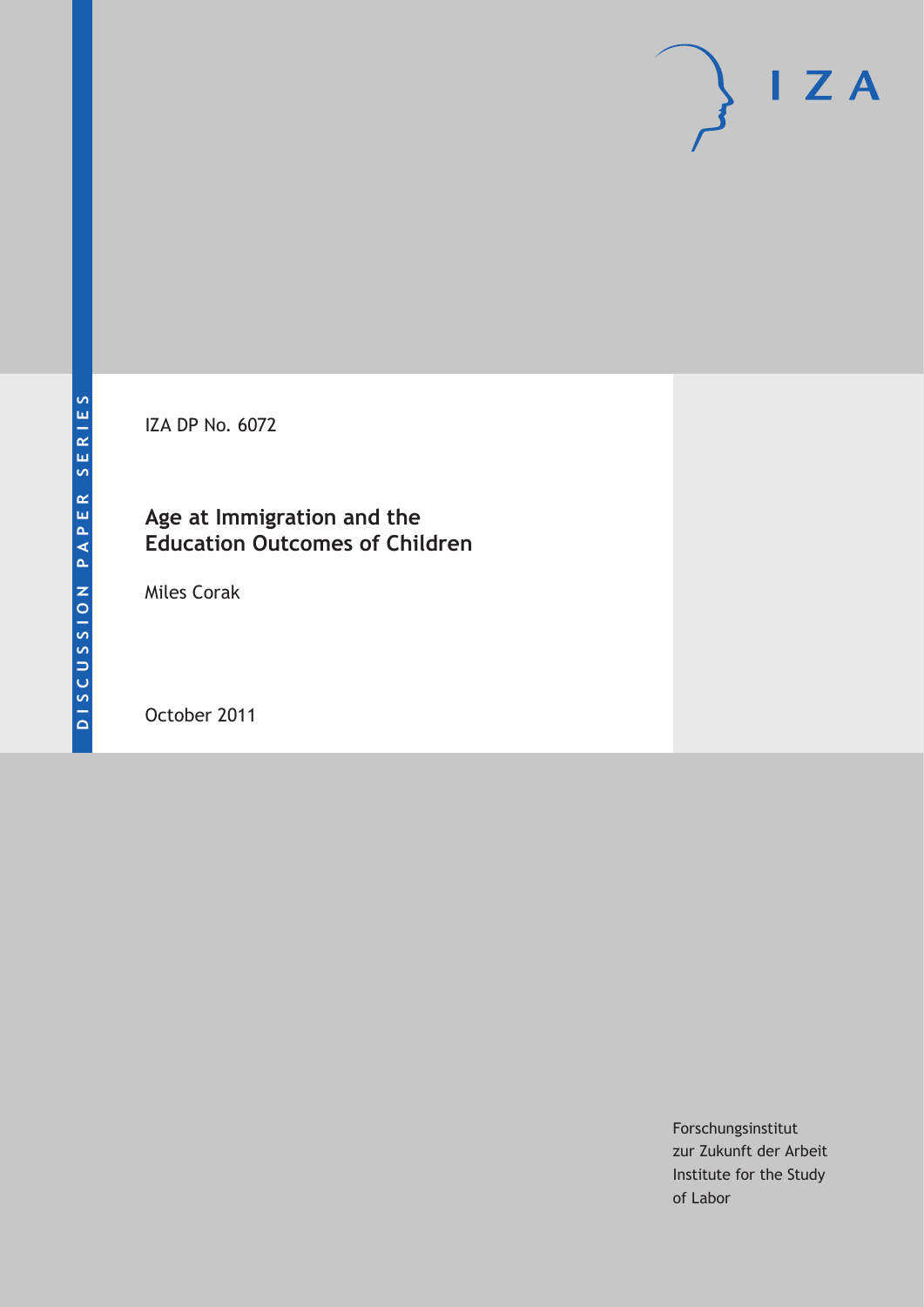# **Age at Immigration and the Education Outcomes of Children**

**Miles Corak** 

*University of Ottawa, Statistics Canada, CReAM and IZA* 

Discussion Paper No. 6072 October 2011

IZA

P.O. Box 7240 53072 Bonn **Germany** 

Phone: +49-228-3894-0 Fax: +49-228-3894-180 E-mail: [iza@iza.org](mailto:iza@iza.org)

Any opinions expressed here are those of the author(s) and not those of IZA. Research published in this series may include views on policy, but the institute itself takes no institutional policy positions.

The Institute for the Study of Labor (IZA) in Bonn is a local and virtual international research center and a place of communication between science, politics and business. IZA is an independent nonprofit organization supported by Deutsche Post Foundation. The center is associated with the University of Bonn and offers a stimulating research environment through its international network, workshops and conferences, data service, project support, research visits and doctoral program. IZA engages in (i) original and internationally competitive research in all fields of labor economics, (ii) development of policy concepts, and (iii) dissemination of research results and concepts to the interested public.

IZA Discussion Papers often represent preliminary work and are circulated to encourage discussion. Citation of such a paper should account for its provisional character. A revised version may be available directly from the author.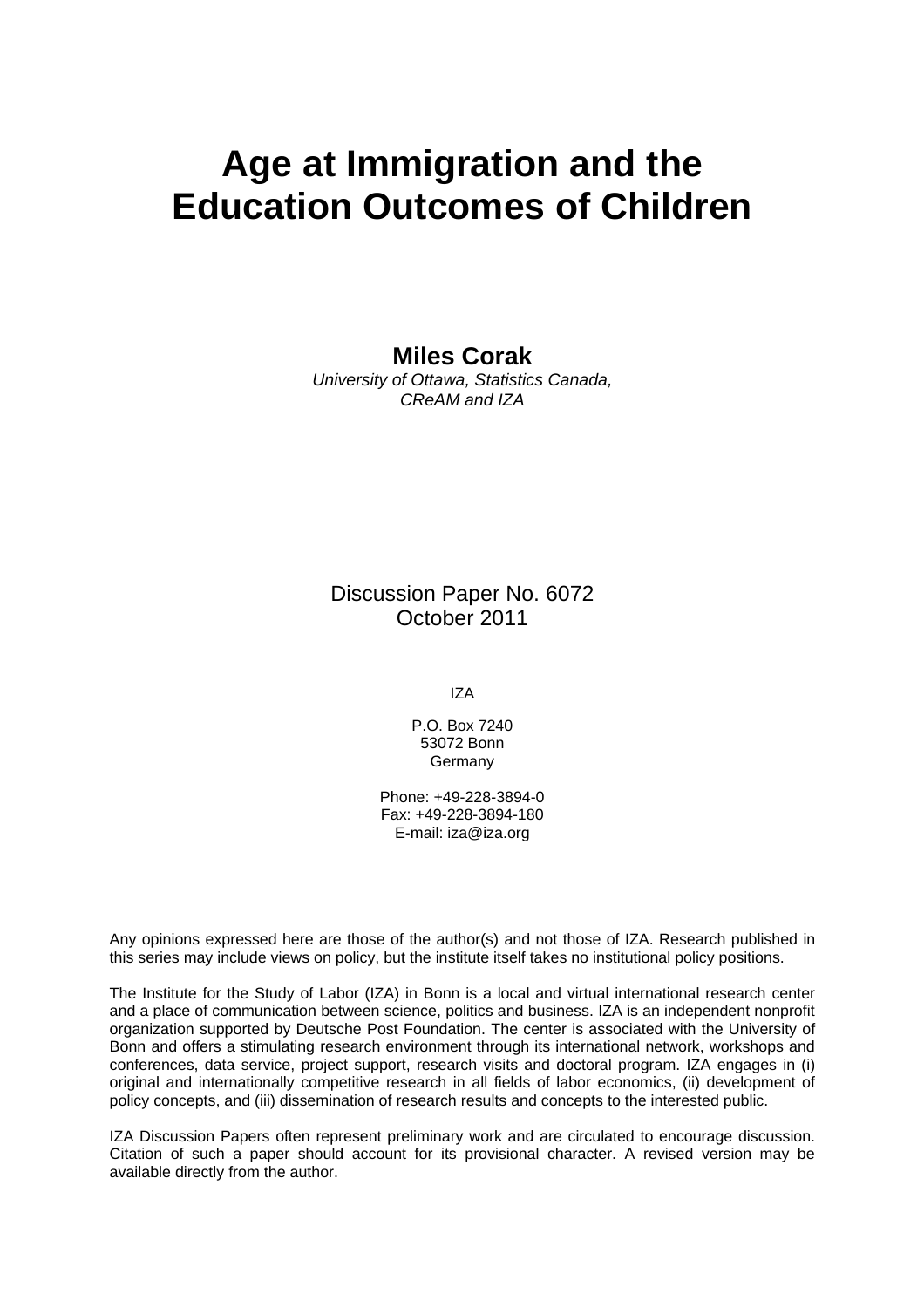IZA Discussion Paper No. 6072 October 2011

# **ABSTRACT**

# **Age at Immigration and the Education Outcomes of Childre[n\\*](#page-2-0)**

The successful acquisition of a language is often characterized in terms of critical periods. If this is the case it is likely that children who migrate face different challenges in attaining high school credentials depending upon their age at immigration. This paper examines the education outcomes of a cohort of immigrants who arrived in Canada as children. The 2006 Census is used and it is found that there is in fact a distinct change in the chances that children will hold a high-school diploma according to the age at which they arrived in the country. The chances of being a high-school dropout do not vary according to age at arrival up to about the age of nine, with children arriving after that age facing a distinct and growing increase in the chances that they will not graduate from high school. The findings suggest that public policy addressing the long run success of immigrant children needs to be mindful of the variation in risks and opportunities by age, and the role of both early childhood investment and the structure of the education system faced by young adolescents in determining them.

JEL Classification: I29, J13

Keywords: children, immigration, education

Corresponding author:

 $\overline{a}$ 

Miles Corak University of Ottawa 55 Laurier Avenue East, Room 3130 Ottawa ON K1N 5N5 Canada E-mail: [mcorak@uottawa.ca](mailto:mcorak@uottawa.ca)

<span id="page-2-0"></span><sup>\*</sup> Earlier versions of this chapter were presented to a research seminar at Statistics Canada, the Research Seminar on Child Migration in Comparative Perspective supported by the Princeton Institute for International and Regional Studies at Princeton University in August 2009, and the Jacobs Foundation Conference 2009 conference on Capitalizing on Migration, The Potential of Immigrant Youth held at Schloss Marbach, Germany in April 2009. The comments and feedback of participants at these seminars, and also the detailed comments by Ann Masten, Karmela Liebkind, and Marta Tienda, is acknowledged with thanks, as is the support of the Jacobs Foundation. The research assistance of Ive Delahousse, who was responsible for the data development, is also acknowledged with appreciation.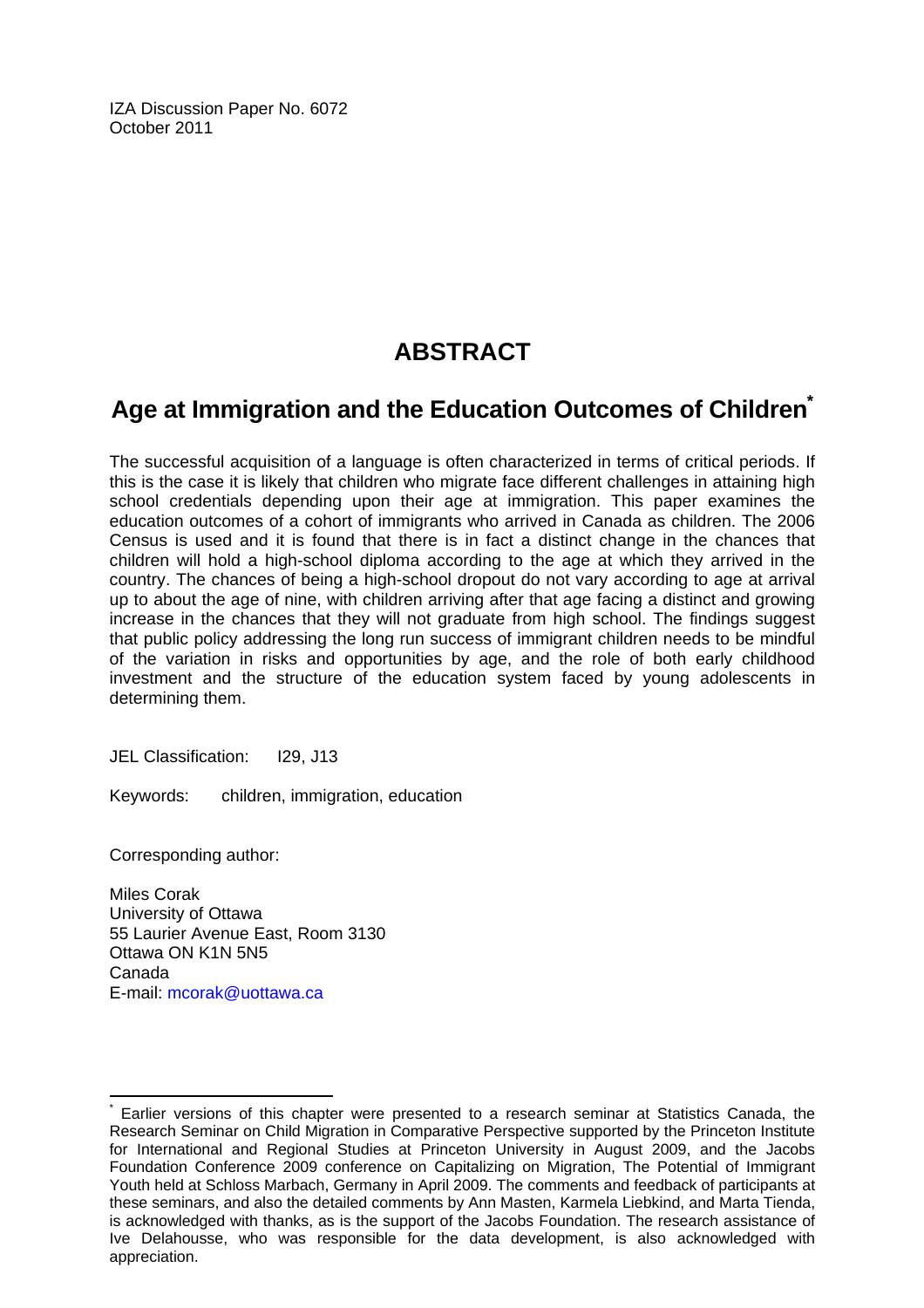# Age at immigration and the education outcomes of children

# 1. Introduction

There is no simple or single answer to the question of how migration influences the well-being of children. The answer will very much depend upon the counterfactual state that represents the basis for any causal comparison. Would the child have been better off: if the parents had decided not to migrate; the parents had migrated to a different country; if the parents had migrated at a different point in the child's life cycle; or if the parents had given birth in the new country? Each question presupposes a different counterfactual, all of them being relevant to an assessment of the child's well-being.

Even this series of questions does not exhaust the possible dimensions of the issue. But to keep the counterfactual question explicitly in mind does help to structure analysis, keep its relevance in perspective, and ultimately to highlight the possible public policy mechanisms that can be both addressed and evaluated. The analysis in this paper focuses on only one of these questions, and on a particular measure of child well-being: how would the education outcomes of the child differ if he or she had migrated at a different point in the life cycle? Focusing on this question is one way of allowing the concerns of child migrants to be informed by the research on child development. This growing literature underscores the importance of the early years in determining adult social and economic success. The suggestion that the full development of a child's social and cognitive competencies passes through a series of stages, or sensitive periods,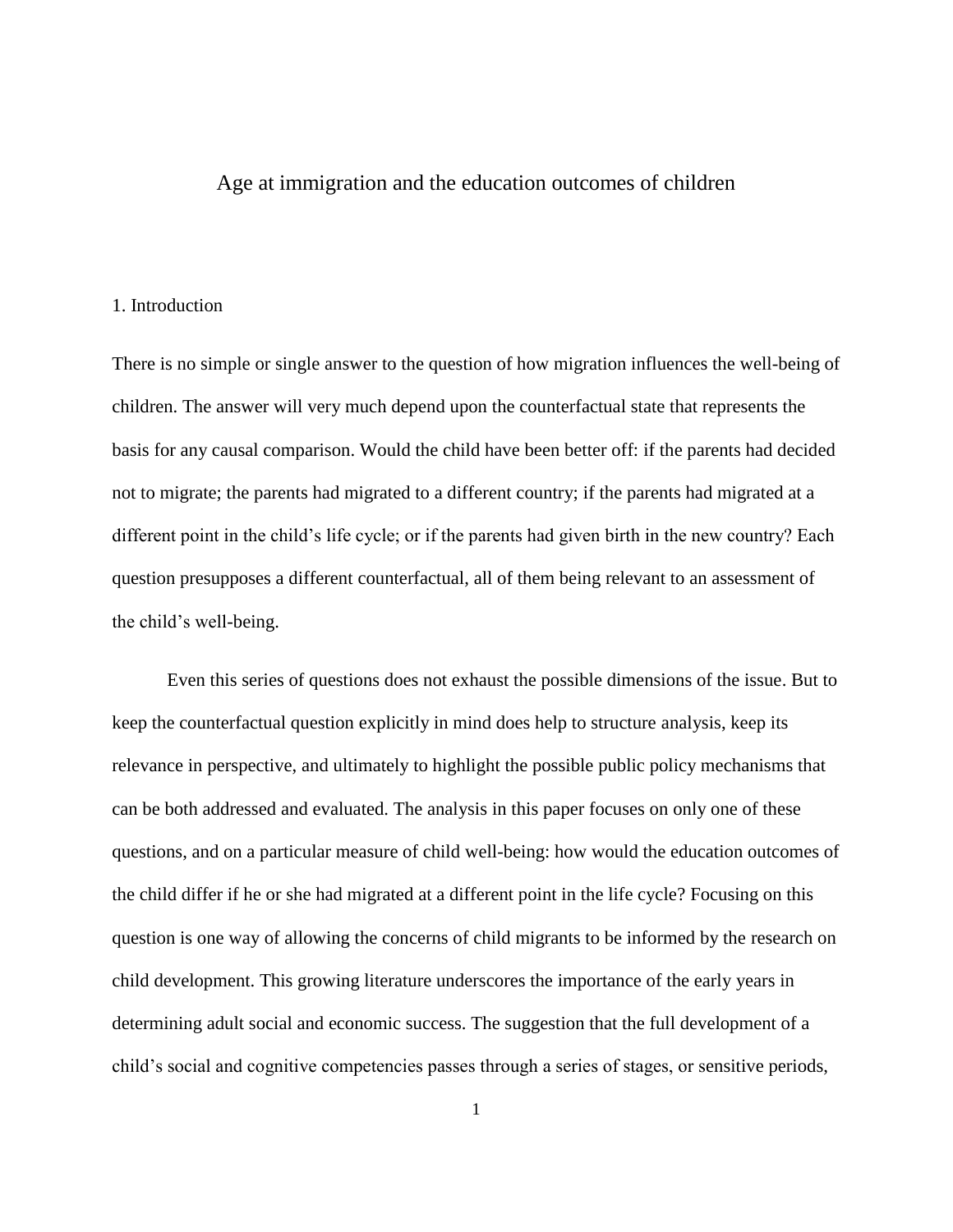in which competencies at one stage build the foundation for subsequent development, implies the need to give distinct attention to child migrants. Children, in a way different from adults, face important transitions in their lives, and migration during these particularly critical periods may have long lasting impacts on their capacities to become successful and self-reliant adults, impacts that may be much more costly and difficult to remedy at a later stage.

The next section of the paper briefly sketches this literature in a manner that emphasizes policy implications, and motivates an analysis of the relationship between education outcomes, in particular high school graduation, and age at arrival in the destination country. The objective of the analysis in this paper is to uncover the extent and nature of distinct periods during which there is a greater risk of not completing high school. Is there a critical period after which the likelihood of high school graduation falls? What is its nature? When does it occur?

This is an exercise in description and there is a certain caution required in ascribing a causal interpretation to the findings. As such this research is the first step in answering the question of whether a particular child would have been better off if his or her parents had changed countries when he or she was younger or older. Causal inference is difficult to make because we do not observe the same child in two different states, and we cannot rely on a randomized experiment. The analysis is based upon observational data potentially subject to selection problems that make a clear causal inference difficult without convincingly controlling for the unobserved influences that may vary with the child's age at arrival in the destination country. This said, our analysis of Canadian Census data, which is described in section 3, offers a very large and representative sample to document high school graduation by age at arrival, but

2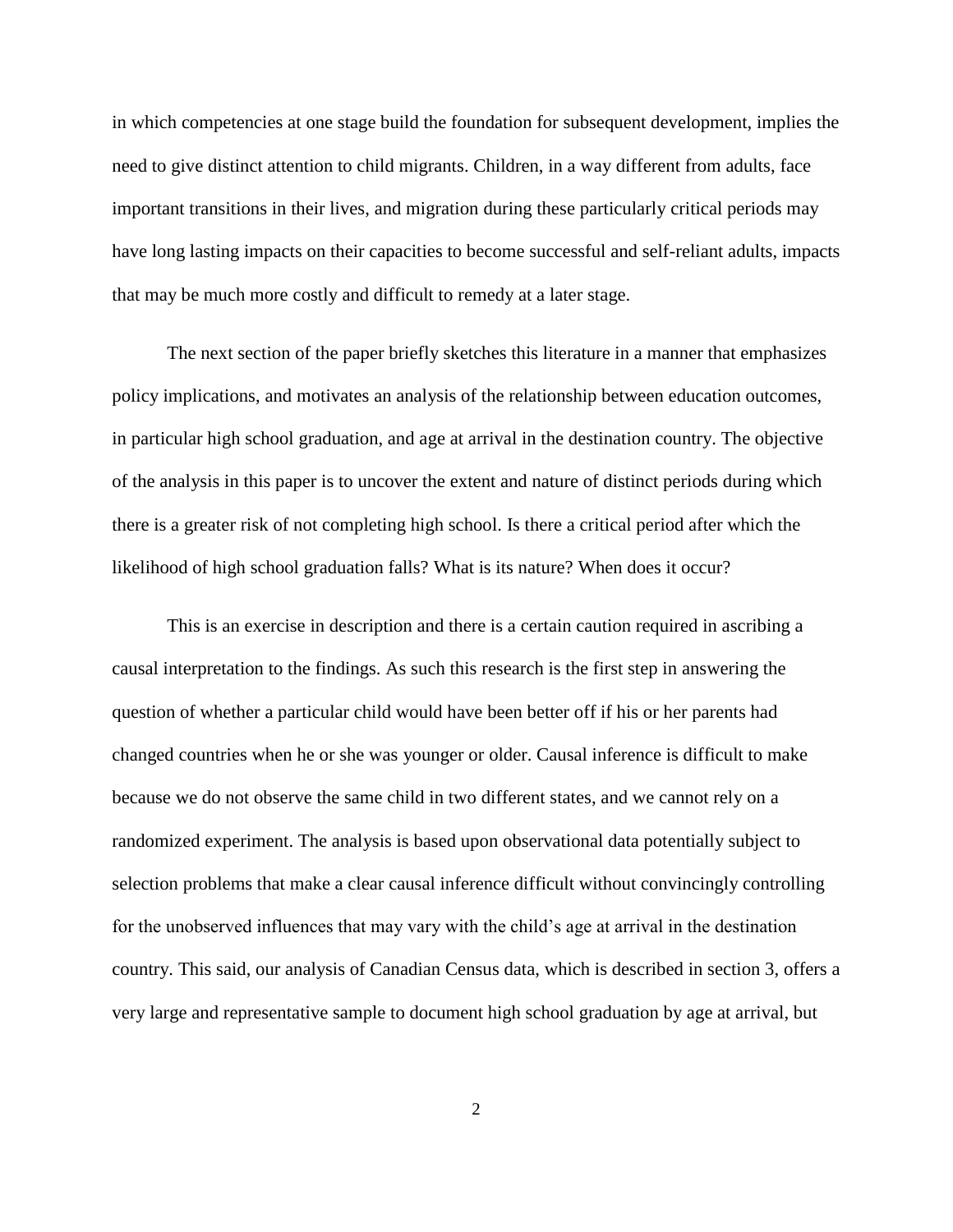also according to the country of origin and its linguistic distance from English or French, Canada's two official languages.

The findings are presented in sections 4 and 5, and suggest that there is in fact a critical age beyond which child migrants experience a greater risk of not completing high school, that its presence is associated in a predictable way with the extent of the challenges faced in learning English and French, and that it is likely no older than the age of nine. This point in the child's life cycle is associated with the acquisition of a second language during the period that elementary school aged children are also making the transition from "learning to read" to "reading to learn." It is not possible to distinguish the separate role of the social and learning environments of schools in determining this outcome from the maturational changes children go through during this period in their lives. As such the threshold we uncover could well reflect critical ―social‖ periods reflecting the structure of the education system and public policy choices as much as they reflect critical or sensitive "learning" periods in the child's development.

# 2. Overview and motivation

The importance of the early years on the development of the adult capacities of children is studied and acknowledged in a large growing literature from a number of different disciplines. Knudsen *et al.* (2006) offer a particularly clear and succinct summary of the major findings, but just as importantly they sketch out the logic of an argument stressing the relevance for public policy. Their discussion begins with the observation that early experiences seem to have longlasting consequences, influencing adult competencies as well as social and labour market success. How and why this occurs has important implications, in their view, for the future

<sup>3</sup>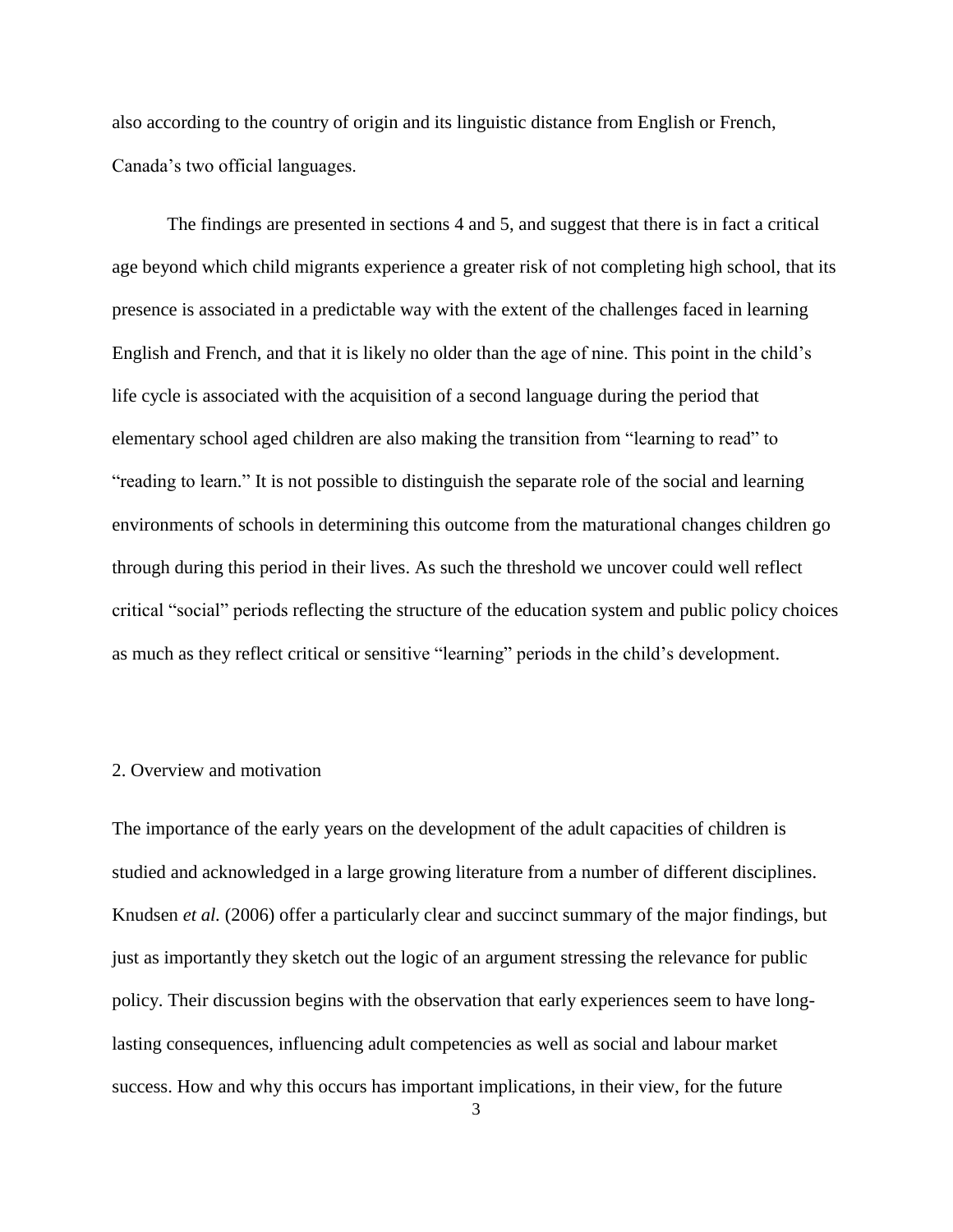productivity of society, and raises a need for public policy to invest in the development of young children from disadvantaged backgrounds. Their policy recommendations rest on the claim that the returns to social investments in children during the early years, exceed those offered to school age children, which in turn are greater than remedial training offered to adults: "the most cost-effective strategy for strengthening the future of the American workforce," the authors state, ―is to invest greater human and financial resources in the social and cognitive environments of children who are disadvantaged, beginning as early as possible. The greatest return derives from investing in disadvantaged children because their home environments are impoverished." (p. 10161)

Early experiences influence social, emotional, and cognitive capacities in a way that impacts upon adulthood because learning is hierarchical, and because it progresses through a series of so-called "sensitive" periods. The early development of skills influences the ability to master related and other skills, and ultimately determines competencies at later stages in life. ―Skills beget skills,‖ meaning that capabilities at a particular point in life are based upon foundations set at earlier points. The development of the capacities of the child occurs through a recursive process with the opportunities and challenges at a point in time being dependent upon the nature and extent of development at earlier stages in the child's life. This learning is subject to sensitive periods during which specific skills can be mastered with greatest ease and productivity. This refers to early experiences shaping temperament and social development, but it also refers to perceptual and cognitive skills. Knudsen *et al.* (2006) make a point of citing language acquisition as illustrating this hierarchical process subject to sensitive periods, and in particular highlighting second language acquisition. "Learning a second language as an adult requires far greater effort than learning it as a child, and the result is never complete" (Knudsen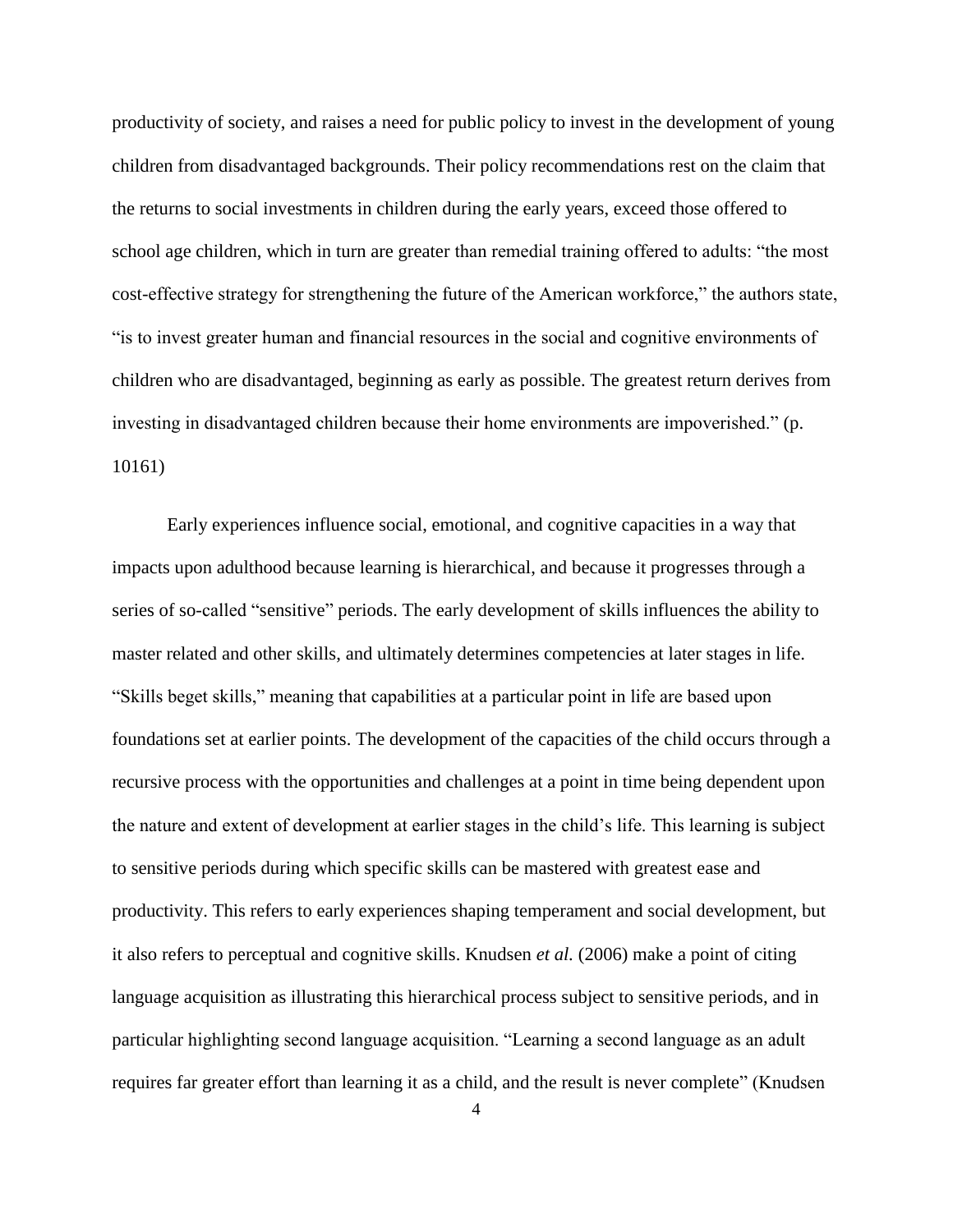*et al.* 2006, p. 10158). They make note of Johnson and Newport (1989), a study of 46 Chinese and Korean immigrants who came to the United States as children and whose English proficiency was tested in adulthood after at least ten years since arrival. They claim that this study shows that proficiency does not vary with Age at Arrival up to the age of seven, and then deteriorates with each subsequent year. By late adolescence language proficiency is no better than for those who arrived as adults in their 20s and 30s.

This hierarchical pattern with sensitive periods occurs because the expression of genes is triggered by environmental influences, and neural circuits in the brain are more susceptible to the influence of experience during sensitive periods in their maturation. The molecular and cellular mechanisms that mediate neural plasticity are more active during sensitive periods, after which they operate less effectively. It is easier to form connections in a neural circuit that is not already established since experience reinforces and strengthens already existing patterns, stabilizing them, and making it more difficult for subsequent experiences to change the initial configuration. As such early experiences have the greatest influence on the architecture of the brain because they influence connectivity in the absence of already established patterns.

> In the hierarchies of neural circuits that support complex behaviour, sensitive periods for circuits at lower levels in the hierarchy, which perform more fundamental computations, tend to close before those for circuits at higher levels. ... The sensitive periods for most lower-level circuits end relatively early in life. In contrast, sensitive periods for more high-level circuits remain open until the individual approaches adulthood. (p. 10159)

In other words, learning occurs in the way it does because the structure of the brain is influenced by both experience and genes. This influence leads to a recursive pattern in the development of

5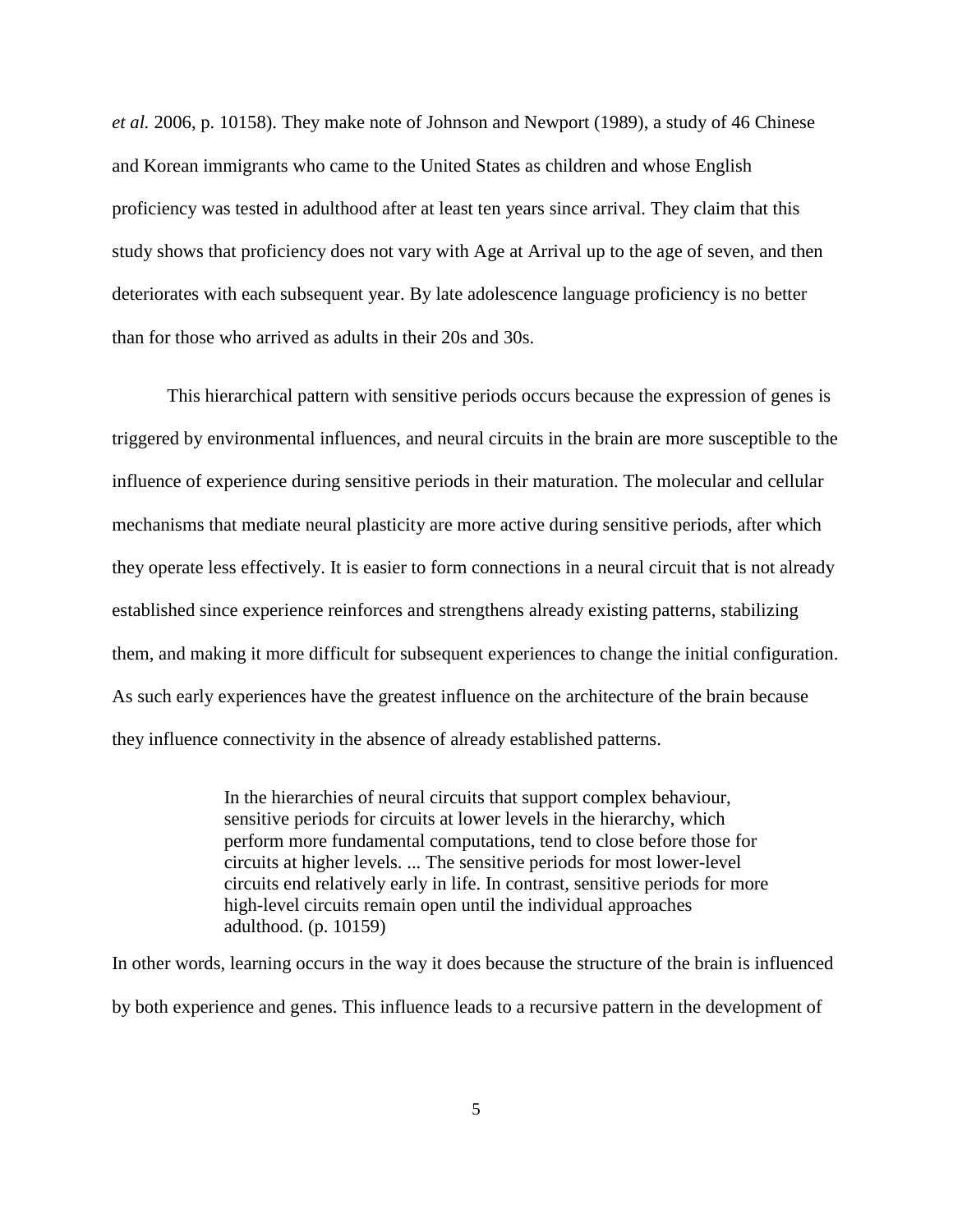competencies since it occurs through a series of sensitive periods with successively decreasing plasticity of the neural network.

The fact that "skills begets skills" in both cognitive and non-cognitive functions of the child has implications for adult labour market success and societal productivity. The authors suggest that the emotional and temperamental development of the child occurs this way, making social skills in adulthood, and hence relative success in the labour market, dependent upon the experiences—particularly the nature of the mother-child bond—during the early years. While they note that these non-cognitive skills are important for labour market success, they also point to the impact of the early year environments on cognitive skills and school success, factors traditionally associated with human capital and earnings. In particular, language acquisition is claimed to progress through a series of sensitive periods, each building upon the next. Children first learn to distinguish similar sounds that convey different meanings, which supports the next stage of development involving the skill to segment sounds into words, then to attach meaning to words, and finally to use syntax and grammar in a meaningful way. Experiencing a deprived environment during any of these periods raises the risks that subsequent skills will not be successfully or fully developed. Though not all aspects of language acquisition are subject to sensitive periods, studies of children who have lived through deprived circumstances or who have never experienced language suggest a strong correlation between early experience and later outcomes: if the appropriate foundations are not laid subsequent learning is impeded not withstanding intensive training.

This in part explains the interest of social scientists in the acquisition of a second language by immigrants, who in some sense experience a sharp depreciation in the value of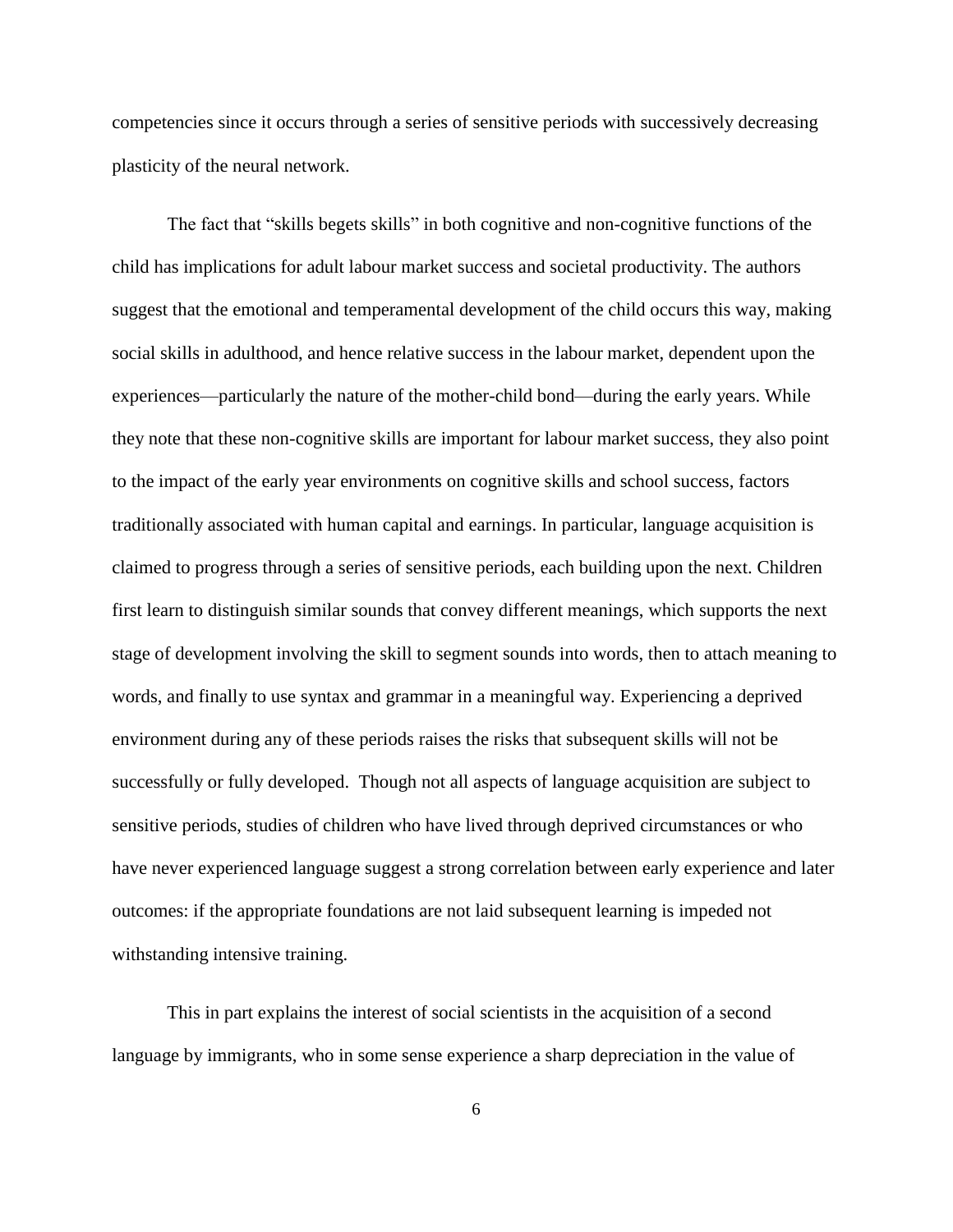competencies obtained with the language in their country of origin. The fact that their competencies may not be suited to the language in their country of destination, and that language acquisition must start anew at an older stage in life, offers a test of the relevance and importance of sensitive periods in the learning process. This is an important aspect of why the study of child migrants deserves distinct attention. Children are likely to experience migration differently than adults, with distinct opportunities and challenges because of how the learning process occurs. Further, if the logic of the public policy argument put forward by Knudson *et al.* (2006) is accepted, they also represent a group for which public policy, for better or worse, can make a difference in long term outcomes that have broad social implications.

In fact, second language acquisition has long been motivated by the idea of "sensitive" or ―critical‖ periods. For example, Penfield and Roberts (1959) is an often cited reference putting forth the idea that language acquisition is subject to a critical period, the end of which is associated with a neurological change associated with maturation. Birdsong (2006) and many of the essays in Birdsong (1999) offer an overview of this literature. The theoretical research in this area often associates critical periods with puberty, though there does not appear to be a consensus on this. Some theoreticians place the critical period as early as 5 or 6 years, others as old as 12 to 15. Further, in some perspectives puberty is associated with the stage at which declines in second language competencies end, but in others with the stage at which it begins (Birdsong 2006, pp. 18-19).

The empirical literature is addressed to the exact timing of any discrete changes in the relationship between the Age at Arrival and second language competence. In fact, Johnson and Newport (1989), who focus on a test of grammatical judgment, is only one of many empirical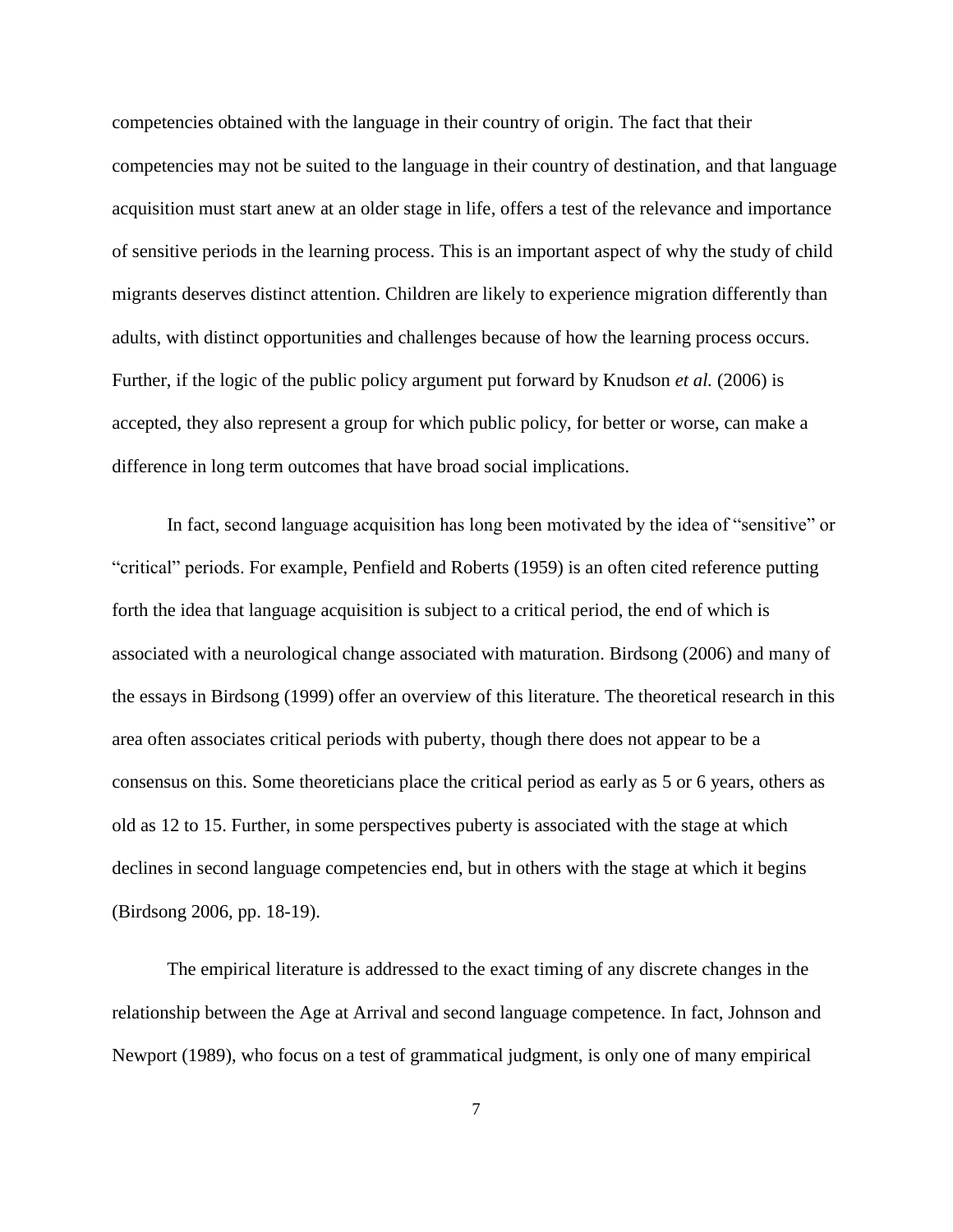studies adopting this research design. Flege (1999) and Flege, Munro, and MacKay (1995) are of particular interest as they describe results from a sample of 240 Italians who came to Canada as children or young adults, and had been in the country for an average of 32 years when studied. Their focus, like that of much of this literature, is on the degree to which the second language is spoken with a foreign accent. In this research the capacity to speak English with a native-like accent declines linearly with age, and no distinct thresholds are apparent in the data. Chiswick and Miller (2008) and Hakuta, Bialystok and Wiley (2003) are also of interest in that the US Census is used to study the self-reported language abilities of a large sample of immigrants. Hakuta *et al.* (2003) study 2.3 million immigrants of Spanish and Chinese backgrounds who had been in the country at least ten years. They find a linear decline in language ability, and no evidence of discontinuities that would lend support to a critical period. Their analysis, however, does not focus specifically on children and is restricted to examining possible discontinuities at ages 15 and 20 years. Chiswick and Miller (2008) offer a more comprehensive use of the data, but reach broadly similar conclusions. In fact, the reviews by Birdsong (2006, 1999) suggest that the evidence for a distinct critical period is not clear, in part reflecting methodological differences associated with different outcomes and disaggregation of the data across studies. These studies are often based on relatively small samples of specific groups, often with little control for possible other influences, Hakuta *et al.* (2003) and Chiswick and Miller (2008) being notable exceptions.

In general second language competencies deteriorate for immigrants with age at arrival, so that younger is better, but it is not clear that there is an empirical consensus on the presence and nature of distinct thresholds in these patterns. This is a somewhat more ambiguous picture than that painted by Knudsen *et al.* (2006) and other analysts and advocates of the importance of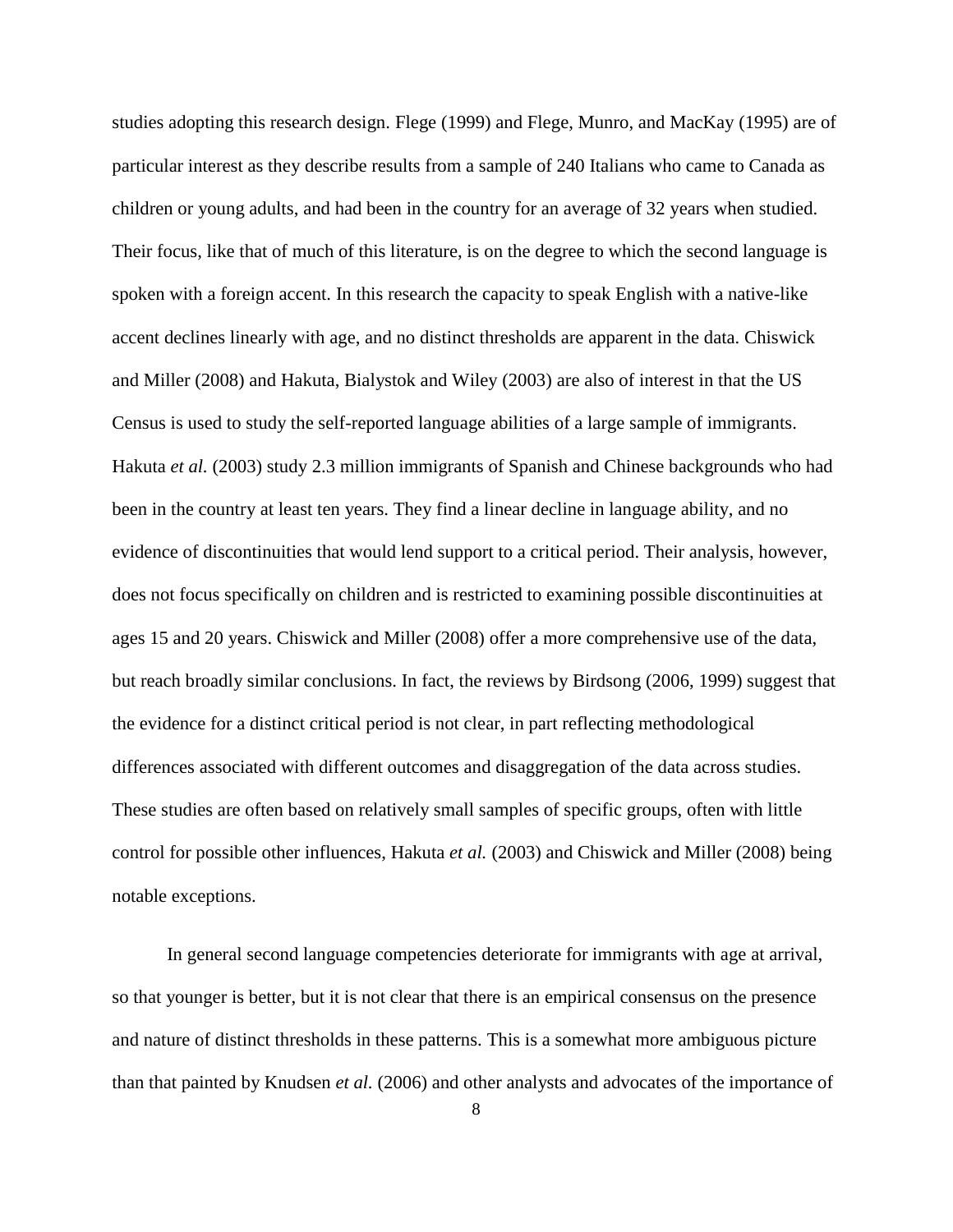the early years for public policy, but it should be noted that the focus is on a limited set of outcomes which may be associated in varying degrees with social and economic success in adulthood depending upon the context. Accordingly the outcome we focus upon is not on foreign accent or language skills, but one that is more directly tied to socio-economic outcomes in adulthood—high school graduation—though perhaps less informative about the specific mechanisms at work. Educational attainment is directly related to future productivity, but in addition to being associated with maturational changes associated with language competencies it also highlights the role of social competencies. In addition, public policy determines the structure of the school environment, both as a learning and a social environment, and is also likely to be associated with outcomes. Even if there are no critical or sensitive periods in language acquisition they may be evident in eventual education attainment because of the development of social competencies and the structure of the schooling system, which may accentuate or alleviate the challenges migration implies for children.

### 3. Data and measurement

Our analysis uses the 2006 Canadian Census. The Census is administered to all households, but a random sample of 20 per cent of the population is required to complete the so-called "long form" version of the questionnaire, offering detailed socio-economic information on a very large number of respondents. This is the source of our analysis because it offers information on educational attainment, but also on immigration background including country of origin and Age at Arrival. The potentially very large sample size makes this data one of the more important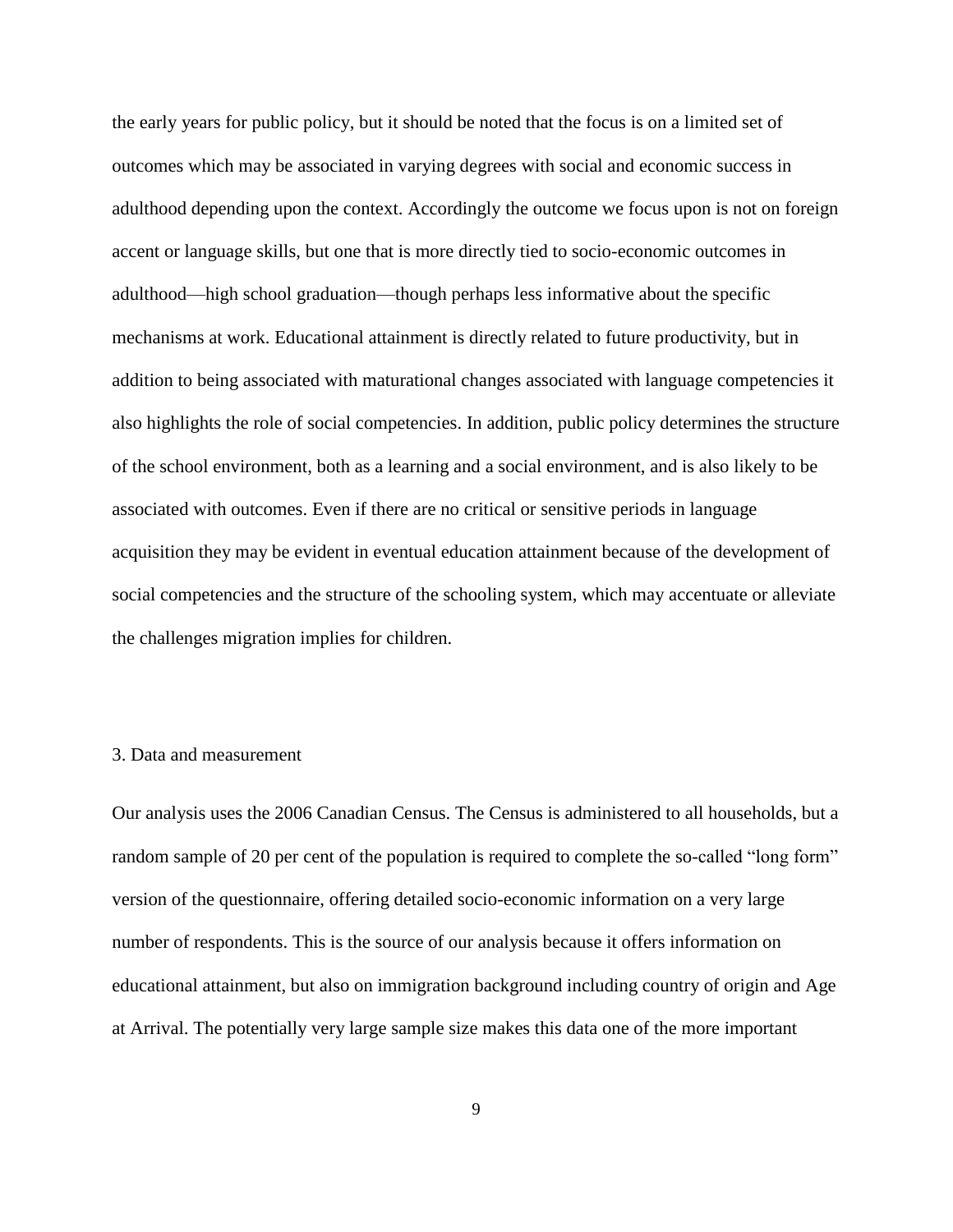sources of information on immigrants to Canada, supporting a large number of studies but surprising few on child migrants.<sup>1</sup>

The file for analysis is based upon all adults between the age of 35 and 55 in 2006, a sample of about 2.1 million representing a population of 10.2 million. We use a number of restrictions to ensure accuracy and consistency of the data, but principally to restrict the respondents to those who report they are immigrants who arrived in the country before the age of 18. These restrictions lead to a sample size of 111,302. The details of this sample selection process are described in the appendix.

We focus the analysis on what we call Age at Arrival (AaA). This is what is measured in our data. It is calculated from information on the year the individual recalls arriving in Canada.<sup>2</sup> It should be distinguished from a number of concepts used in the second language acquisition

 $\overline{\phantom{a}}$ 

 $1$  Aydemir, Chen, and Corak (2009a,b) use the 2001 version of these data to study second generation Canadians, while Ferrer and Riddell (2008), and Schaasfma and Sweetman (2001) use similar public use versions on earlier years to offer evidence of earnings and age at arrival. Ferrer, Green, and Riddell (2006) also examine issues associated with age at arrival from other surveys. See also Ornstein (2006a,b) for the use of the full version of the long-file respondents, though he does not focus on age at arrival. Böhlmark (2009, 2008) and Gonzalez (2003) are examples of studies from other countries using large samples of representative data to study education and earnings outcomes. Both authors find that education outcomes deteriorate for those children migrating after the age of nine. Böhlmark (2009, 2008) examines child migrants to Sweden with administrative data and finds that this is the case for GPA and final grades but not necessarily for level of education attainment, while Gonzalez using US Census data finds that the negative impact of arrival after about the age of nine to 12 is strongest for those coming from Mexico. Böhlmark (2009) is a notable reference since particular attention is paid to selection biases that may make causal inference difficult. The author uses sibling differences to identify a causal impact, and finds that the results are in fact similar to cross sectional regressions controlling for country of origin and parental education.

 $2^2$  Strictly speaking this is the age at landed immigrant status, but it is not apparent that respondents answer the question in this way. Further, it should be noted that individuals who recently entered the country as refugees are not included in the analysis. These individuals do not have a value for the year at arrival because they do not have landed immigrant status. This also implies that it is not possible to know whether a given immigrant initially came as a refugee, and then subsequently received landed immigrant status and even citizenship. For all immigrants who came as refugees, the age at arrival variable in our analysis will in a sense overstate the true age at arrival if the respondents do in fact report on the year landed immigrant status was obtained. This would not capture any time spent in the country prior to becoming a landed immigrant.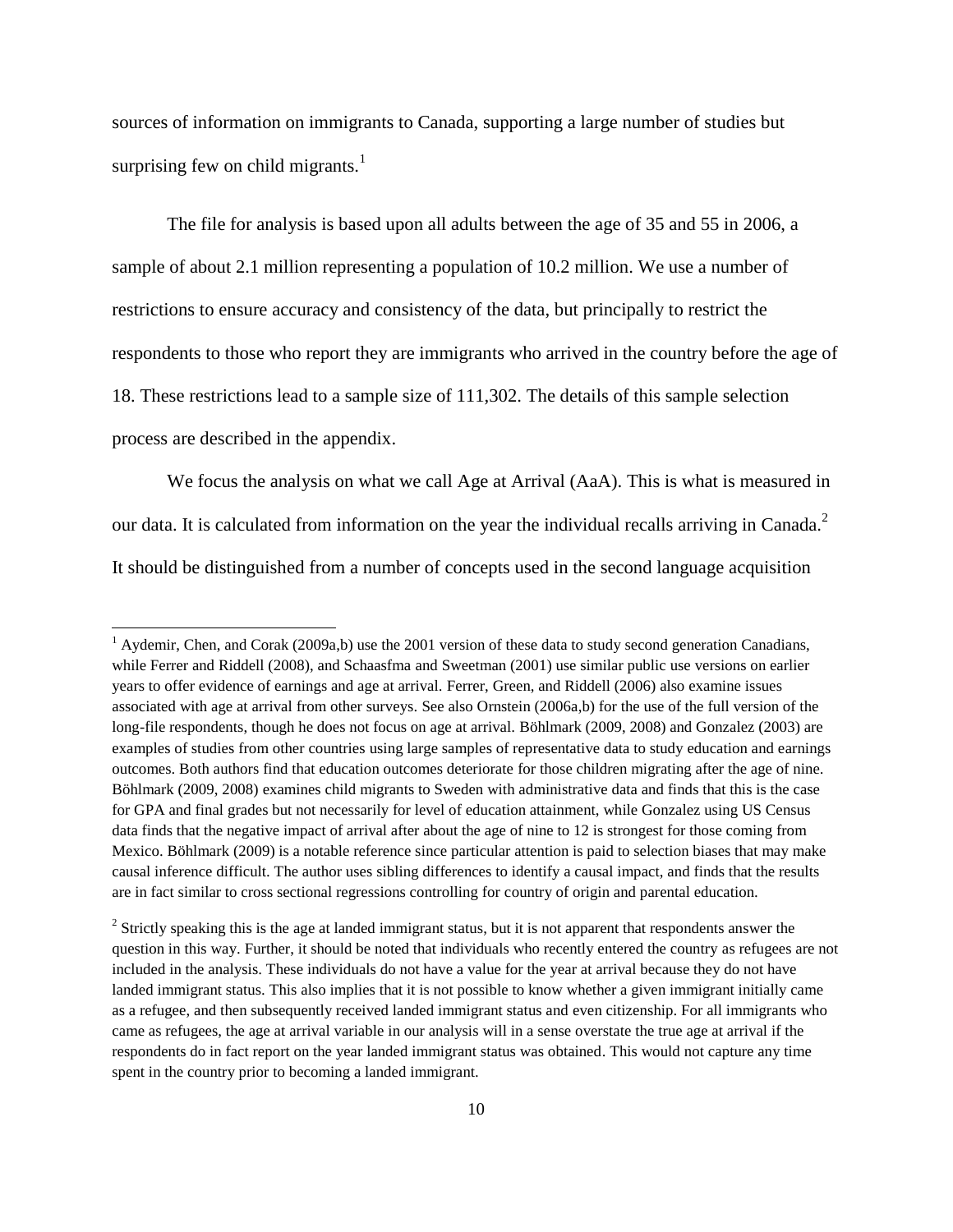literature, which are likely to be more conceptually relevant measures. The most studied measure, and the one considered the most strongly predictive of second language competencies, is Age of Acquisition (AoA). This refers to the age at which the individual is immersed in the new language context. AoA may not be the same thing as AaA if, for example, a child arrived in the country during the pre-school years and was not exposed to English or French until starting school. Both of these measures are also distinct from Age of First Exposure (AoE), which indicates when the individual first became exposed to the second language. This could well be before AaA as a result of the language of instruction in formal schooling in the country of origin, visits to other countries, or contact with relatives or other speakers of the second language. AaA will often coincide with AoA but obviously this is not an experience that will characterize all migrants from the many different source countries to Canada, or even within the same source country.<sup>3</sup> Further, there will be a potential bias using the data to uncover a critical period to the extent that AaA differs from AoE.

Figure 1 illustrates that our sample size is sufficiently large to support an analysis by Age at Arrival. The figure presents the unweighted sample frequencies by Age at Arrival and gender, with a total sample size of 55,016 men and 56,286 women. On average there are 3,056 observations at each Age at Arrival for men, and 3,127 for women. The analysis is restricted to individuals who arrived before the age of 18 in part to focus on individuals considered to be children according to the UN Convention on the Rights of the Child. But it also reflects the fact that there is a sharp rise in the number of individuals who arrive in the country between the ages

 $\overline{\phantom{a}}$ 

<sup>&</sup>lt;sup>3</sup> See Birdsong (2006, pp. 11-12) for a more detailed discussion, and who also offers Length of Residence (LoR) as another distinct measure.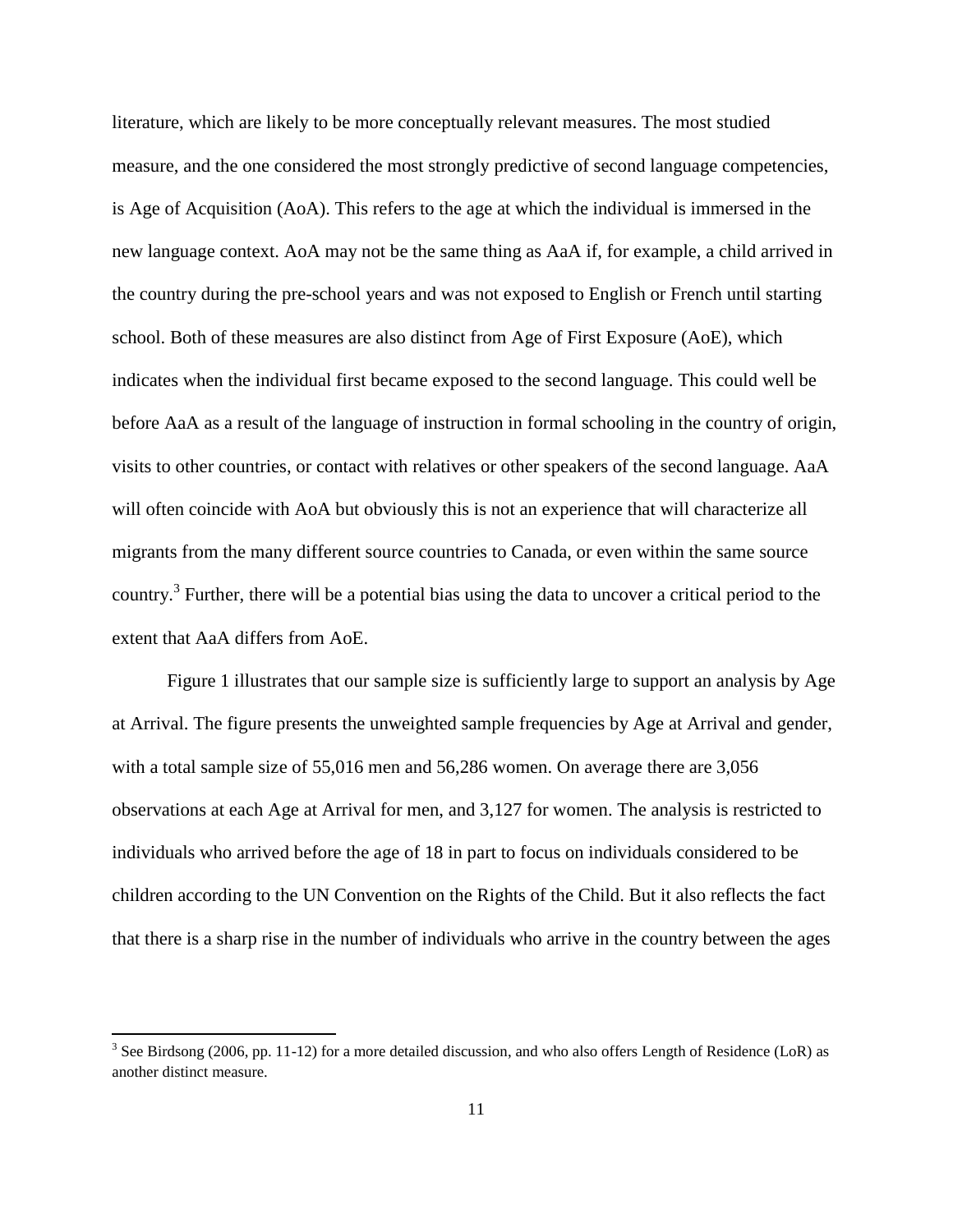of 18 and 20.<sup>4</sup> Though individuals under the age of 21 may be admitted to the country with their parents and considered as children, this increase suggests that this population likely also has a significant number of individuals who arrived as independent migrates.<sup>5</sup>

We make use of the information that respondents offer on their country of origin to classify each origin county into broad categories according to the linguistic distance of the dominant language spoken in the country from English, as well as adding a classification for English speaking and French speaking countries. In order to do this we use the linguistic distance measure developed by Chiswick and Miller (2005), making some minor corrections and adaptations to the Canadian case.

Our categorization focuses on the dominant language in the country of origin, and it begins by creating a correspondence between the language codes in Chiswick and Miller (2005) for the US census to those in the Canadian Census. Not all of the languages they use are found in the Canadian Census but we established the correspondence by aggregating languages if necessary. This permits us to characterize all the languages into three categories: Low, Medium, and High. The Low category collects languages that are the farthest from English, having a score lower than 2.00 in Chiswick and Miller's terms; the Medium category of languages that are a medium distance to English, having a language score equal to 2.00; and the High category refers to languages that are closest to English, having linguistic scores of more than 2.00. <sup>6</sup>

 $\overline{a}$ 

<sup>&</sup>lt;sup>4</sup> This is particularly the case at ages 18 and 19 when 4,005 and 4,392 men report arriving in the country, and 4,686 and 5,872 women do so. These numbers fall at age 20 to the range depicted in Figure 1.

 $<sup>5</sup>$  This said, it should also be noted that children may arrive in the country independently. These individuals may be</sup> as young as 16 and 17 who come for short periods to study in Canadian high schools as a part of student exchanges. To the extent that they stay in the country or emigrate as adults from their origin country at a later date they may also play a part in influencing the patterns in these data.

<sup>&</sup>lt;sup>6</sup> In the process of creating this language to language score mapping, some discrepancies were discovered in Chiswick and Miller's table. For example, Burmese appeared in two separate sections with a different language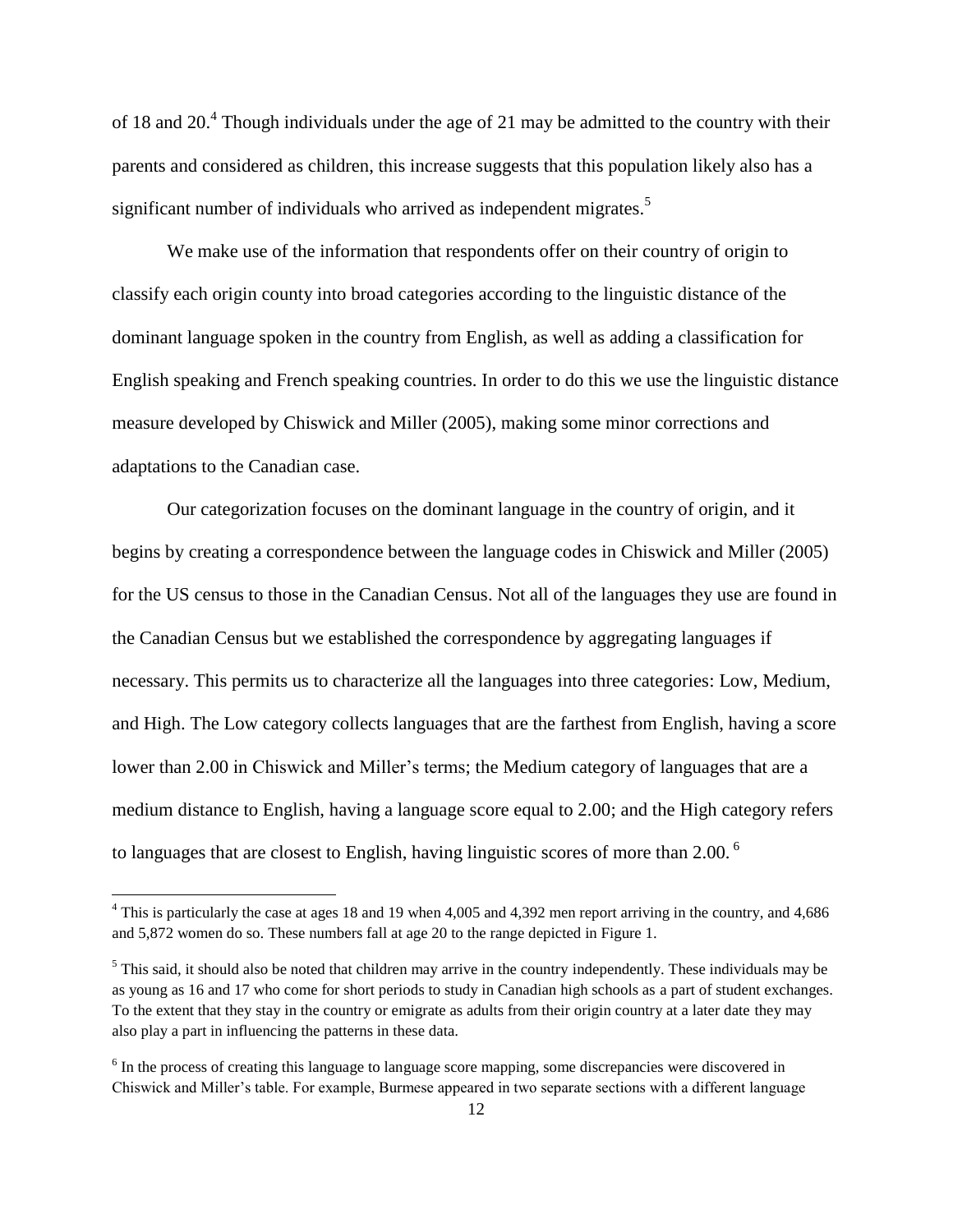The next step in categorizing the over 100 countries of origin that appear in our data is done using the full sample of immigrants from the Census data (not just the immigrant children and young adults, who are 35 to 55 years old in 2006). If over 75% of the people coming from a particular country spoke a language that fell into one of the five categories—Low, Medium, High, English, French—then the origin country was assigned that category. Not all individuals in our sample can be categorized with confidence because more than one language is spoken in their country of origin. This ambiguity affects about 10% of our sample, with the result that over 90% of the individuals in our analytical sample are assigned a language category. This leads to a smaller sample of 101,884, made up of 50,253 men and 51,631 women that we use when linguistic distance forms part of the analysis.

We further sub-divide the sample into particular source countries to the extent permitted by sample size. On this basis the English Speaking source regions are: the United Kingdom, the United States, and the Rest of the World in which English is spoken. Those with a High linguistic similarity to English are also divided into three groups: Italy, Portugal, and the Rest of the World. The groups with a Low linguistic similarity are: Hong Kong, India, and the Rest of the World. Two remaining groups include those in which the language of the origin country is

 $\overline{\phantom{a}}$ 

score assigned to it in each instance. Fortunately, Burmese was not a language that appeared in the Canadian Census code set, so this turned out not to be problematic. However, in the case of Thai and Laotian, the discrepancy was important. In one instance, Laotian was listed as the primary language having a language score of 1.50, with Thai listed as being in the same group. And, in the second instance, the reverse is listed (Thai being primary, and Laotian being in the same group) but with a language score of 2.00. With the language scores being so different, the language group assigned to these languages would change depending on which score is used. To handle this issue, the two languages were considered to be independent with the primary language having the "correct" score assigned to it. So, Laotian was given a score of 1.50 putting it in the Low category, while Thai was given a score of 2.00 putting it in the Medium category.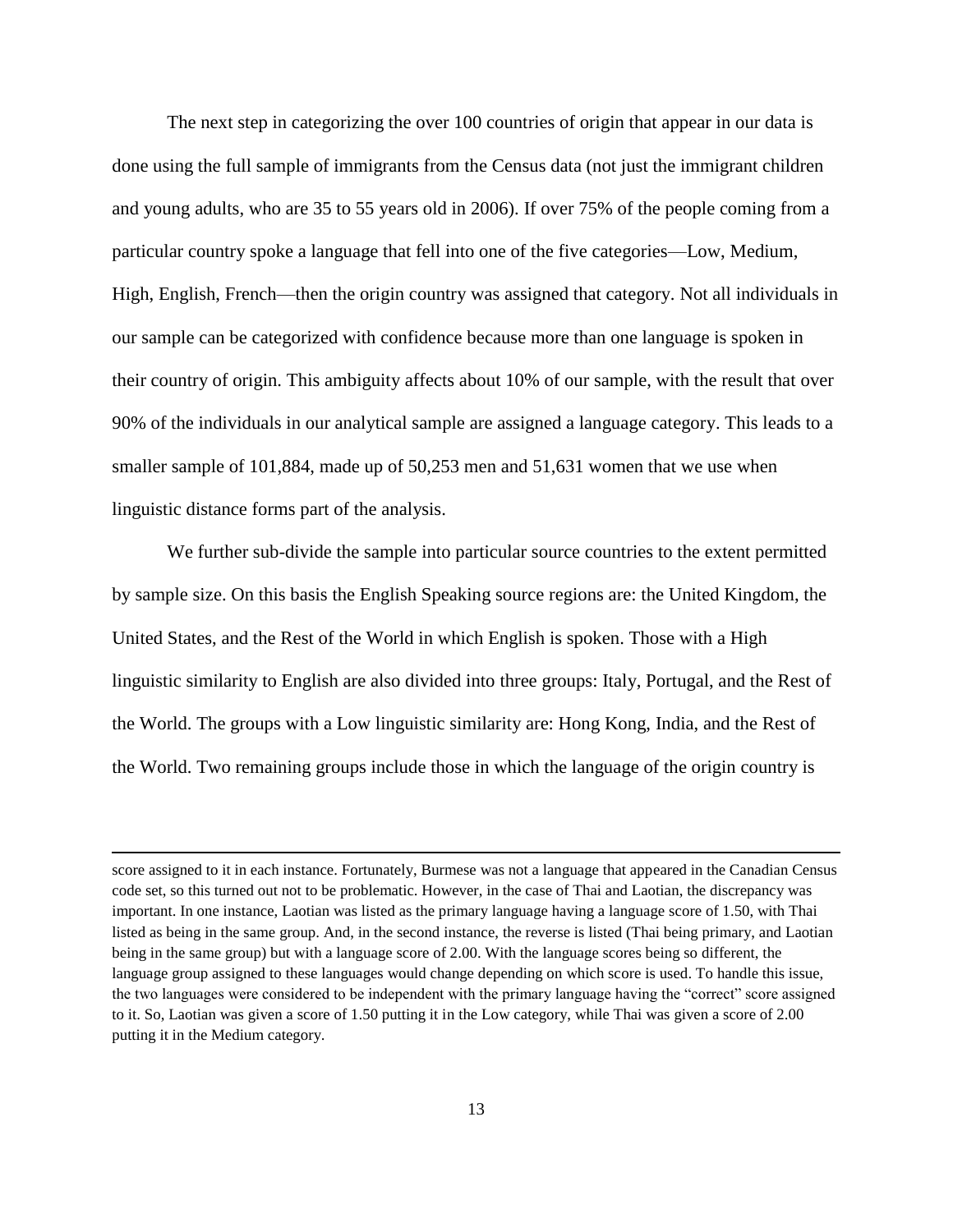French, and those with an intermediate distance from English, which we refer to as Medium. A detailed listing of the countries that fall into these groups is offered in the Appendix.

A summary of the sample sizes and proportions by region of origin classified into these eleven groups is offered in Table 1. Immigrants from the United Kingdom represent just over one-fifth of the entire sample, and as a group those from English speaking countries represent about 40% of the sample. Immigrants from countries with a high similarity to English are the next largest group, collectively representing about one-third of the sample. The smallest group are those from French speaking regions, with just under three percent of the total sample.

# 4. Overall descriptive results and some cautions

While the frequency distributions in Figure 1 shows that roughly 3,000 individuals arrived in the country at each age between newborn and 17, they also show that (with the possible exception of the oldest category) the largest fraction of children arrive in the country between the ages of one and five. This pattern raises the possibility that some parents time their migration decision with the welfare of their children in mind. If parents consider possible Age at Arrival effects on their children's welfare when timing the emigration decision then it is possible that the distribution of unobserved parental characteristics may vary across the Age at Arrival distribution. More motivated or altruistic parents who are more inclined to invest effectively in their children may be over-represented in the early Age at Arrival groups. Their children will perform better than a randomly selected group of children because of the enriched environment in which they were raised, making comparisons and causal inferences across Age at Arrival thresholds suspect. At the same time it should also be noted that generally parents do not have complete discretion as to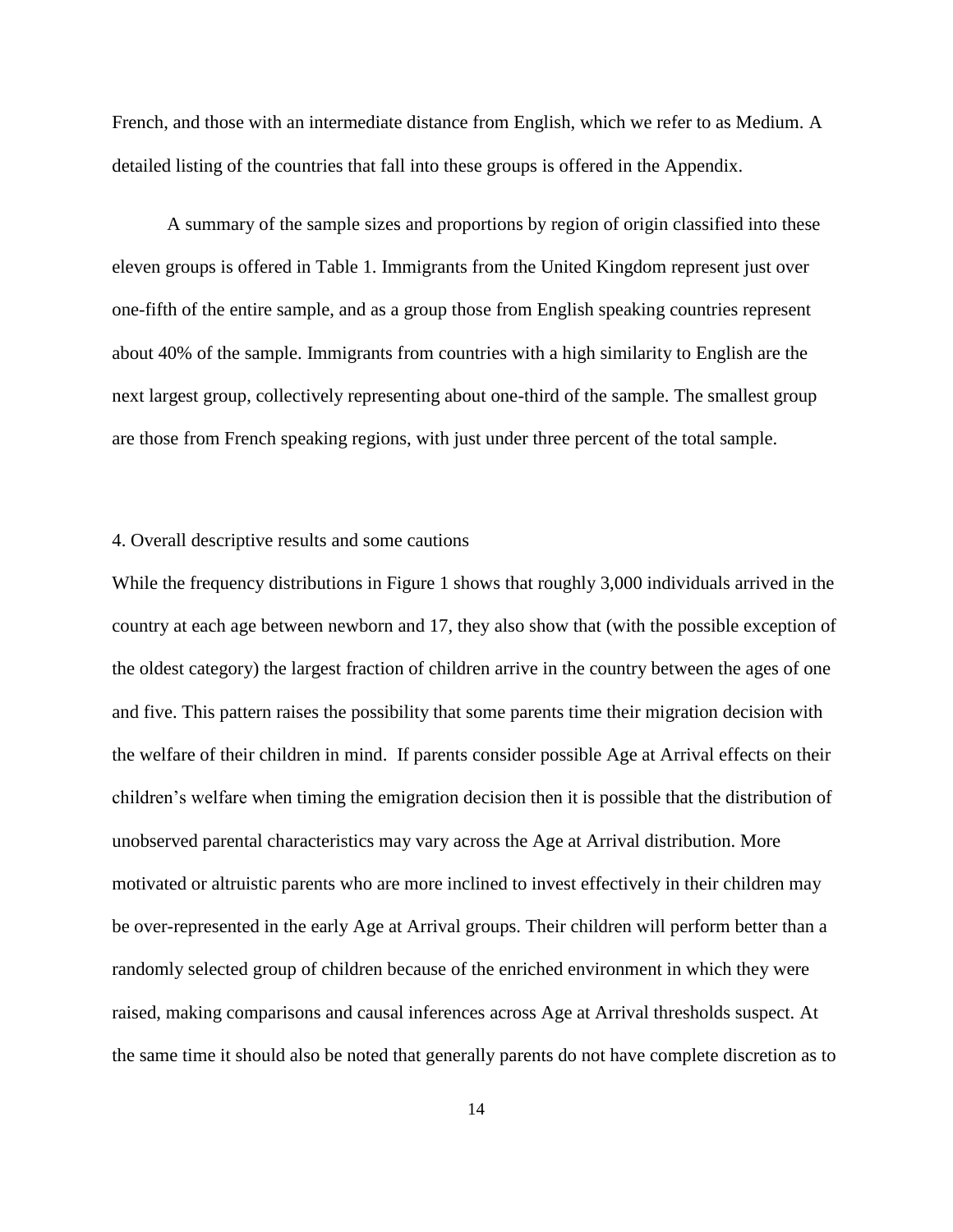when they will emigrate, the application being subject to administrative rules and delays, and therefore the scope for selection biases of this sort may be constrained.

The weighted averages of individuals not having a high school diploma for each Age at Arrival are calculated using these data, and offered in Figure 2 along with a local polynomial smooth of the data.<sup>7</sup> This is the major descriptive finding of our analysis, motivating more in depth analysis. There is a clear and distinct variation in the chances of high school graduation. At the broadest level this is in accord with the hypothesis of a sensitive or critical period: there are no changes in the proportion of high school drop-outs during the earliest years, then a distinct change in the slope with the proportion increasing practically linearly with each additional year beyond seven or eight. At age eight or younger 14.7 per cent of men will on average not have obtained a high school diploma, but after that 19.7 percent. For women these averages are 11.3 and 18.2 respectively. A linear least squares regression model fit to these data in a way that permits a break in the constant and slope of the relationship at the turning points of the local polynomial smooth in Figure 2 suggests that the chances of being a high school dropout rise by 1.2 percentage points for every year that a boy arrives in the country after age eight, and by 1.5 percentage points for every year a girl arrives after age seven.<sup>8</sup>

These thresholds may be associated with maturational changes related to the onset of puberty. This said, it is difficult to associate a distinct age marking the onset of puberty across

 $\overline{\phantom{a}}$ 

 $<sup>7</sup>$  The smooth is meant only as a descriptive device to aid visualization of the patterns in the data. It is not the correct</sup> tool to identify a discrete change in these patterns, and is used only to highlight a possible turning point worthy of more detailed analysis.

<sup>&</sup>lt;sup>8</sup> These weighted regressions explain 97% of the total variation in the data for men, and 95.1% for women. Using a turning point of age eight for men also leads to the highest R-squared among all possible thresholds between age five and twelve. For women this happens at age ten.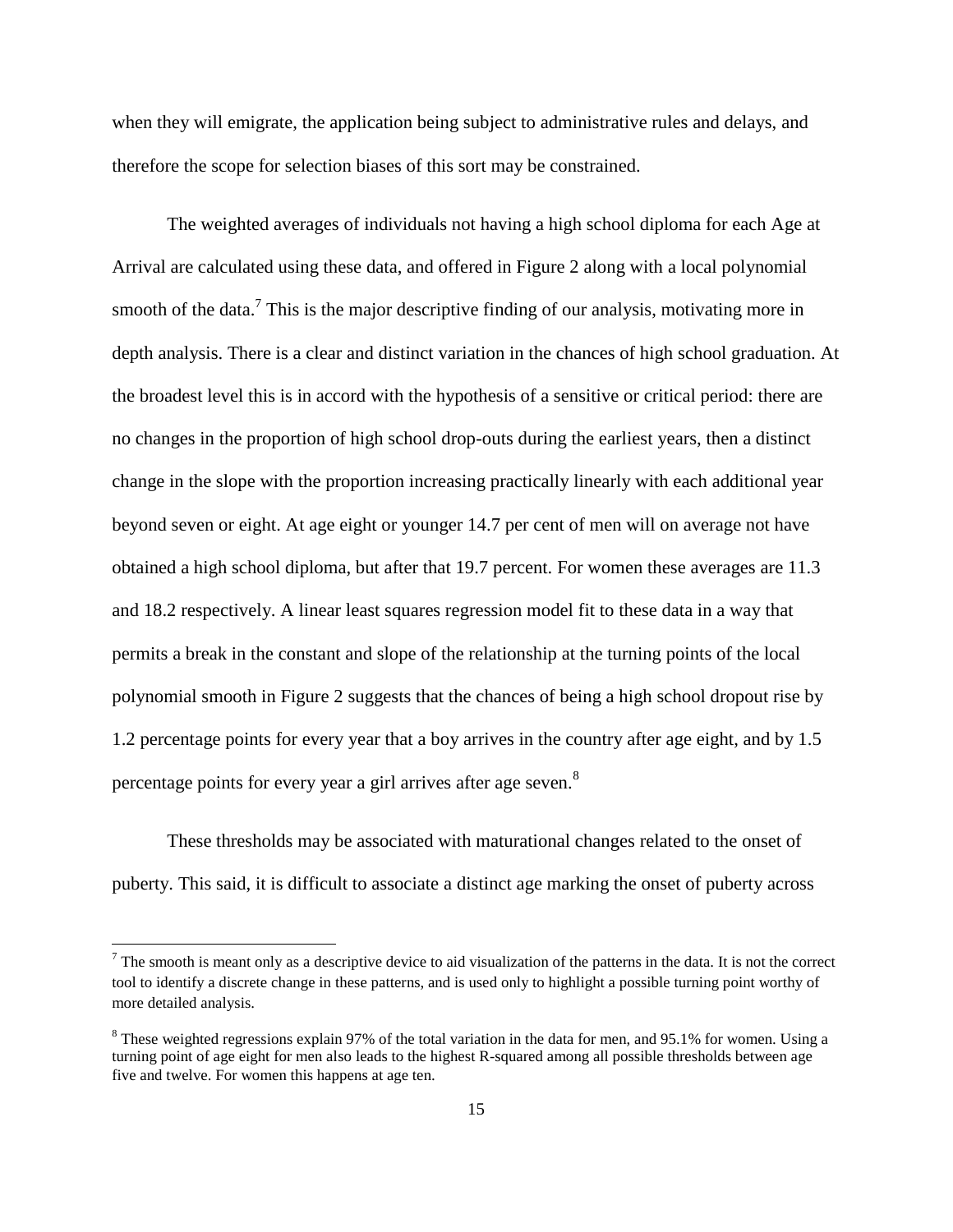time, and ethnic group. This timing is, however, in accord with the transition children must make upon the completion of the earliest years of primary education, that from "learning to read, to reading to learn." This said, the results in Figure 2 do support the possibility of other breaks, particularly after 14 for men. This is likely associated with the institutional structure of the Canadian education system, which at the time appropriate for the sample of individuals under study had a minimum school leaving age of 16. If a boy arrived in the country at the age of 15 or higher he was much more likely to not obtain a high school diploma than if he had arrived at 13 or 14. A similar jump in the chances of being a high school drop-out also occurs for girls of the same age, but in addition there is a distinct increase after the age of 12, an age often associated with the onset of puberty and in some views the closing of a window of opportunity for language acquisition.

There are at least three cautionary issues that need to be addressed before we can adopt this causal interpretation of the findings. The first is the issue of self-selection that has already been noted. If, in some sense, unobserved family characteristics vary across the Age at Arrival distribution in a way that implies children who arrive earlier are raised in a family environment more favourable to their long run success, then the results in Figure 2 overstate the relative success rates during the early years compared to a randomly selected group of individuals. The sharp distinction at the age of seven or eight may not be as clear, and the overall level of dropping out not as low, depending upon how these unobserved influences vary over the age distribution during these earlier years. A similar reasoning but opposite in direction applies to the findings at older ages.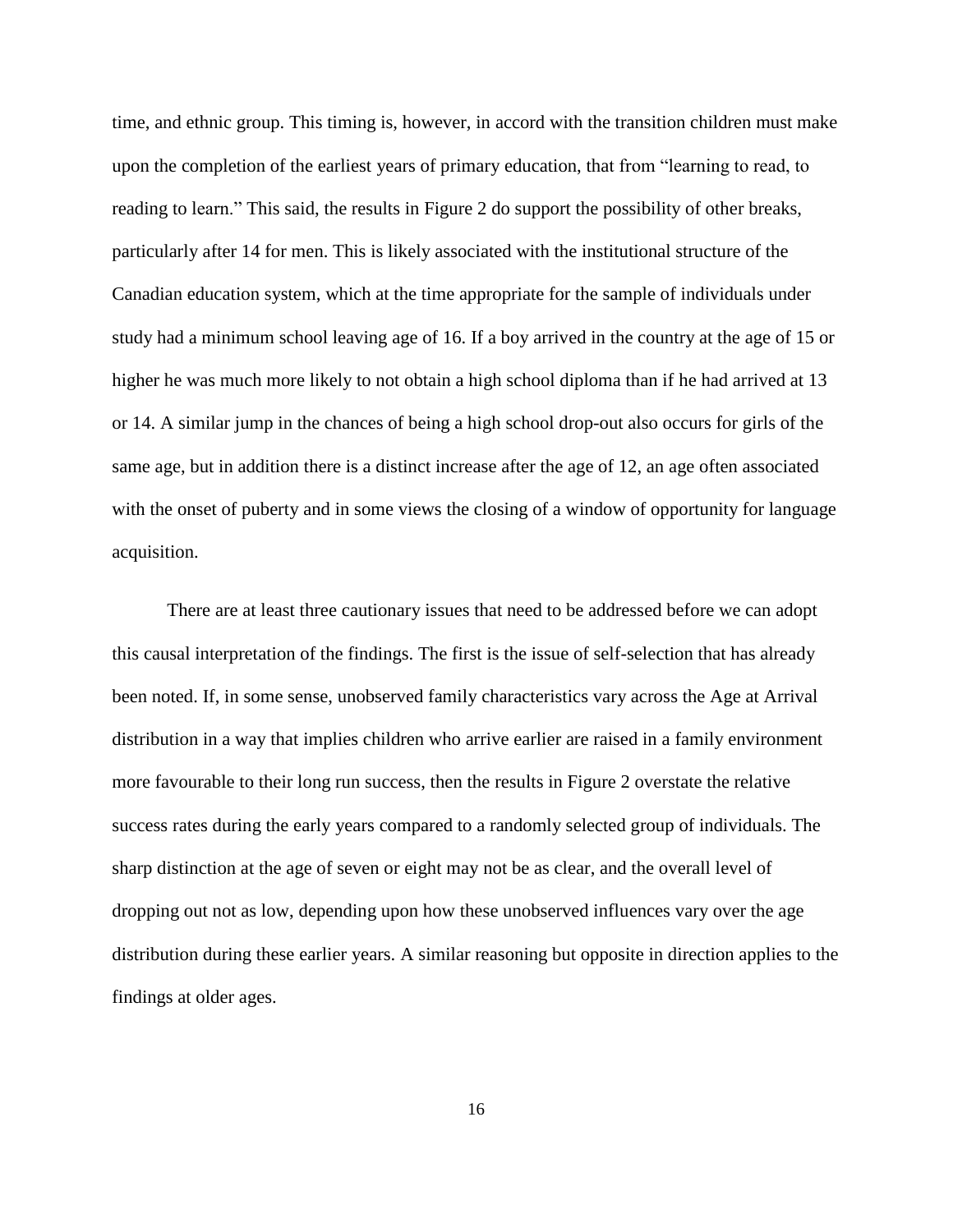Second, there could very well be heterogeneity along other dimensions such as country of origin. Immigrants to Canada come from a wide range of countries, and therefore previous exposure to English and French varies significantly. It could well be that the similarity of the language in the country of origin to English or French—and hence the difficulties that must be overcome in learning the new home country language—also varies across the distribution of Age at Arrival. If those arriving at younger ages are disproportionately from English or French speaking countries, or countries with a language close to English or French so that it is easier to learn one of the official languages, then a similar bias could result.

Finally, and related to both of these factors, prior exposure to one of the official languages, even if the source country is not an English or French speaking country, could vary. As mentioned Age at Arrival should not necessarily be equated with Age of Acquisition or Age of First Exposure, which could depend on country of origin, formal schooling in the source country context, parental investments, or exposure to relatives or visits to English or French speaking countries. If those who arrive at a young age are more likely to have been exposed to one of the official languages before arriving to Canada then their outcomes would be more favourable than otherwise, and bias the findings toward the type of non-linear pattern displayed in Figure 2. This could very well be the case if some parents are preparing their children for migration to the country, or chose the country of destination according to where they expect their children will be more likely to succeed.

# 5. Results by country and language of origin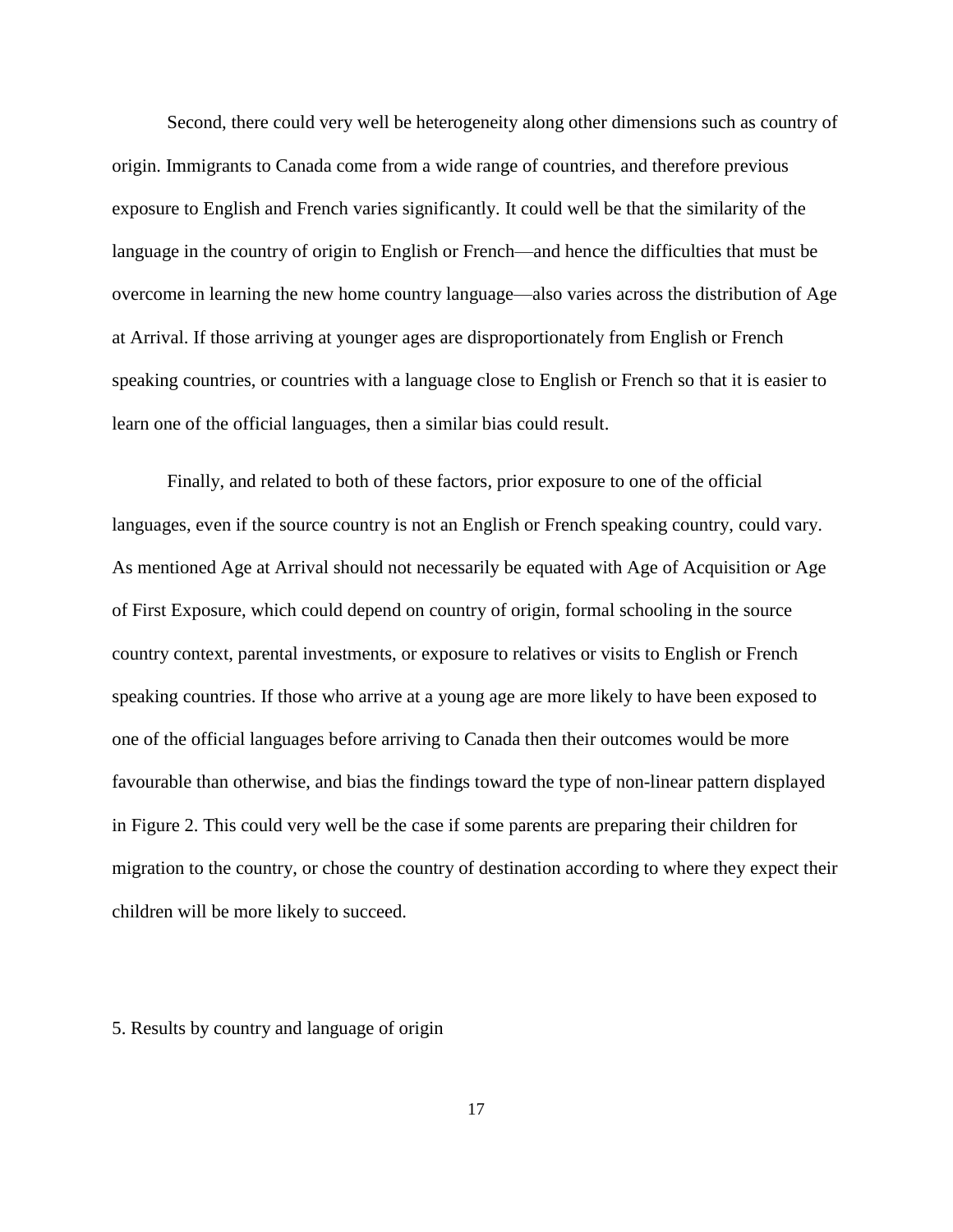We address these cautions by examining the patterns in high school graduation by language of origin and mother tongue. The sample frequencies by Age at Arrival for the 11 groups of origin countries according to their linguistic distance from English are displayed in Figure 3a for men, and Figure 3b for women. There do not appear to be notable differences in the patterns across gender. These raw sample sizes make clear, for example, that the patterns observed in Figure 1 namely a greater tendency for children to arrive between the ages of one to five—are due in large measure to immigrants from just two regions: the United Kingdom and those countries linguistically close to English (particularly those countries other than Portugal and Italy). The suggestion is that the overall group of individuals who arrived in the country at a particularly young age are disproportionately from an English-speaking country and countries where the linguistic challenge in learning English is lowest. As such if they are less likely to drop out of high school because they have no or lower linguistic challenges in learning the dominant language they will contribute to an overstatement of the educational attainment—relative to a randomly chosen child of the same age—for the group of children actually observed in our sample. This selection effect combined with an opposite tendency at the other end of the Age at Arrival distribution, namely an over-representation of children from countries with languages that are not similar to English, could produce the pattern depicted in Figure 2. Children arriving in the country at the oldest ages, however, are somewhat more representative of the entire population of children. It is the case that those from countries with languages least like English have an overall tendency to arrive at a later age, but this is also the case for children arriving from countries other than the UK or the US in which the language spoken is English.

There are perhaps three messages from this information. First, all other things equal it should be expected that any patterns in the likelihood of being a high-school dropout across Age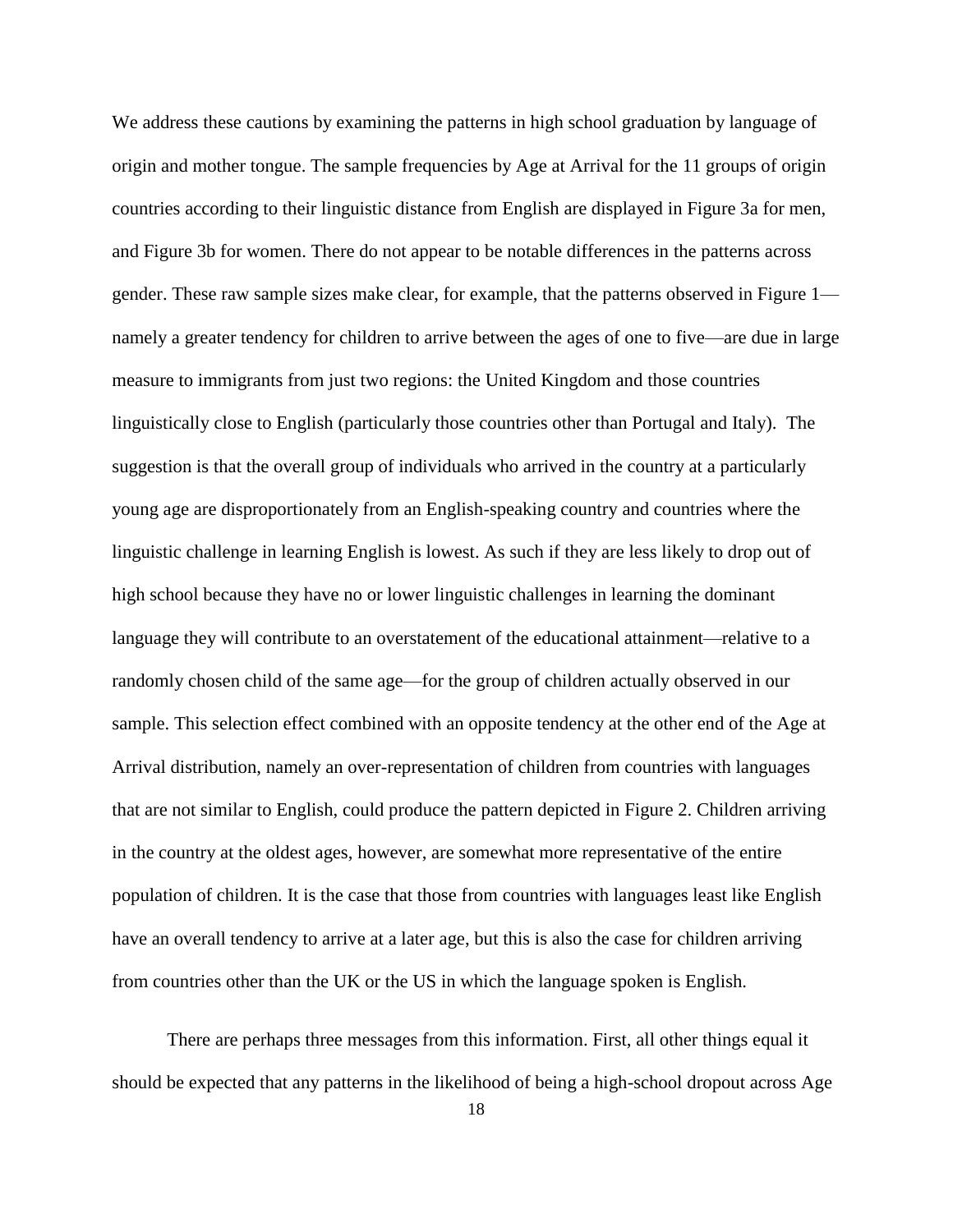at Arrival should be muted for those from English speaking countries of origin, and if present due to factors other than language, or to more subtle language effects associated for example with accent.

Second, the causal role of language should be clearest for those countries with the greatest distance from English, subject to some control being made for non-language effects. It should also be clearest for those individuals who came from Portugal (and possibly Italy) as the frequency distribution does not appear to vary by Age at Arrival and hence the selection problem is likely to be less of a problem. The best comparison group by which to judge the causal impact of Age at Arrival and to net out these other effects is most likely to be those immigrants from English speaking countries other than the UK or the US. The reason for this is that the pattern in the frequency distribution by Age at Arrival is roughly similar for these countries as it is for countries that are least like English, those with a low linguistic distance score.

Third, the possible selection bias needs to be addressed by controlling for variations in the degree of parental investments in children across the Age at Arrival distribution. One way to do this with the available data is to attempt to measure Age of First Exposure. The Canadian Census contains a number of indicators of language ability. The closest measure that can possibly speak to the Age of First Exposure is the so-called "Mother Tongue." Question 16 of the Census asks: "What is the language this person first learned at home in childhood and still understands?" The possible responses are: English, French, and Other. Figure 4a and 4b graph for each gender and for each of the 11 source regions the proportion, by Age at Arrival, answering "Other." The fraction of individuals whose first language was not one of the two official languages is, as might be expected, low among those from English speaking origin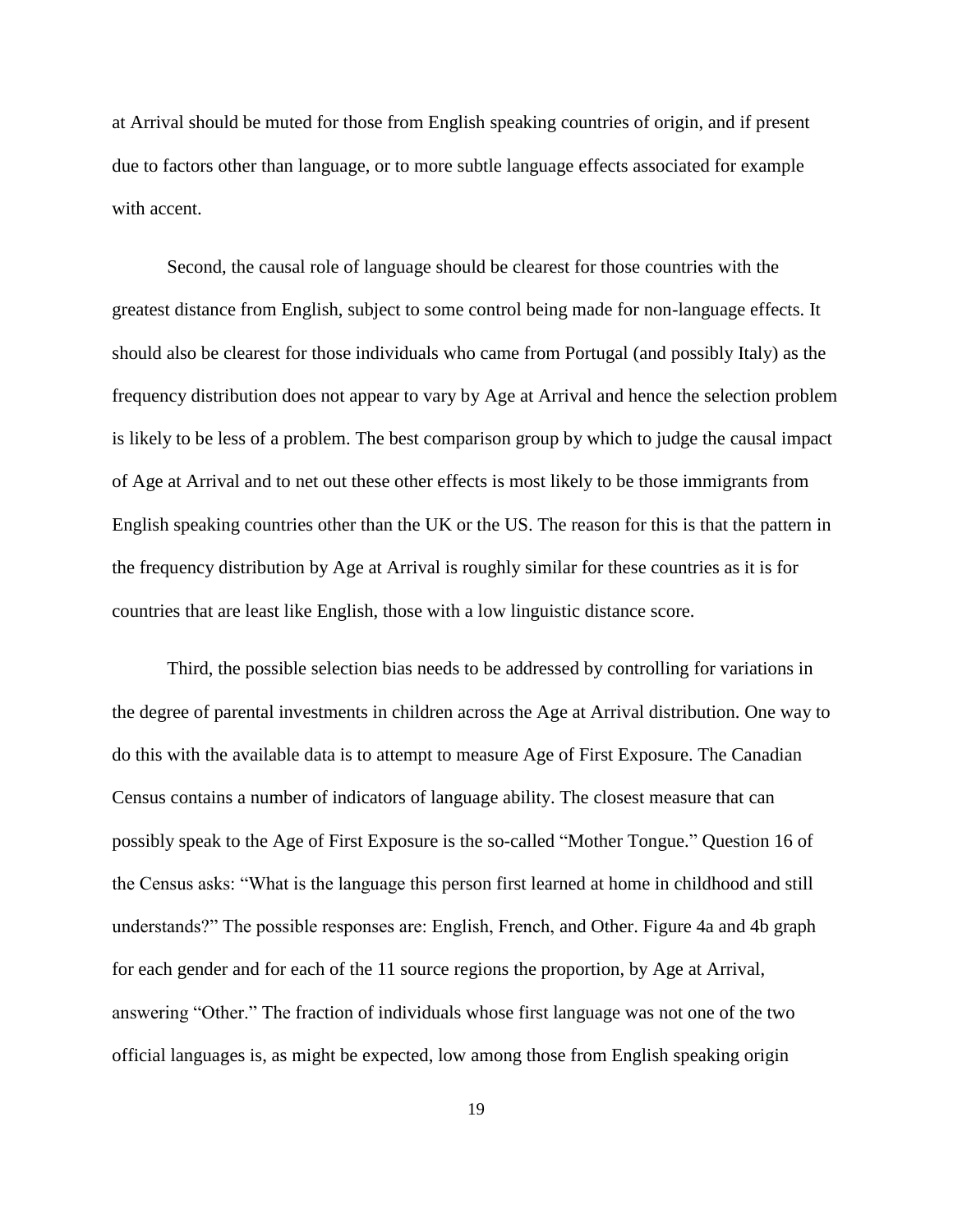regions, and relatively high among non-English speaking regions. But in some of these later cases it also varies systematically by Age at Arrival, and somewhat more so for men. In particular, 74.7% of men and 80.2% of women from countries (other than Italy and Portugal) with a high similarity to English have a language other than English or French as their mother tongue. But only 67.4% of men who arrived at the age of eight or younger do so compared to 87.8% of those who arrived after eight years of age. For women these proportions are 74.9% and 89.4%.

Just as importantly the figures also show a systematic rise in the proportion with a nonofficial language as a mother tongue for countries that have the lowest similarity to English, particularly so for men. The proportion of those with a non-official mother tongue increases on average by more than one percentage point for each additional year for those from French speaking countries, those with a high linguistic score (other than Italy and Portugal), Hong Kong, India, and for men from countries with a low and medium linguistic score. There is only a very shallow positive gradient for both men and women from Italy and Portugal.<sup>9</sup>

These patterns suggest that the linguistic challenges that a cohort of young immigrants faces varies not just according to their region of origin, but also within region of origin. More

 $\overline{a}$ 

<sup>&</sup>lt;sup>9</sup> The weighted least squares estimates of the gradient between the proportion with a non-official language as mother tongue and Age at Arrival for each of the source regions are:

|       | English<br><b>ROW</b> | UK       | US       | French | Italy | Portugal | High<br>ROW | Hong<br>Kong | India | Low<br>ROW | Medium |
|-------|-----------------------|----------|----------|--------|-------|----------|-------------|--------------|-------|------------|--------|
| Men   | $-0.003$              | $-0.000$ | $-0.001$ | 0.011  | 0.008 | 0.006    | 0.022       | 0.014        | 0.023 | 0.010      | 0.011  |
| Women | $-0.003$              | $-0.000$ | $-0.002$ | 0.015  | 0.006 | 0.005    | 0.016       | 0.010        | 0.018 | 0.006      | 0.008  |

**Boldface** indicates statistical significance with a marginal significance level of at least 0.05, using robust estimates of the standard errors. The relatively sharp gradients for those from Hong Kong and India may reflect not only the English-related history of these regions, but also the emigration of ex-patriots, ethnicity not being controlled for in these regressions.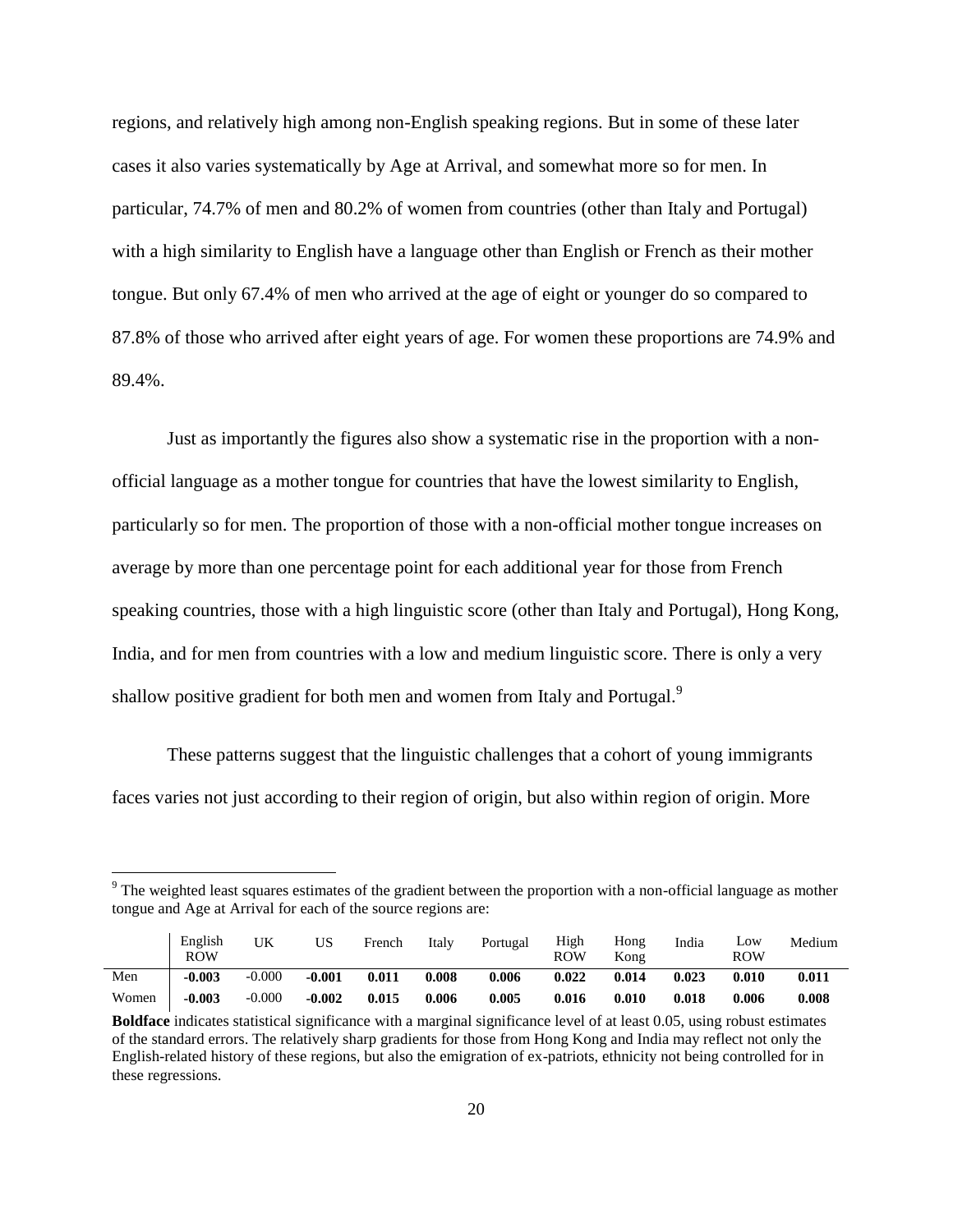importantly it does so in a way that suggests those arriving at younger ages will likely find it easier to learn English because it was more likely to be the language they first learned.

At the same time it should be noted that to some degree these patterns may overstate the potential for this selection problem. The mother tongue question refers to the language first learned and still understood, not simply to the language first learned. So some fraction of individuals may have had a first exposure in a non-official language, subsequently lost the ability to understand, and answered the Census question by responding accordingly. The outcomes for those from Italy and Portugal are in this sense likely to be among the groups least affected by a selection problem as the gradient between Age at Arrival and mother tongue being a non-official language is the flattest, and will therefore likely be even flatter if the question truly captured first exposure. In other cases it will be important to control for mother tongue in the hope of capturing a more accurate estimate of the impact of Age at Arrival on schooling success.

Table 2 offers estimates from a series of least squares models that attempt to address these issues by controlling for mother tongue and region of origin. The results presented are for the choice of threshold maximizing the adjusted R-squared among all possible thresholds from Age at Arrival of five to twelve. The preferred model is the last one presented for each gender, indicating that the best fitting model uses a threshold of age eight. For men this is not a significant change from what visual inspection of Figure 1 would suggest. For women a threshold at age ten maximizes the adjusted R-squared when mother tongue is controlled for as well as when it is not. But the suggestion in the last column of the table, which also controls for region of origin, suggests this is due to compositional changes in the underlying sample.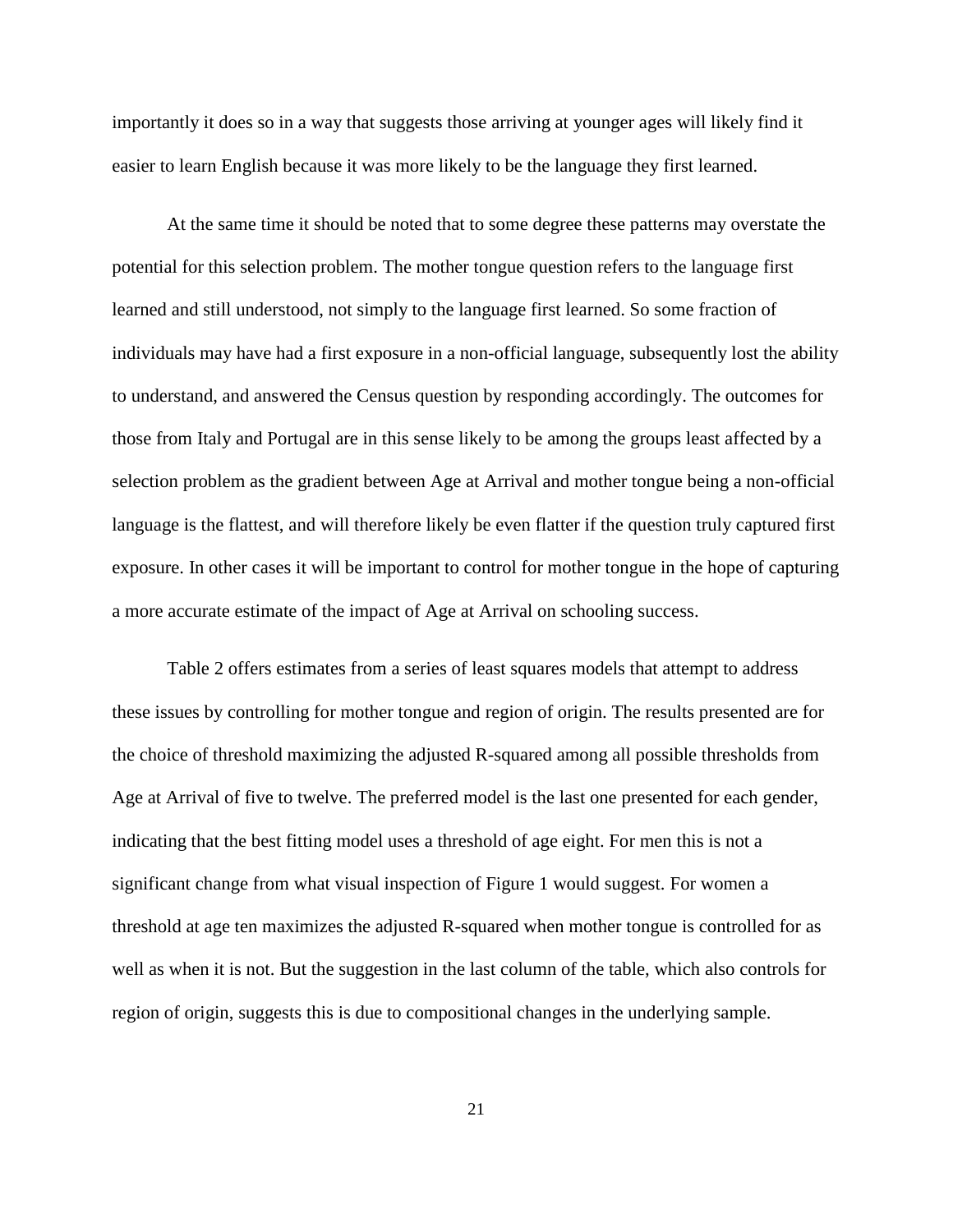These results continue to hold when a more detailed analysis is undertaken by Region of Origin. There are no clear patterns by age at arrival for English speaking regions, with the results being driven by the non-English speaking countries. Further, in almost all of these cases the threshold that best fits the data is at an age that is distinctly younger than puberty, in some cases as young as five or six.

The results for children who were born in the United Kingdom, the United States, and other countries in which English is the language spoken are presented in Figure 5a for men and Figure 5b for women. Table 3 represents the results of least squares regressions for the threshold between five and twelve that best fits these data, again in the sense of maximizing the R-squared. Two sets of results are presented for each region, one controlling for the proportion with a nonofficial language as a mother tongue, and another without such a control. With one possible exception, the use of this additional control variable does not change the choice of threshold. But the preferred model is that controlling for mother tongue, the simpler model being included for completeness.

The major finding from this information is that there is at best a weak relationship between Age at Arrival and educational attainment. For those from countries other than the UK or the US the break point does occur at age 11 as a step function, the change in slope not being statistically significant at a marginal significance level of 10%. On average for men the chances of being a high school drop are 4.3 percentage points higher if a child arrives after 11 than at or before, and for women just over one percentage point. But the models have low explanatory power, explaining only between 28 and 40 percent of the total variation in the data. The models for the UK have higher explanatory power, but suggest that not having high school credentials is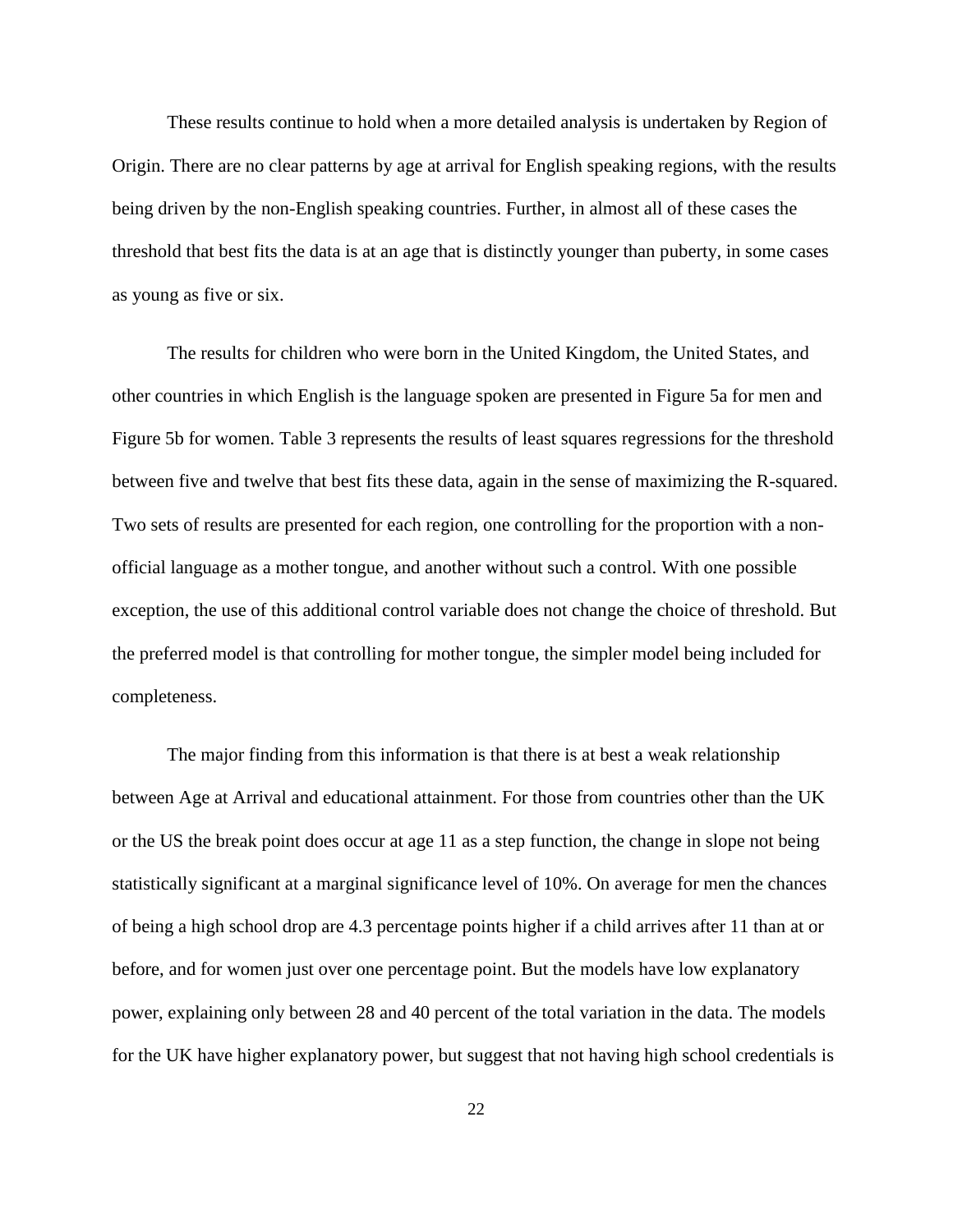actually higher for those arriving at younger ages. For men from the US the preferred model does not involve a threshold, but rather a linear increase in the chances of dropping out. For women there is a break, but it occurs very early, at age five. All this said, the overall the chances of not having a high school diploma are relatively low, never over 15 percent (with the major exception being men who came to Canada from the United States after the age of 10).

This contrasts sharply with the results for those from countries not speaking English. Figures 6a, 6b, and Table 4 present the findings for countries in which the language has a high resemblance to English. The break point is at ages five or six, the exception being Italy where it is nine for men and eleven for women. But it is not even clear that this model is the best fitting. A model in which there is no threshold but age is expressed as a quadratic—a specification also suggested by the pattern displayed in Figure 6b—would have a slightly higher adjusted Rsquared (0.971 versus 0.969). This said, the least squares models fit the data very tightly explaining up to 97% of the variation in the Italian and Portuguese data, and more than 70% for the remaining countries. In large measure it is the data from this group of countries that drives the overall results depicted in Figure 2.

The high school drop-out rates are particularly high for those from Portugal, reaching over 60% for those who arrived after the age of 15. This high overall level is well known, as described by Nunes (2008) and studied in more detail in Ornstein (2006a,b,c). This is a community that began its migration to Canada in the 1950s and continued into the 1990s. Nunes notes that these migrants were predominantly from poor, rural regions of Portugal with relatively very low levels of education. In this sense they are a self-selected group, and the very low overall rate of attaining high school relative to other immigrant groups is not a new finding. What is new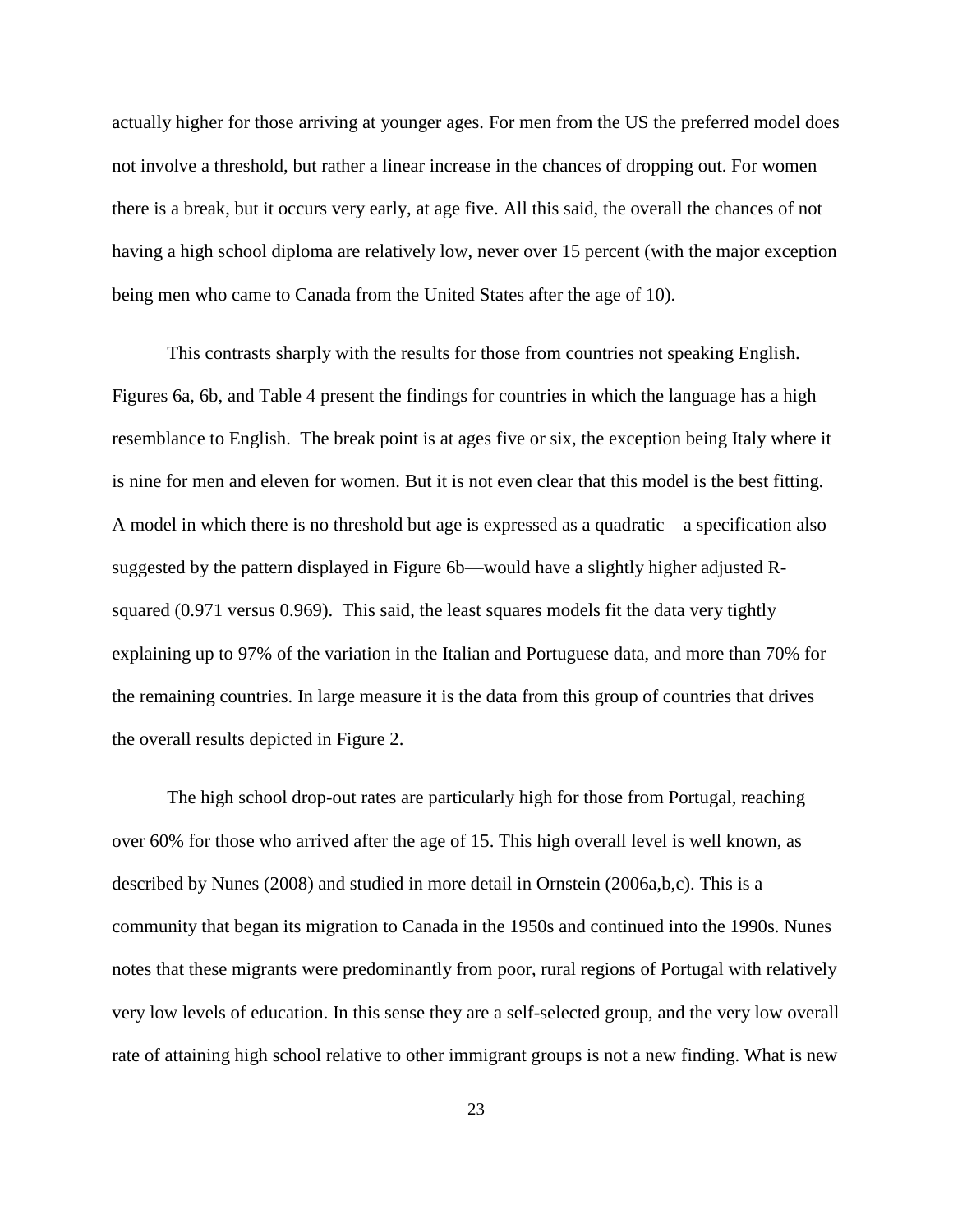and particularly relevant in the current context is that this pattern varies markedly according to Age at Arrival, being two to three times lower for those who arrived as pre-schoolers compared to those who arrived as adolescents. A roughly similar story can be told for those from Italy.

Even if the levels of high school graduation are lower, the pattern across Age at Arrival is similar for countries whose languages have the least resemblance to English, depicted in Figures 7a, 7b, and Table 5. With the single exception of women from countries other than Hong Kong or India the threshold that maximizes the R-squared occurs at ages nine or younger, with values always higher than 0.75 and as high as 0.98.

Finally, Figures 8a, 8b and Table 6 offer the findings for those who came from French speaking regions or from countries with a mid-ranging linguistic distance score. These results also indicate a relatively young threshold but, as the figures would lead one to suggest, not in a manner that is strong. For the French speaking regions there is, as might be expected, no strong effect. When a threshold is statistically accepted it actually has a weak negative sign.

# 6. Conclusion

This analysis of the education outcomes of a large sample of adults who came to Canada as child migrants suggests the following three conclusions. First, there is a distinct pattern in the chances of not obtaining a high school diploma that varies with Age at Arrival in a way that is consistent with a sensitive or critical period. The chances of not being a high school graduate do not vary with Age at Arrival for those who came to the country before nine years of age, but increase by over a percentage point for every year past this age. There are also discrete increases in this risk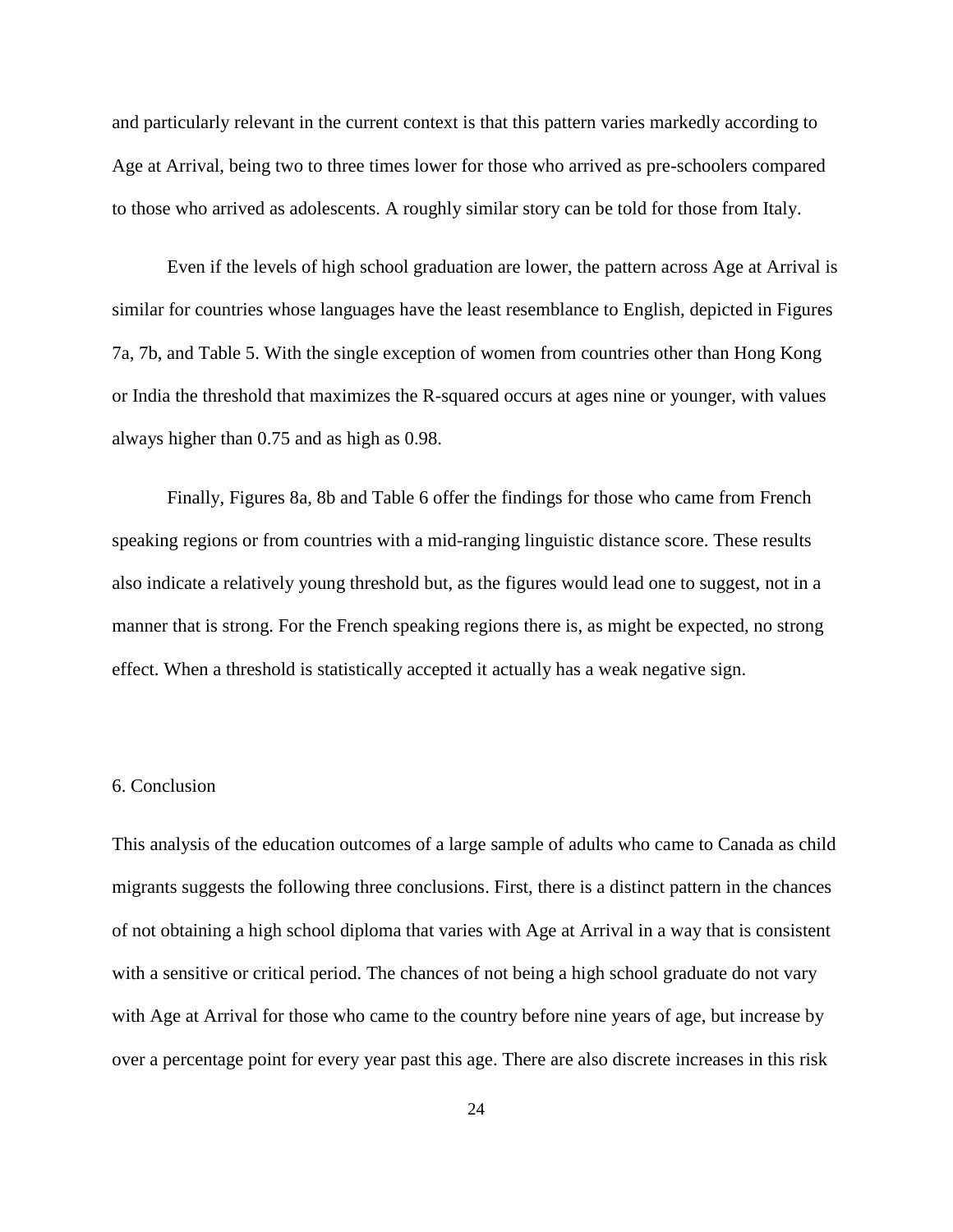at around the age of 14 or 15 that likely reflect the fact that during the relevant period the legal school leaving age was 16 years, but also a discrete increase for women at after 12 years of age. These results are robust to controls for the linguistic distance between the language spoken in the migrant's country of origin and one of Canada's two official languages, as well as for the possibility that first exposure to English or French occurred before migration.

Second, these patterns have something to do with the challenges children face in learning a second language as they vary in a predictable way according to the linguistic distance of the language in the country of origin from English. There is no discernable pattern between high school graduation and Age at Arrival for those who came to Canada from English or French speaking countries. Though the overall levels in high school graduation vary significantly across other origin countries, the nature of the pattern is the same: no change in the early years, followed by a distinct change in slope. The threshold for this change corresponds to the first years of primary school, being reasonably estimated to be as young as five for some regions and likely no older than nine in all the others.

Third, the underlying reasons for these findings require further study. Our research has the benefit of using a large and diverse sample of immigrants, and controls for some of the more important aspects of the underlying heterogeneity. We focus on education outcomes because of the policy relevance of the issue, but the patterns we uncover are distinct and robust in a way that cannot be described of previous research that has focused specifically on language proficiency. More detailed analysis is necessary to discern the degree to which the results are due to maturational changes in the cognitive capacities of children to learn a second language, sensitive periods in their social development, or to institutional features of the education system that are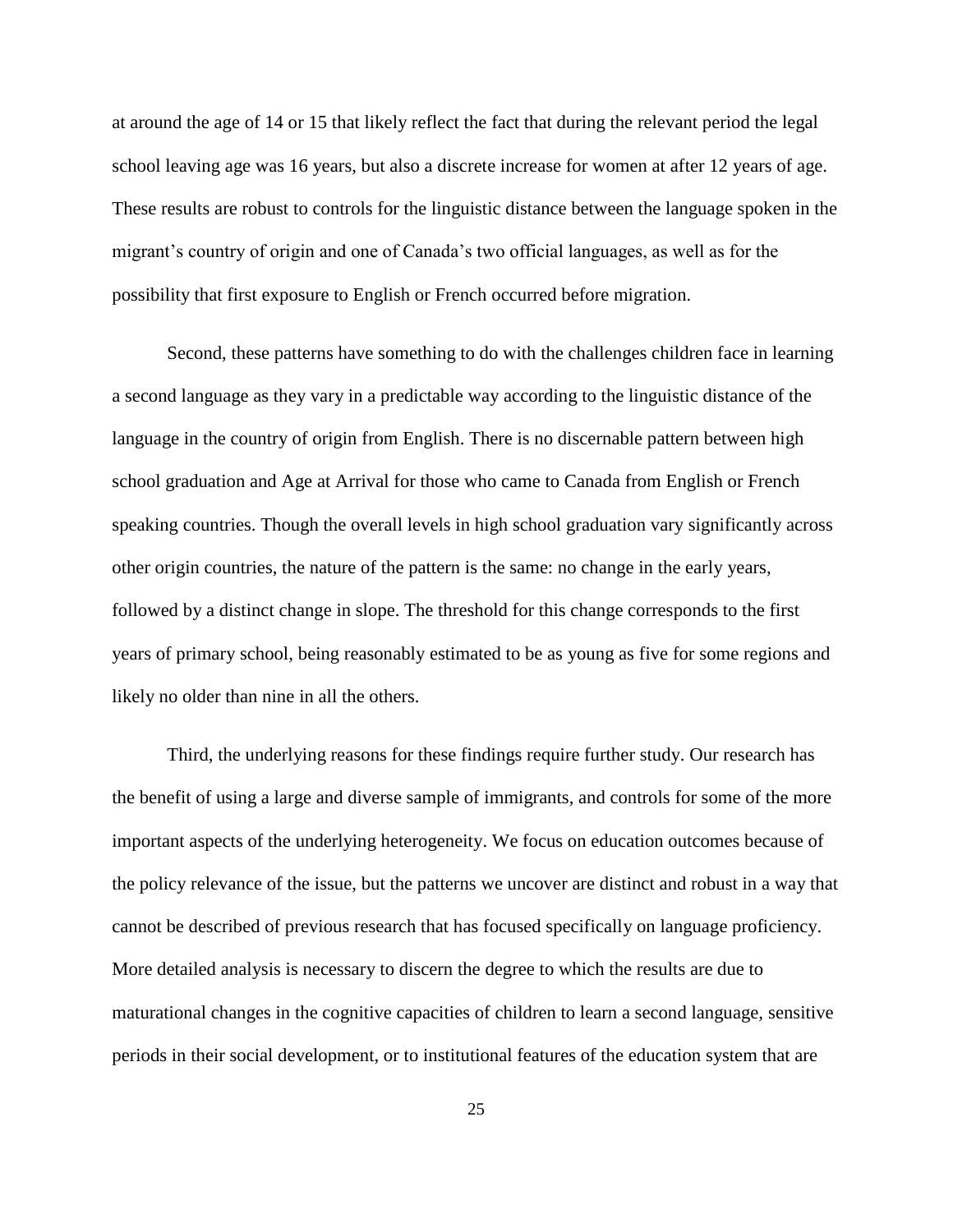not sufficiently attune to the needs and challenges of children in the senior primary or young adolescent age groups.

Future research, particularly in a comparative context, would be helpful to discern the relative roles of these factors, particularly that of institutional design. It may well be that education systems that track students into different streams at a very early age may reinforce or aggravate pre-existing risks associated with cognitive and social integration. This would be a particularly policy relevant issue to focus upon, and underscores the need to appreciate the distinct challenges confronting child migrants.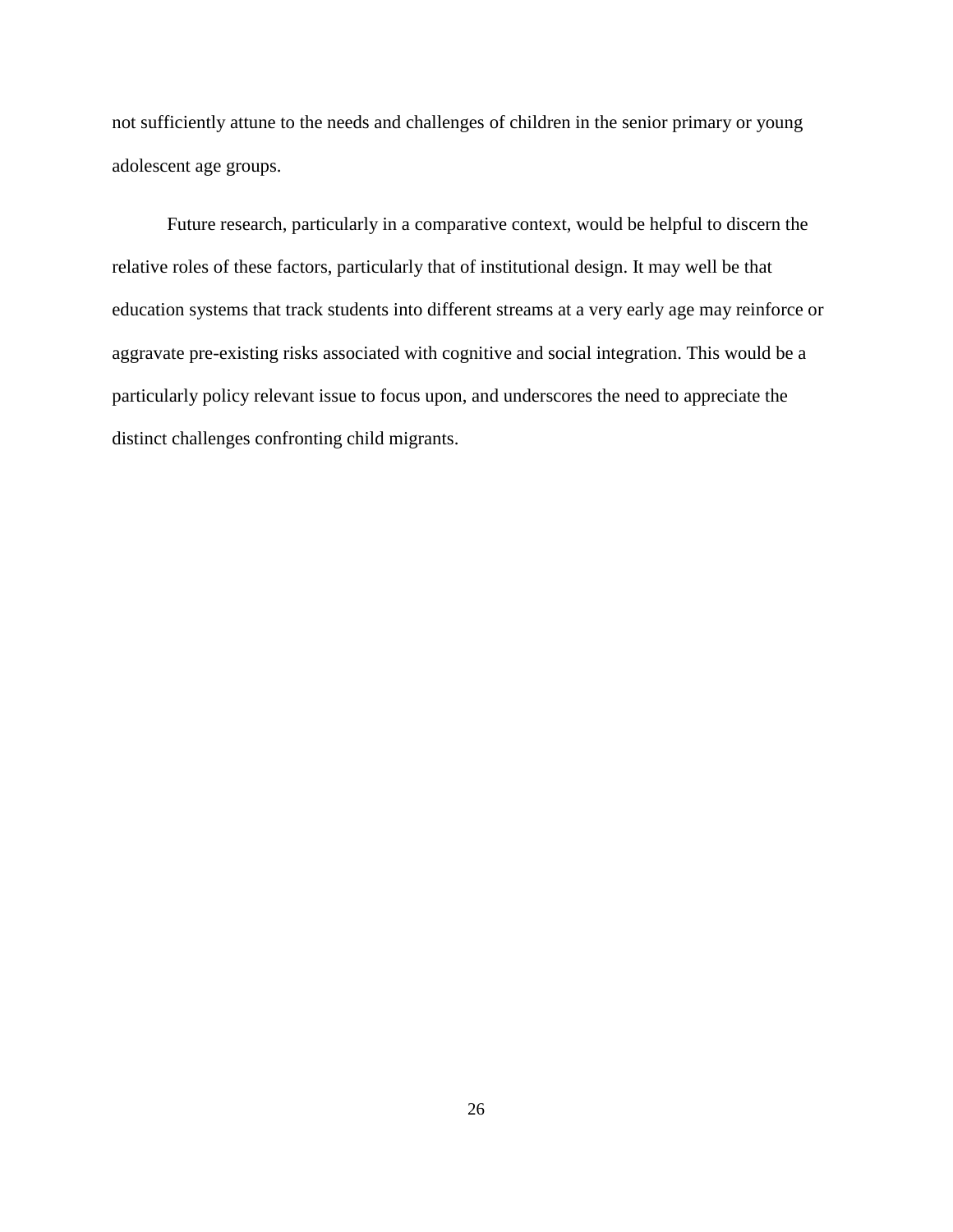# References

Aydemir, Abdurraham, Wen-Hao Chen, and Miles Corak (2009a). "Intergenerational Earnings Mobility Among the Children of Canadian Immigrants." *Review of Economics and Statistics*. Vol. 91, No. 2 pp. 377-97.

(2009b). "Intergenerational Education Mobility among the Children of Canadian Immigrants." IZA Discussion Paper No. 3759.

Birdsong, David (2006). "Age and Second Language Acquisition and Processing: A Selective Overview.‖ *Language Learning*. Vol. 56, pp. 9-49.

\_\_\_\_\_\_\_\_\_\_ (1999). ―Introduction: Whys and Why Nots of the Critical Period Hypothesis for Second Language Acquisition." In David Birdsong (editor). *Second Language Acquisition and the Critical Period Hypothesis*. Hillsdale NJ: Lawerence Erlbaum Associates. Pp. 1- 22.

- Böhlmark, Anders (2009). "Integration of Childhood Immigrants in the Short and Long Run-Swedish Evidence." *International Migration Review*. Vol. 43 No. 2, pp. 387-409.
- \_\_\_\_\_\_\_\_\_\_(2008). ―Age at immigration and school performance: A siblings analysis using swedish register data." *Labour Economics*. Vol. 15, pp. 1366-87.
- Chiswick, Barry R. and Paul. W. Miller (2008). "A test of the critical period hypothesis for language learning.‖ *Journal of Multilingual and Multicultural Development.* Vol. 29 No.1, pp. 16-29.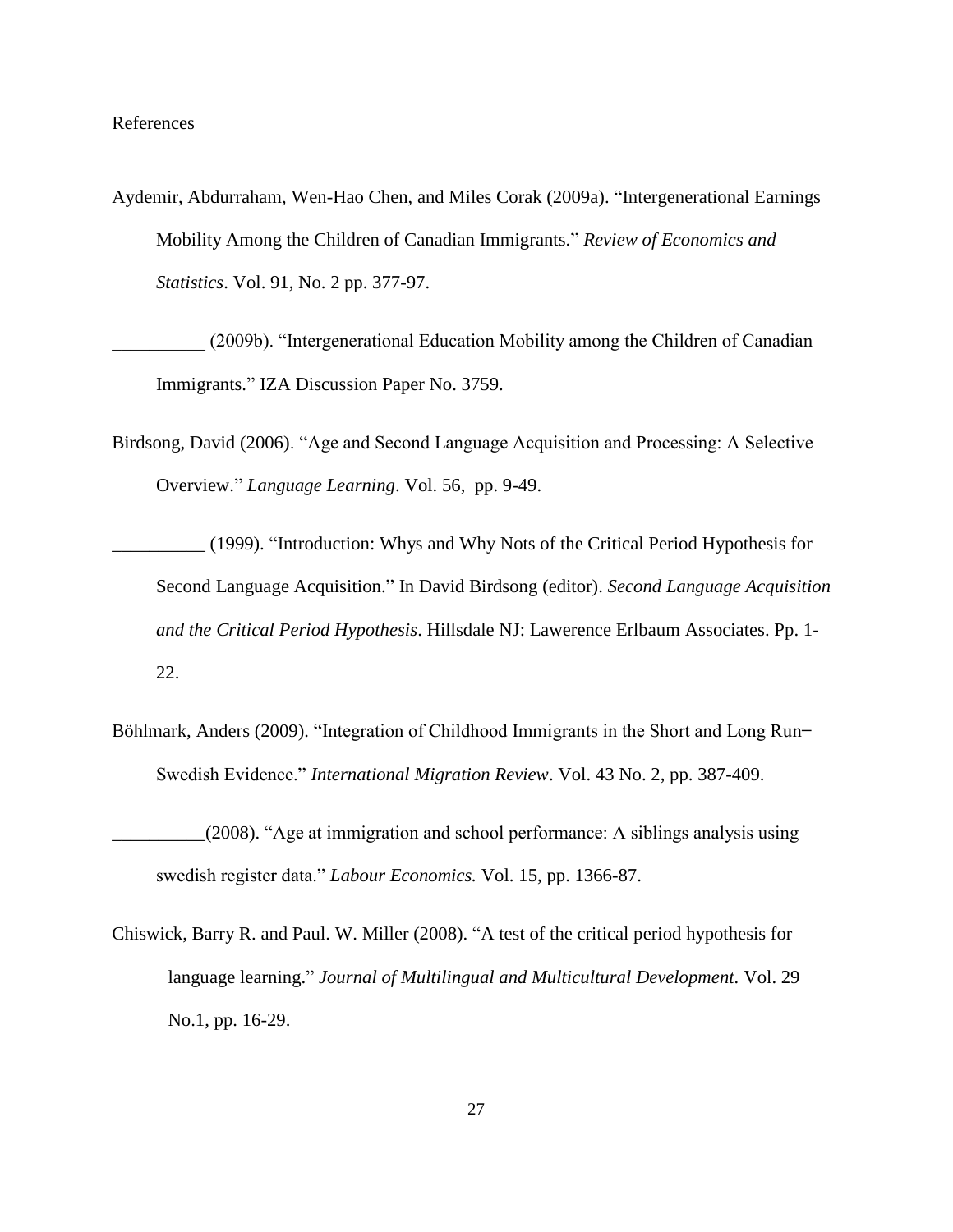$(2005)$ . "Linguistic distance: A quantitative measure of the distance between English and other languages.‖ *Journal of Multilingual and Multicultural Development.*  Vol. 26, No. 1 pp. 1-16.

- Ferrer, Ana and W. Craig Riddell (2008). "Education, credentials, and immigrant earnings." *Canadian Journal of Economics*. Vol. 41, No. 1 pp. 186-216.
- Ferrer, Ana, David A. Green, and W. Craig Riddell (2006). "The Effect of Literacy on Immigrant Earnings.‖ *Journal of Human Resources*. Vol. 41, No. 2 pp. 380-410.
- Flege, James E. (1999). "Age of Learning and Second Language Speech." In David Birdsong (editor). *Second Language Acquisition and the Critical Period Hypothesis*. Hillsdale NJ: Lawerence Erlbaum Associates. Pp. 101-32.
- Flege, James Emil, Murray J. Munro, and Ian R. A. MacKay (1995). "Factors affecting the strength of perceived foreign accent in a second language." *Journal of the Acoustical Society of America*. Vol. 97, No. 5 pp. 3125-34.
- Gonzalez, Arturo (2003). "The education and wages of immigrant children: the impact of age at arrival." *Economics of Education Review*. Vol. 22, pp. 203-12.
- Hakuta, Kenji, Ellen Bialystok, and Edward Wiley (2003). "A test of the Critical Period Hypothesis for Second-Language Acquisition." *Psychological Science*. Vol. 14, No.1 pp. 31-38.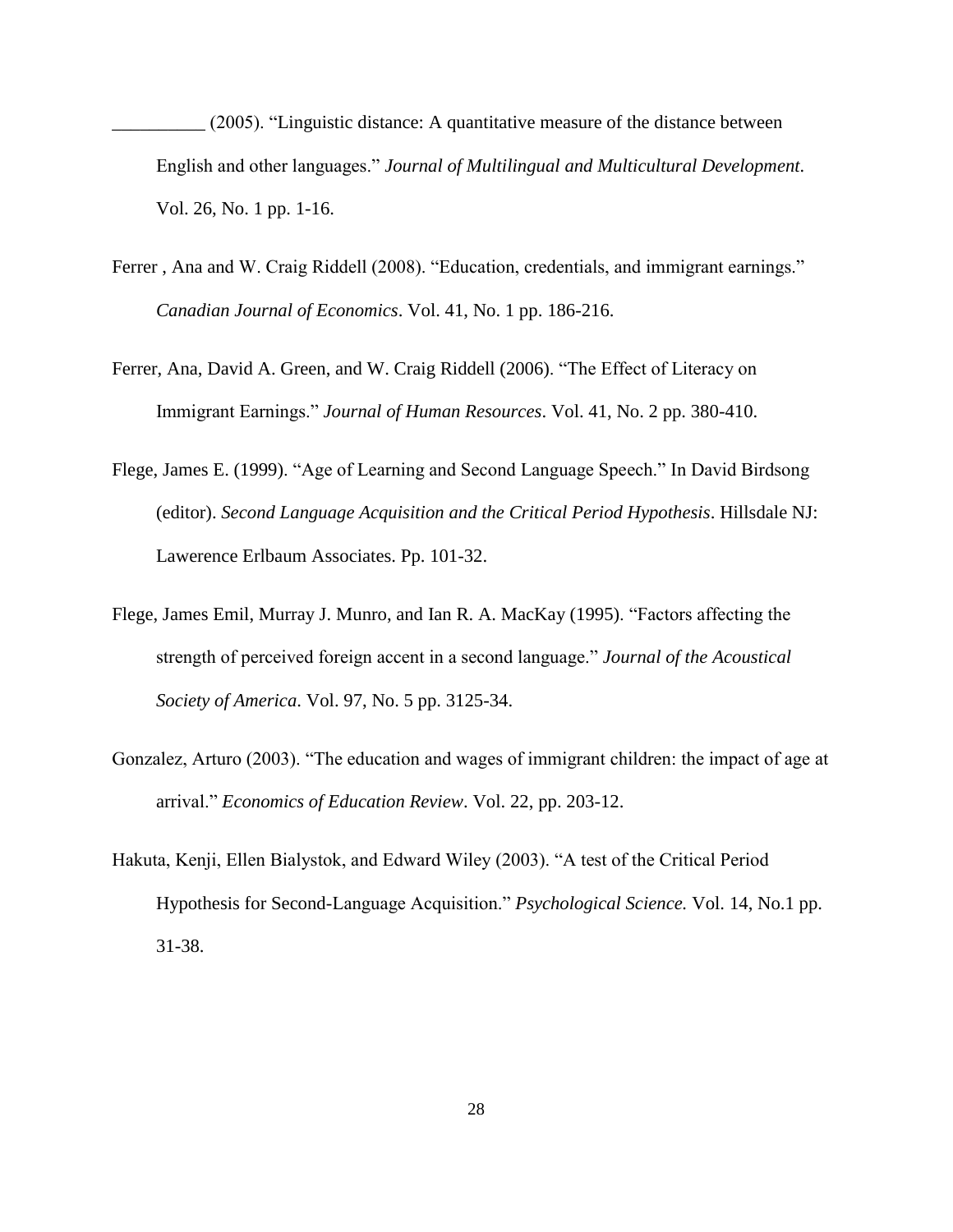- Johnson, J. S. and E. L. Newport (1989). "Critical period effects in second language learning: The influence of maturational state on the acquisition of English as a second language." *Cognitive Psychology*. Vol. 21, pp. 60-99.
- Knudsen, Eric I., James J. Heckman, Judy L. Cameron, and Jack P. Shonkoff (2006). ―Economic, neurobiological, and behavioural perspectives on building America's future workforce.‖ *Proceedings of the National Academy of Sciences*. Vol. 103, No. 27 pp. 10155-10162.
- Nunes, Fenando (2008). "Striking a Balance in Canada's Diversity Dialogue: The Case of the Portuguese-Canadian Community." *Canadian Diversity*. Vol. 6, No. 2 pp. 121-26.
- Ornstein, Michael (2006a). "Ethno-Racial Groups in Montreal and Vancouver, 1971-2001: A Demographic and Socio-Economic Profile." York University, Institute for Social Research.

(2006b). "Ethno-Racial Groups in Toronto, 1971-2001: A Demographic and Socio-Economic Profile." York University, Institute for Social Research.

- (2006c). "Moving the Watermill: Collectively Addressing the Needs of Luso-Canadian At-Risk Youth." Paper presented to a meeting with the Chief Justice of Ontario and the Portuguese-Canadian National Congress. University of Toronto.
- Penfield, Wilder and Lamar Roberts (1959). *Speech and Brain Mechanisms*. Princeton NJ: Princeton University Press.
- Schaafsma, Joseph and Arthur Sweetman (2001). "Immigrant Earnings: Age at Immigration Matters." *Canadian Journal of Economics*. Vol. 34, No. 4, pp. 1066-1099.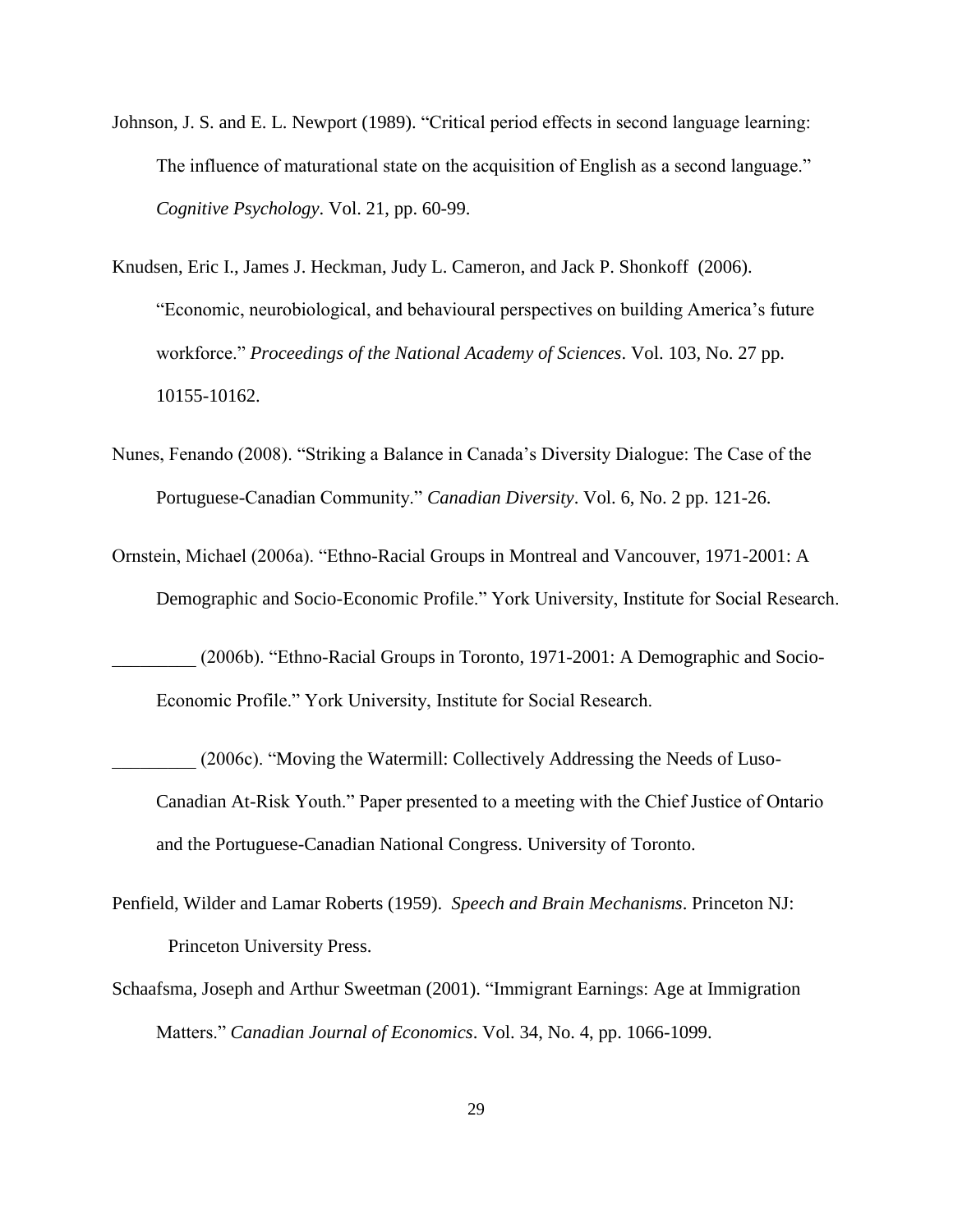# Appendix Table A1

Sample selection rules used in the creation of the analytical file from the 20% file of the 2006 Census

| <b>Sample Selection Rules</b>                                                                               | Sample Count | Population Total |
|-------------------------------------------------------------------------------------------------------------|--------------|------------------|
| Total adult population 35 to 55 years of age (inclusive)                                                    | 2,137,809    | 10,225,084       |
| 1. Exclusions for out of scope or anomalies                                                                 |              |                  |
| <b>Institutional residents</b>                                                                              | 53,111       | 53,111           |
| Refugees                                                                                                    | 15,610       | 69,766           |
| Cases with rare characteristics <sup>1</sup>                                                                | 5,908        | 28,534           |
| Residing in one of the three territories                                                                    | 20,333       | 31,408           |
| Total population after exclusions                                                                           | 2,042,847    | 10,042,265       |
| 2. Exclusions for immigrant status                                                                          |              |                  |
| Canadian born with Canadian born parents                                                                    | 1,315,123    | 6,321,972        |
| Canadian born with Foreign born parents                                                                     | 258,099      | 1,302,630        |
| Foreign born, Age at Arrival older than 20 years                                                            | 332,559      | 1,717,506        |
| Total population after exclusions                                                                           | 137,066      | 700,157          |
| 3. Exclusions for outlying values <sup>2</sup>                                                              |              |                  |
| Foreign born, Age at Arrival 20 years or younger with<br>employment income of outlying or of negative value | 1,053        | 5,347            |
| 4. Analytical Sample with Age at Arrival of 20 years or younger                                             | 136,013      | 694,810          |

Note: the analysis in the text is based upon a sample of 111, 302 individuals less than 18 years of age at arrival. Further, the analysis using region of origin classified according to linguistic distance from English and French is based upon a sample of 101,884. This latter sample restriction reflects the fact that more than one language is spoken in some countries. When the proportion of all immigrants in 2006 from a particular country reporting more than one language exceeds 25% the country is not assigned a language and individuals from that country excluded from the analysis.

1. Some individuals are coded as Canadian-born with respect to the age at immigration variable but at the same time coded as being born in Canada. Similarly, some others are coded in the Census as both Canadian-born and as having an age at immigration. This can occur in some rare situations. For example, a mother giving birth to her baby in Canada can move back to her country of origin shortly after. Then, if the child immigrates at a later date, he or she would legitimately have an age at immigration despite having been born in Canada.

2. Employment income is considered as outlying when greater than three standard deviations from the mean employment income for the overall population of immigrants. Individuals whose employment income was negative are also removed from the sample since this is probably a reflection of temporary losses for self-employed individuals.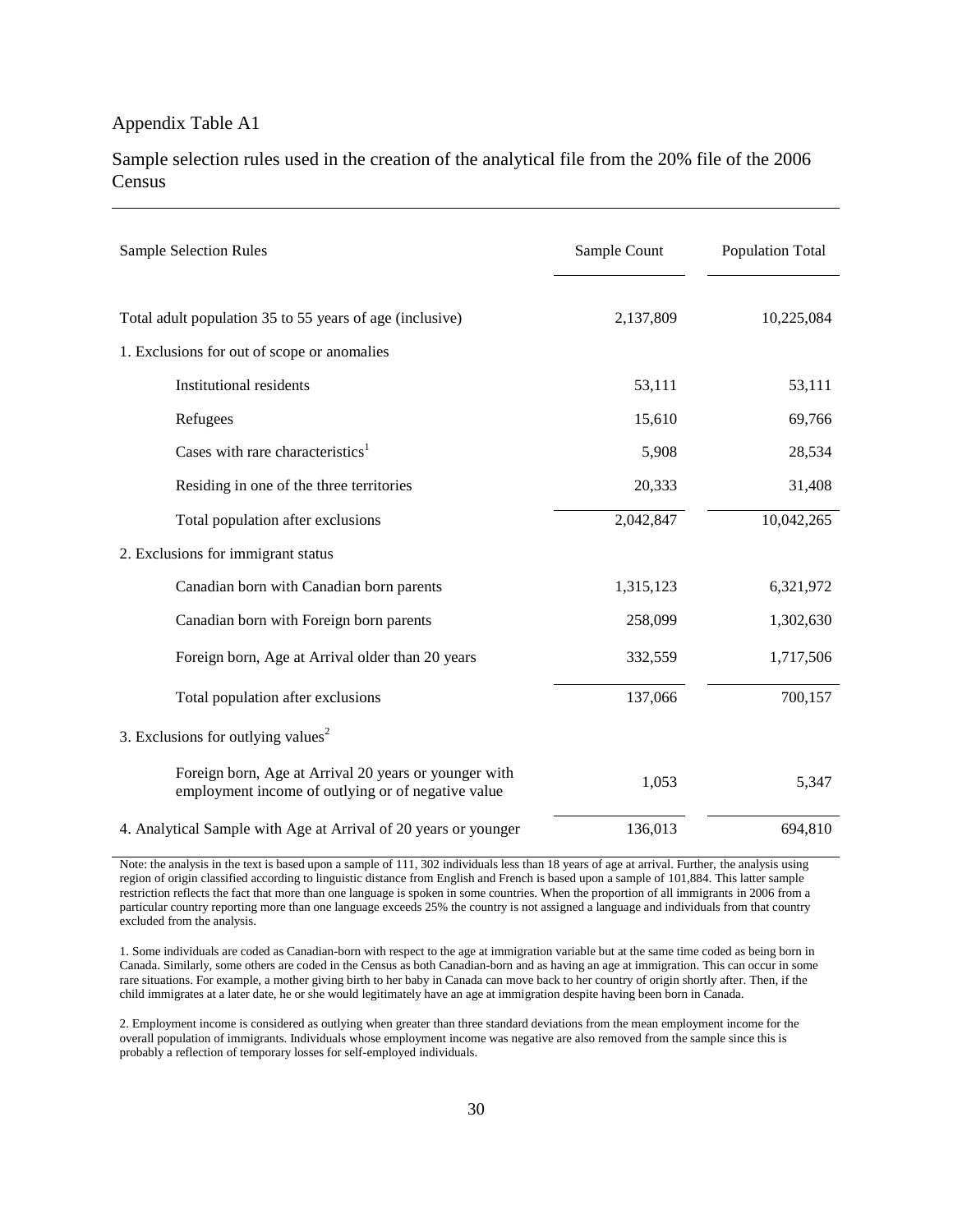# Appendix Table A2

Categorization of countries of origin according to distance of language spoken from English

| English                                                                                                                                                                                                                                                      |                                                                                                                                                                                                                                                                                                                              | French                                                                                                                                                                                                                              |                                                                                                                                |
|--------------------------------------------------------------------------------------------------------------------------------------------------------------------------------------------------------------------------------------------------------------|------------------------------------------------------------------------------------------------------------------------------------------------------------------------------------------------------------------------------------------------------------------------------------------------------------------------------|-------------------------------------------------------------------------------------------------------------------------------------------------------------------------------------------------------------------------------------|--------------------------------------------------------------------------------------------------------------------------------|
| Anguilla<br>Antigua and Barbuda<br><b>Bahamas</b><br><b>Barbados</b><br>Bermuda                                                                                                                                                                              | Ireland<br>Republic of South Africa<br>Australia<br>New Zealand                                                                                                                                                                                                                                                              | Saint Pierre and Miquelon<br>Guadeloupe<br>Haiti                                                                                                                                                                                    | Martinique<br>France<br>Réunion<br>Gabon                                                                                       |
| Cayman Islands                                                                                                                                                                                                                                               | United States and                                                                                                                                                                                                                                                                                                            | <b>Medium Score</b>                                                                                                                                                                                                                 |                                                                                                                                |
| Dominica<br>Grenada<br>Jamaica<br>Montserrat<br>Saint Kitts and Nevis<br>Saint Lucia<br>Saint Vincent and Grenadines<br>Trinidad and Tobago<br><b>British Virgin Islands</b><br>Guyana                                                                       | United Kingdom are<br>categorized separately                                                                                                                                                                                                                                                                                 | Bulgaria<br>Czech Republic<br>Slovakia<br>Hungary<br>Poland<br>Estonia<br>Finland<br>Bosnia and Herzegovina<br>Croatia                                                                                                              | Macedonia<br>Serbia and Montenegro<br>Slovenia<br>Yugoslavia n.o.s.<br>Eretria<br>Afghanistan<br>Iran<br>Turkey<br>Philippines |
| High Score:<br>Lowest linguistic distance from English                                                                                                                                                                                                       |                                                                                                                                                                                                                                                                                                                              | Low Score:<br>Highest linguistic distance from English                                                                                                                                                                              |                                                                                                                                |
| Costa Rica<br>El Salvador<br>Guatemala<br>Honduras<br>Mexico<br>Nicaragua<br>Panama<br>Cuba<br>Dominican Republic<br>Puerto Rico<br>Argentina<br><b>Bolivia</b><br><b>Brazil</b><br>Chile<br>Colombia<br>Ecuador<br>Paraguay<br>Peru<br>Uruguay<br>Venezuela | Austria<br>Germany<br>Liechtenstein<br>Netherlands<br>Romania<br><b>Belarus</b><br>Republic of Moldova<br><b>Russian Federation</b><br>Ukraine<br>USSR n.o.s.<br>Denmark<br>Iceland<br>Norway<br>Spain<br>Angola<br>Kazakhstan<br>Kyrgyzstan<br>Tajikistan<br>Uzbekistan<br>Italy and Portugal are<br>categorized separately | Greece<br>Palestine / West Bank / Gaza<br>Peoples' Republic of China<br>Macau<br>Japan<br>North Korea<br>South Korea<br>Taiwan<br>Brunei Darussalam<br>Laos<br>Vietnam<br>Fiji<br>Hong Kong and India are<br>categorized separately |                                                                                                                                |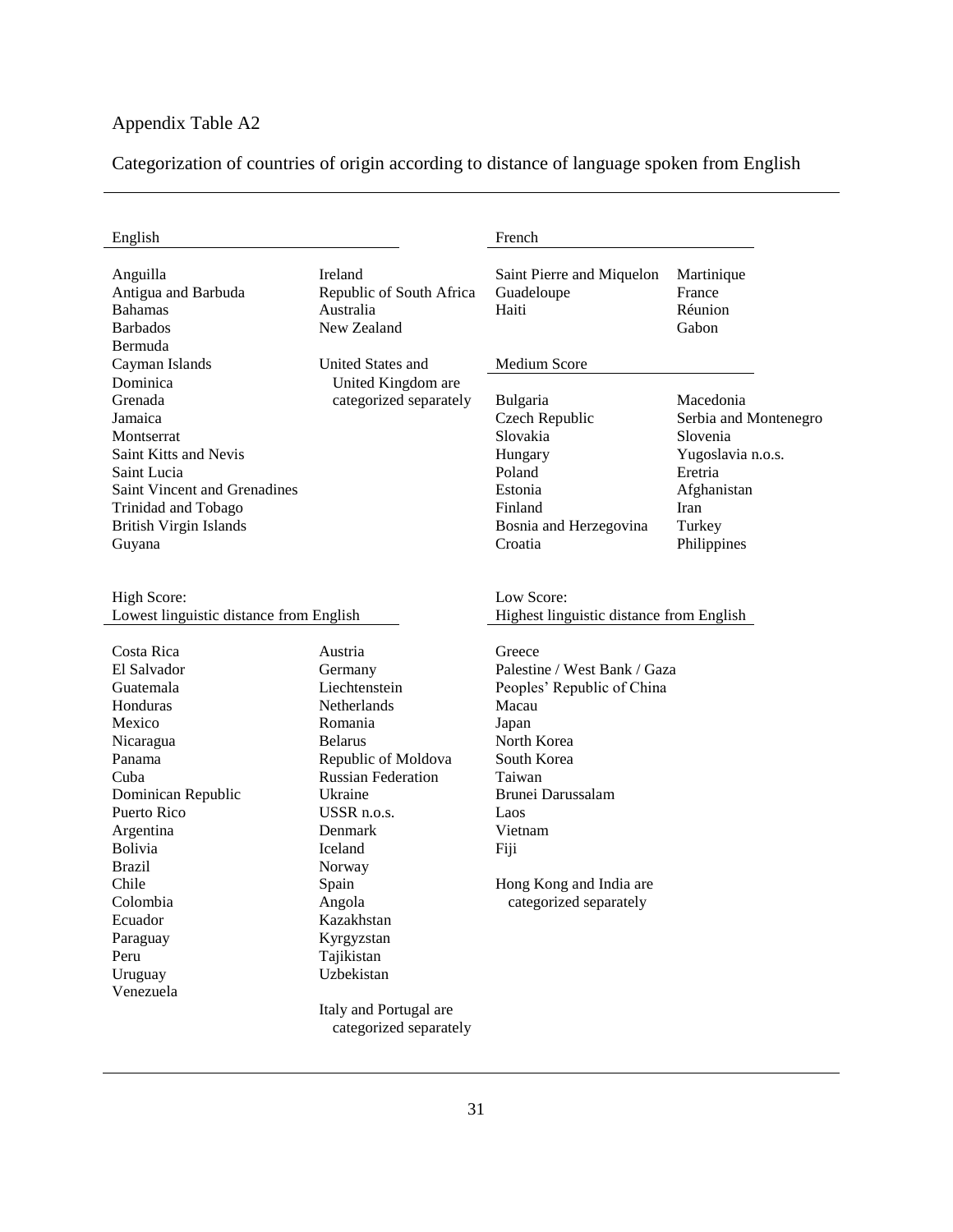#### Table 1 Sample sizes and proportions by Regions of Origin classified according to linguistic distance from English and French: Men and Women

|                                   | Men                       |         | Women                     |         |
|-----------------------------------|---------------------------|---------|---------------------------|---------|
|                                   | Unweighted<br>Sample Size | Percent | Unweighted<br>Sample Size | Percent |
| English                           |                           |         |                           |         |
| Rest of World                     | 5,131                     | 10.2    | 5,946                     | 11.5    |
| United Kingdom                    | 10,693                    | 21.3    | 10,916                    | 21.1    |
| <b>United States</b>              | 3,899                     | 7.8     | 4,510                     | 8.7     |
| French                            | 1,285                     | 2.6     | 1,477                     | 2.9     |
| <b>High Similarity to English</b> |                           |         |                           |         |
| Italy                             | 5,687                     | 11.3    | 5,518                     | 10.7    |
| Portugal                          | 3,803                     | 7.6     | 3,866                     | 7.5     |
| Rest of World                     | 7,039                     | 14.0    | 6,957                     | 13.5    |
| Low Similarity to English         |                           |         |                           |         |
| Hong Kong                         | 1,786                     | 3.6     | 1,774                     | 3.4     |
| India                             | 2,004                     | 4.0     | 1,973                     | 3.8     |
| Rest of World                     | 4,841                     | 9.6     | 4,510                     | 8.7     |
| Medium Similarity to English      | 4,085                     | 8.1     | 4,184                     | 8.1     |
| Total                             | 50,253                    | 100     | 51,631                    | 100     |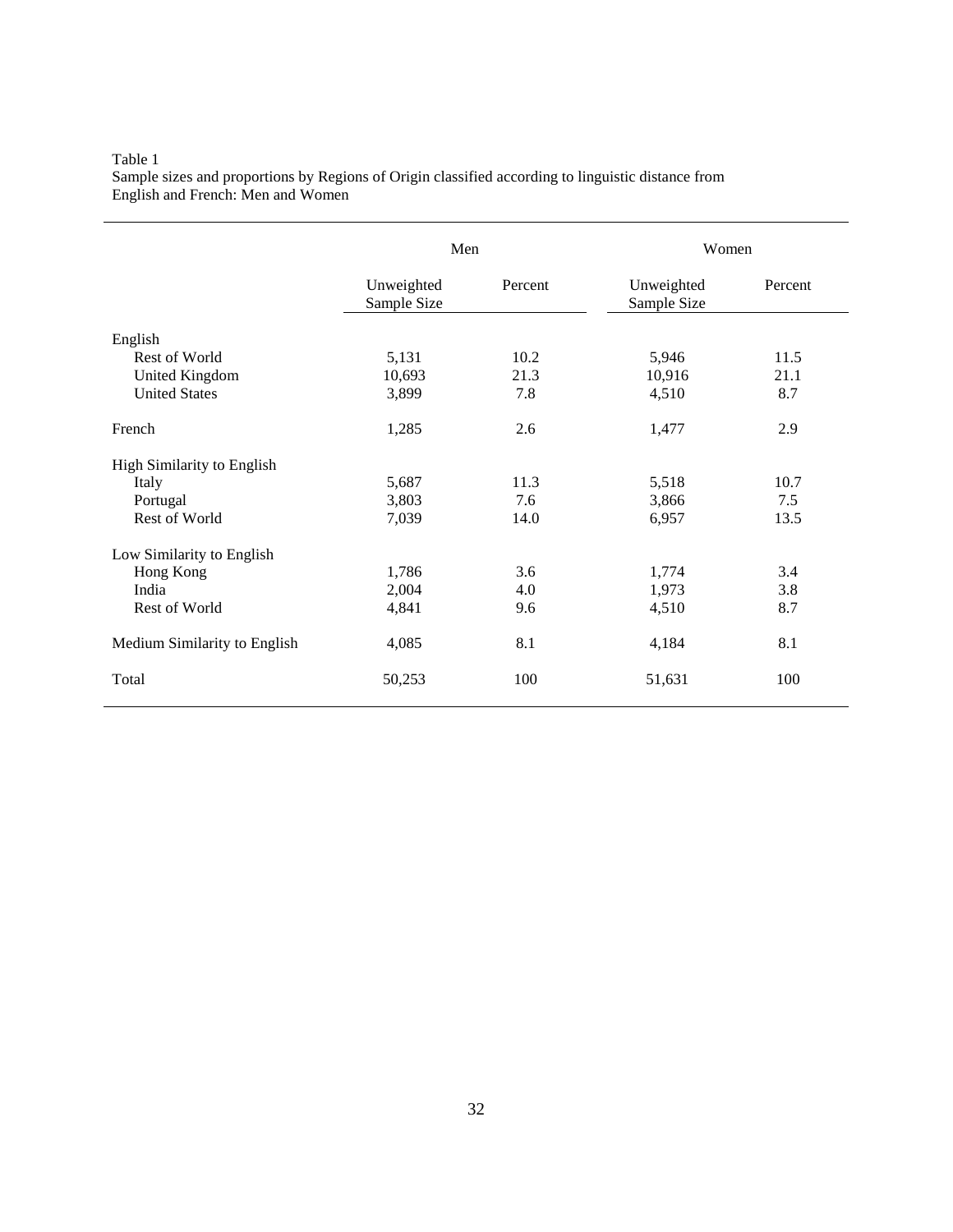Least squares regression results for most likely thresholds of Age at Arrival impacts on not having graduated from High School: Men and Women

|                                          | Men                   |                          |                        | Women                |                      |                         |  |
|------------------------------------------|-----------------------|--------------------------|------------------------|----------------------|----------------------|-------------------------|--|
|                                          | $T = 7$               | $T = 7$                  | $T = 8$                | $T = 10$             | $T = 10$             | $T = 8$                 |  |
| Age at arrival<br>T                      | 0.000105<br>$-0.0138$ | $-0.00183$<br>$-0.00805$ | $-0.000805$<br>0.00250 | 0.00223<br>$-0.0123$ | 0.00124<br>$-0.0100$ | $-.000532$<br>$-0.0107$ |  |
| T x Age at Arrival<br>Mother Tongue      | 0.0112                | 0.0106<br>0.112          | 0.0127<br>0.143        | 0.0168               | 0.0152<br>0.112      | 0.0163<br>0.220         |  |
| Region of Origin                         | none                  | none                     | eleven                 | none                 | none                 | eleven                  |  |
| Constant                                 | 0.150                 | 0.0930                   | 0.0592                 | 0.131                | 0.0725               | 0.0218                  |  |
| R-squared adjusted<br>$F$ test – p value | 0.0980<br>0.0010      | 0.284<br>0.000           | 0.790<br>0.000         | 0.168<br>0.000       | 0.358<br>0.000       | 0.733<br>0.000          |  |

Note: Derivation by author from Statistics Canada, Census 2006 using analytical files described in the text.

T refers to the threshold used in the estimation of a piece-wise linear least squares model. Results presented are those for models with highest adjusted R-squared among all possible thresholds from 5 to 12 years. Sample size is 198 observations by Age at Arrival from zero to 17 for each gender, representing 50,253 men and 51, 631 women. All regressions use analytical weights. Standard errors are robust to hetroscedasticity, with shading indicating the marginal significance level: **less than or equal to 0.05**; greater than 0.05 and less than or equal to 0.10; greater than 0.10. Region of origin controls refer to indicator variables for the eleven regions categorized by linguistic distance from English and French as described in the text, with the omitted category for the sake of the regression analysis being the group of English speaking countries other than the UK or the US. P value for the F test refers to the null hypothesis that all regressors except the constant equal zero.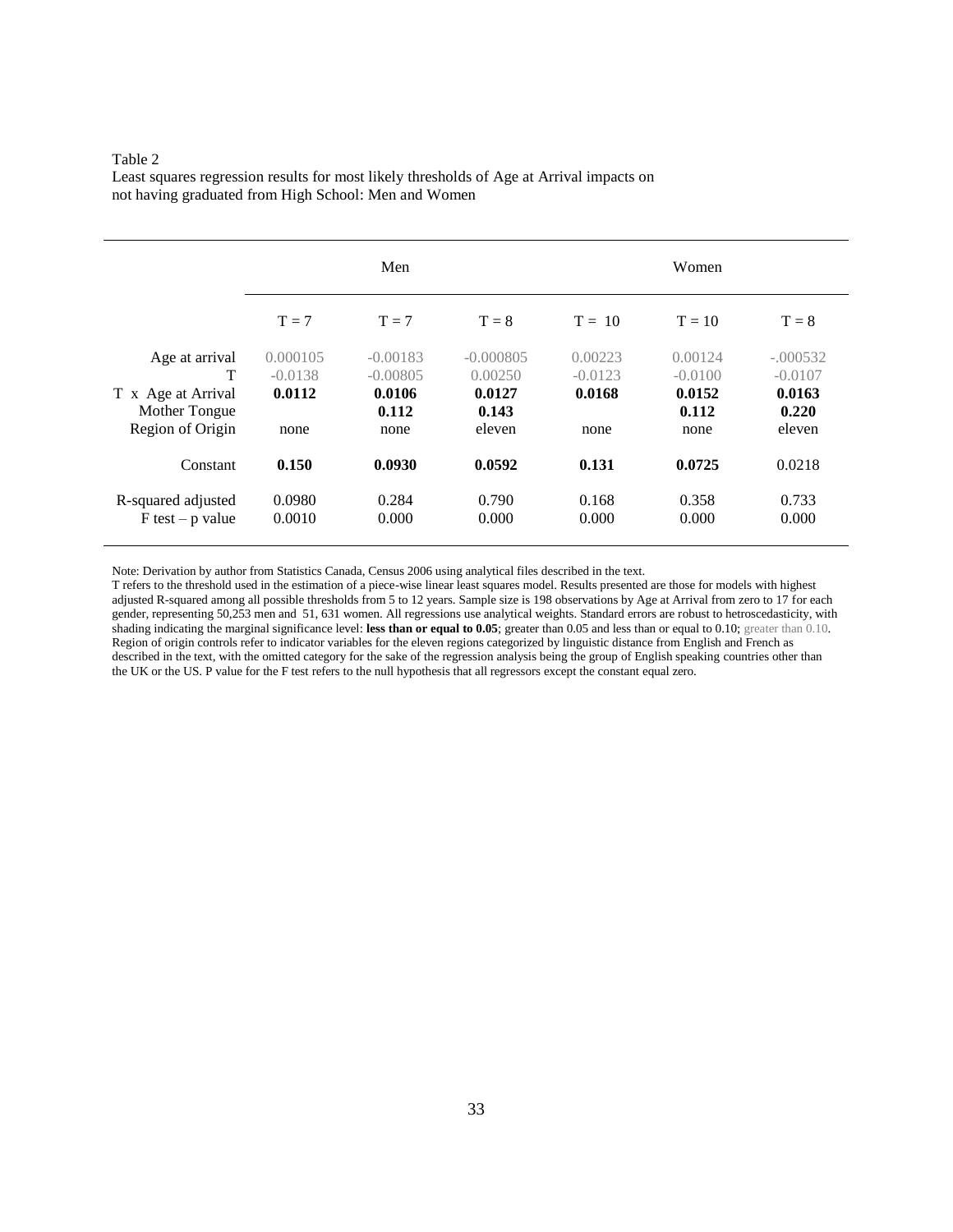|                                                            | Rest of World<br>United Kingdom   |                                          |                                    | <b>United States</b>                         |                                 |                                         |
|------------------------------------------------------------|-----------------------------------|------------------------------------------|------------------------------------|----------------------------------------------|---------------------------------|-----------------------------------------|
| 1. Men                                                     | $T = 11$                          | $T = 11$                                 | $T = 5$                            | $T = 5$                                      | $T = none$                      | $T = none$                              |
| Age at arrival<br>T                                        | $-0.00141$<br>0.0403              | $-0.00215$<br>0.0427                     | 0.00363<br>$-0.0218$               | 0.00417<br>$-0.0209$                         | 0.00367                         | 0.00353                                 |
| T x Age at Arrival<br>Mother Tongue                        | $-0.00448$                        | $-0.00546$<br>$-0.297$                   | $-0.00417$                         | $-0.00539$<br>$-0.636$                       |                                 | $-0.101$                                |
| Constant                                                   | 0.0907                            | 0.104                                    | 0.139                              | 0.163                                        | 0.122                           | 0.128                                   |
| R squared<br>$F$ test – p value                            | 0.244<br>0.0467                   | 0.279<br>0.0705                          | 0.384<br>0.0306                    | 0.498<br>0.0389                              | 0.396<br>0.006                  | 0.401<br>0.0193                         |
| 2. Women                                                   | $T = 11$                          | $T = 11$                                 | $T = 9$                            | $T = 8$                                      | $T = 5$                         | $T = 5$                                 |
| Age at arrival<br>T<br>T x Age at Arrival<br>Mother Tongue | $-0.00003$<br>$-0.0261$<br>0.0111 | 0.000573<br>$-0.0259$<br>0.0107<br>0.147 | $-0.00226$<br>0.0312<br>$-0.00392$ | $-0.00296$<br>0.0158<br>0.000655<br>$-0.661$ | $-0.00806$<br>0.00884<br>0.0156 | $-0.00573$<br>0.0120<br>0.0135<br>0.443 |
| Constant                                                   | 0.0711                            | 0.0663                                   | 0.0931                             | 0.116                                        | 0.0593                          | 0.0404                                  |
| R squared<br>$F$ test – p value                            | 0.392<br>0.0036                   | 0.396<br>0.0051                          | 0.548<br>0.0049                    | 0.760<br>0.000                               | 0.629<br>0.000                  | 0.662<br>0.0001                         |

Least squares regression results for most likely thresholds of Age at Arrival impacts on High School and University Attainment: Men and Women for English Speaking Regions of Origin

Note: Derivation by author from Statistics Canada, Census 2006 using analytical files described in the text.

T refers to the threshold used in the estimation of a piece-wise linear least squares model. Results presented are those for models with highest Rsquared among all possible thresholds from 5 to 12 years. Sample size is 18 observations on average attainment by Age at Arrival from zero to 17. Mother Tongue refers to the proportion of an age group not having English or French as a mother tongue. All regressions use analytical weights. Standard errors are robust to hetroscedasticity, with shading indicating the marginal significance level: **less than or equal to 0.05**; greater than 0.05 and less than or equal to 0.10; greater than 0.10. Region of origin controls refer to indicator variables for the eleven regions categorized by linguistic distance from English and French as described in the text, with the omitted category for the sake of the regression analysis being the group of English speaking countries other than the UK or the US. P value for the F test refers to the null hypothesis that all regressors except the constant equal zero.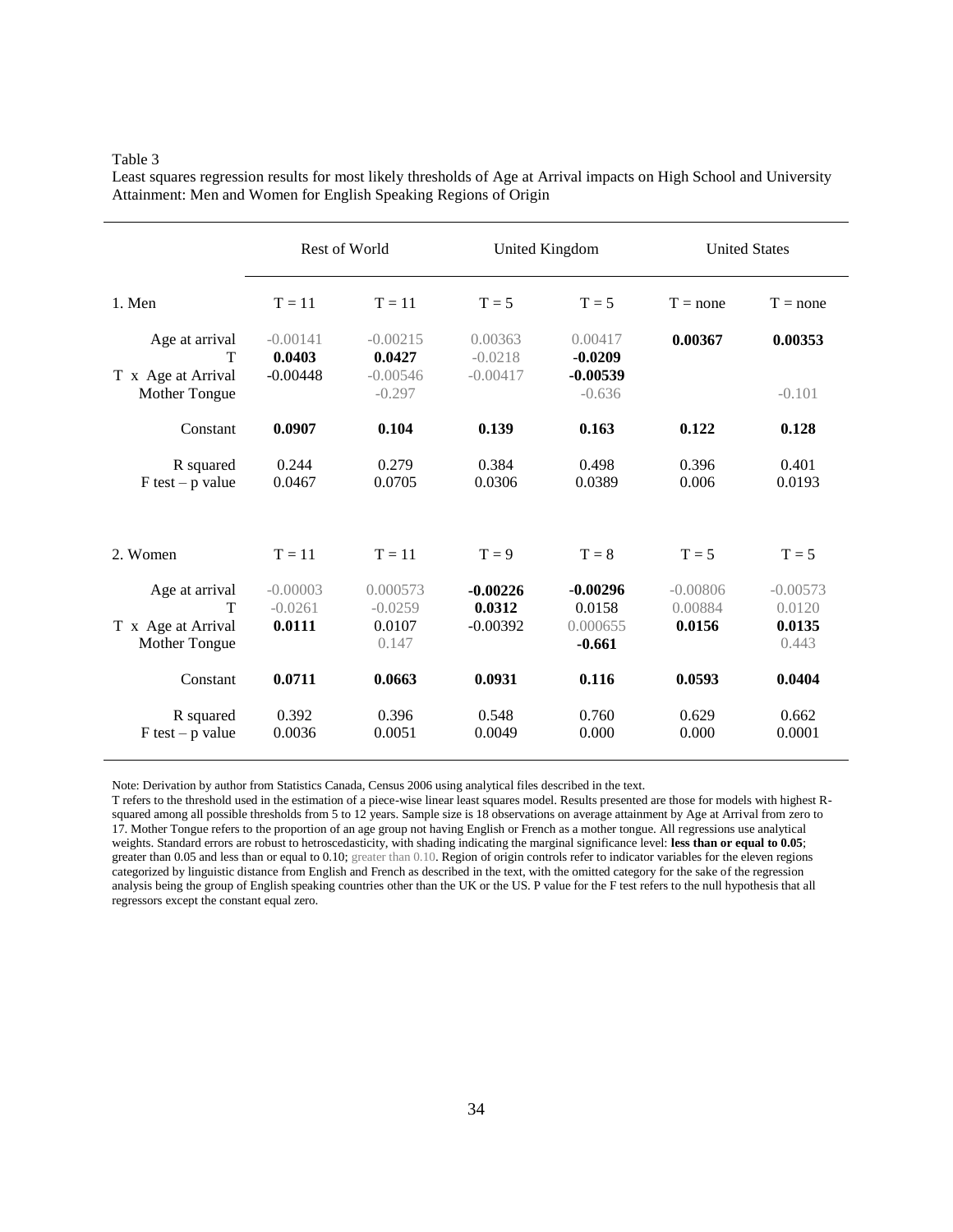Least squares regression results for most likely thresholds of Age at Arrival impacts on High School and University Attainment: Men and Women from countries with a high resemblance to English, by age at arrival

|                                                            | Italy                          |                                        |                               | Portugal                                 |                                 | Rest of World                               |  |
|------------------------------------------------------------|--------------------------------|----------------------------------------|-------------------------------|------------------------------------------|---------------------------------|---------------------------------------------|--|
| 1. Men                                                     | $T = 5$                        | $T = 9$                                | $T = 5$                       | $T = 6$                                  | $T = 6$                         | $T = 6$                                     |  |
| Age at arrival<br>т<br>T x Age at Arrival<br>Mother Tongue | 0.00784<br>$-0.0738$<br>0.0170 | $-0.0111$<br>0.0799<br>0.0302<br>0.875 | $-0.0100$<br>0.0479<br>0.0393 | 0.00280<br>0.0644<br>0.0256<br>$-0.270$  | 0.00403<br>$-0.0493$<br>0.00685 | 0.0140<br>$-0.0522$<br>0.000116<br>$-0.243$ |  |
| Constant                                                   | 0.205                          | $-0.648$                               | 0.255                         | 0.531                                    | 0.213                           | 0.405                                       |  |
| R squared<br>$F$ test – p value                            | 0.937<br>0.000                 | 0.951<br>0.000                         | 0.974<br>0.000                | 0.969<br>0.000                           | 0.724<br>0.0001                 | 0.743<br>0.0001                             |  |
| 2. Women                                                   | $T = 9$                        | $T = 11$                               | $T = 5$                       | $T = 5$                                  | $T = 6$                         | $T = 6$                                     |  |
| Age at arrival<br>T<br>T x Age at Arrival<br>Mother Tongue | 0.00979<br>$-0.0158$<br>0.0342 | 0.00672<br>0.0369<br>0.0399<br>0.536   | 0.00520<br>0.000390<br>0.0293 | 0.00317<br>$-0.00469$<br>0.0309<br>0.205 | $-0.00411$<br>0.0464<br>0.00786 | $-0.00191$<br>0.0482<br>0.00577<br>0.0606   |  |
| Constant                                                   | 0.198                          | $-0.290$                               | 0.222                         | 0.0318                                   | 0.124                           | 0.175                                       |  |
| R squared<br>$F$ test – p value                            | 0.973<br>0.000                 | 0.976<br>0.000                         | 0.965<br>0.000                | 0.966<br>0.000                           | 0.716<br>0.000                  | 0.717<br>0.0001                             |  |

Note: Derivation by author from Statistics Canada, Census 2006 using analytical files described in the text.

T refers to the threshold used in the estimation of a piece-wise linear least squares model. Results presented are those for models with highest Rsquared among all possible thresholds from 5 to 12 years. Sample size is 18 observations on average attainment by Age at Arrival from zero to 17. Mother Tongue refers to the proportion of an age group not having English or French as a mother tongue. All regressions use analytical weights. Standard errors are robust to hetroscedasticity, with shading indicating the marginal significance level: **less than or equal to 0.05**; greater than 0.05 and less than or equal to 0.10; greater than 0.10. Region of origin controls refer to indicator variables for the eleven regions categorized by linguistic distance from English and French as described in the text, with the omitted category for the sake of the regression analysis being the group of English speaking countries other than the UK or the US. P value for the F test refers to the null hypothesis that all regressors except the constant equal zero.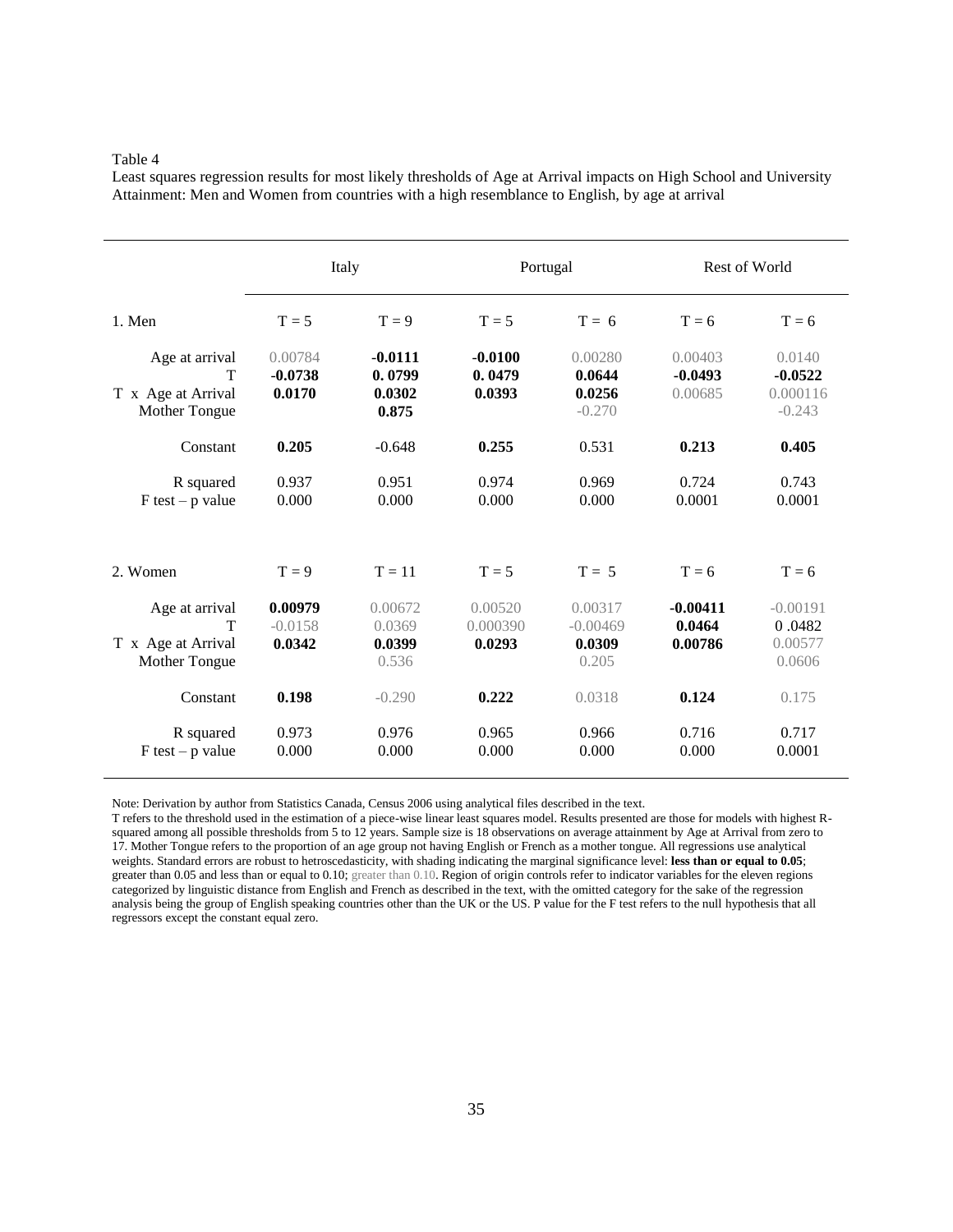Least squares regression results for most likely thresholds of Age at Arrival impacts on High School and University Attainment: Men and Women from countries with a low resemblance to English, by age at arrival

|                                                            |                                 | Hong Kong                                  | India                             |                                                | Rest of World                   |                                            |
|------------------------------------------------------------|---------------------------------|--------------------------------------------|-----------------------------------|------------------------------------------------|---------------------------------|--------------------------------------------|
| 1. Men                                                     | $T = 5$                         | $T = 5$                                    | $T = 8$                           | $T = 7$                                        | $T = 11$                        | $T = 7$                                    |
| Age at arrival<br>T<br>T x Age at Arrival<br>Mother Tongue | $-0.00589$<br>0.0221<br>0.0122  | $-0.00766$<br>0.0193<br>0.0136<br>0.0516   | $-0.00765$<br>0.0118<br>0.0360    | $-0.0160$<br>$-0.0121$<br>0.0377<br>0.267      | $-0.000992$<br>0.0184<br>0.0341 | 0.00826<br>$-0.0490$<br>0.0225<br>$-0.598$ |
| Constant                                                   | 0.00422                         | $-0.0389$                                  | 0.0302                            | $-0.163$                                       | 0.114                           | 0.635                                      |
| R squared<br>$F$ test – p value                            | 0.865<br>0.000                  | 0.868<br>0.000                             | 0.879<br>0.000                    | 0.892<br>0.000                                 | 0.954<br>0.000                  | 0.962<br>0.000                             |
| 2. Women                                                   | $T = 8$                         | $T = 9$                                    | $T = 8$                           | $T = 8$                                        | $T = 11$                        | $T = 11$                                   |
| Age at arrival<br>T<br>T x Age at Arrival<br>Mother Tongue | 0.00532<br>$-0.0510$<br>0.00706 | $-0.00744$<br>$-0.0502$<br>0.0188<br>0.707 | $-0.00309$<br>$-0.0218$<br>0.0369 | $-0.00292$<br>$-0.0224$<br>0.0371<br>$-0.0161$ | 0.000744<br>0.0336<br>0.0364    | 0.00146<br>0.0349<br>0.0356<br>0.0826      |
| Constant                                                   | 0.0564                          | $-0.605$                                   | 0.0188                            | 0.0309                                         | 0.107                           | 0.185                                      |
| R squared<br>$F$ test – p value                            | 0.618<br>0.0057                 | 0.752<br>0.000                             | 0.952<br>0.000                    | 0.952<br>0.000                                 | 0.987<br>0.000                  | 0.987<br>0.000                             |

Note: Derivation by author from Statistics Canada, Census 2006 using analytical files described in the text.

T refers to the threshold used in the estimation of a piece-wise linear least squares model. Results presented are those for models with highest Rsquared among all possible thresholds from 5 to 12 years. Sample size is 18 observations on average attainment by Age at Arrival from zero to 17. Mother Tongue refers to the proportion of an age group not having English or French as a mother tongue. All regressions use analytical weights. Standard errors are robust to hetroscedasticity, with shading indicating the marginal significance level: **less than or equal to 0.05**; greater than 0.05 and less than or equal to 0.10; greater than 0.10. Region of origin controls refer to indicator variables for the eleven regions categorized by linguistic distance from English and French as described in the text, with the omitted category for the sake of the regression analysis being the group of English speaking countries other than the UK or the US. P value for the F test refers to the null hypothesis that all regressors except the constant equal zero.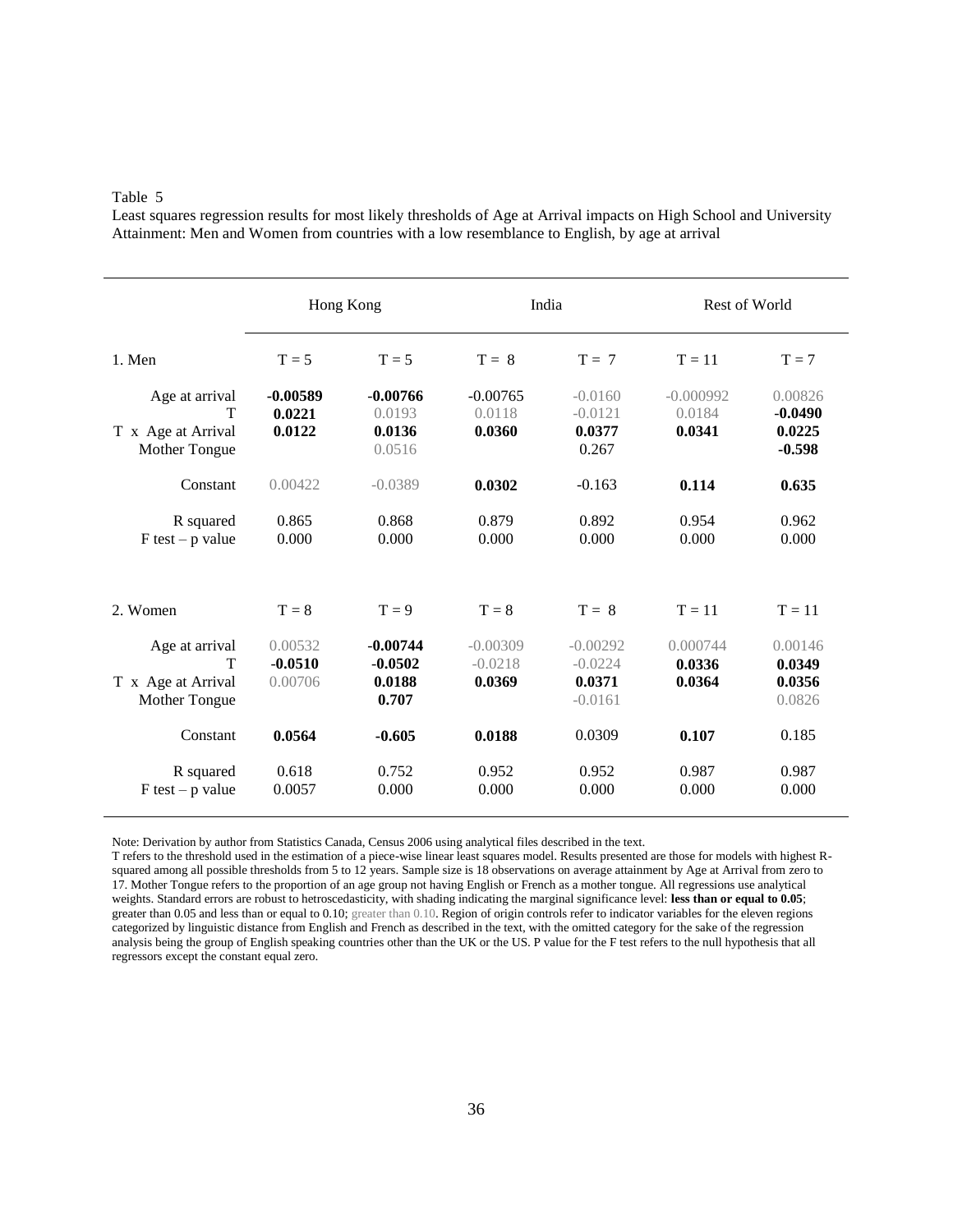Least squares regression results for most likely thresholds of Age at Arrival impacts on High School and University Attainment: Men and Women from countries with a medium resemblance to English and countries speaking French, by age at arrival

|                                                            | French                             |                                            | Medium linguistic distance<br>from English |                                           |  |
|------------------------------------------------------------|------------------------------------|--------------------------------------------|--------------------------------------------|-------------------------------------------|--|
| 1. Men                                                     | $T = 6$                            | $T = 6$                                    | $T = none$                                 | $T = none$                                |  |
| Age at arrival<br>T<br>T x Age at Arrival                  | $-0.00249$<br>0.109<br>$-0.00371$  | $-0.00387$<br>0.120<br>$-0.00782$          | 0.00361                                    | 0.00466                                   |  |
| Mother Tongue                                              |                                    | 0.303                                      |                                            | $-0.100$                                  |  |
| Constant                                                   | 0.0835                             | 0.001454                                   | 0.0823                                     | 0.159                                     |  |
| R squared<br>$F$ test – p value                            | 0.634<br>0.0018                    | 0.745<br>0.0003                            | 0.523<br>0.0002                            | 0.532<br>0.0005                           |  |
| 2. Women                                                   | $T = 11$                           | $T = 12$                                   | $T = 5$                                    | $T = 5$                                   |  |
| Age at arrival<br>T<br>T x Age at Arrival<br>Mother Tongue | $-0.00138$<br>0.0817<br>$-0.00581$ | $-0.00150$<br>0.0694<br>$-0.0143$<br>0.196 | 0.00420<br>$-0.0438$<br>0.00456            | 0.00401<br>$-0.0448$<br>0.00428<br>0.0613 |  |
| Constant                                                   | 0.0817                             | 0.0292                                     | 0.0837                                     | 0.0325                                    |  |
| R squared<br>$F$ test – p value                            | 0.465<br>0.0127                    | 0.495<br>0.0147                            | 0.877<br>0.000                             | 0.878<br>0.000                            |  |

Note: Derivation by author from Statistics Canada, Census 2006 using analytical files described in the text.

T refers to the threshold used in the estimation of a piece-wise linear least squares model. Results presented are those for models with highest Rsquared among all possible thresholds from 5 to 12 years. Sample size is 18 observations on average attainment by Age at Arrival from zero to 17. Mother Tongue refers to the proportion of an age group not having English or French as a mother tongue. All regressions use analytical weights. Standard errors are robust to hetroscedasticity, with shading indicating the marginal significance level: **less than or equal to 0.05**; greater than 0.05 and less than or equal to 0.10; greater than 0.10. Region of origin controls refer to indicator variables for the eleven regions categorized by linguistic distance from English and French as described in the text, with the omitted category for the sake of the regression analysis being the group of English speaking countries other than the UK or the US. P value for the F test refers to the null hypothesis that all regressors except the constant equal zero.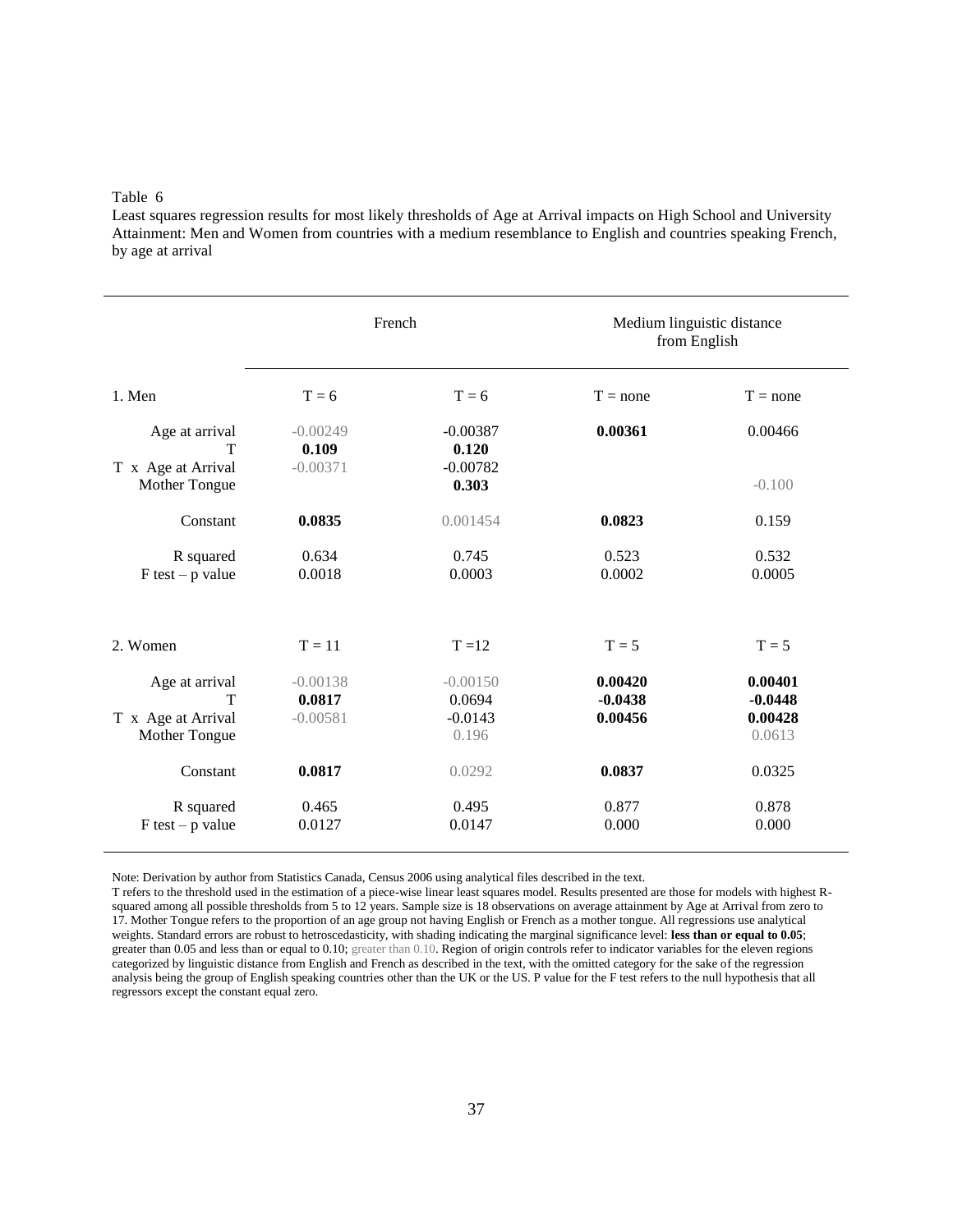



Note: Derivation by author from Statistics Canada, Census 2006 using analytical files described in the text. Figures represent unweighted sample sizes.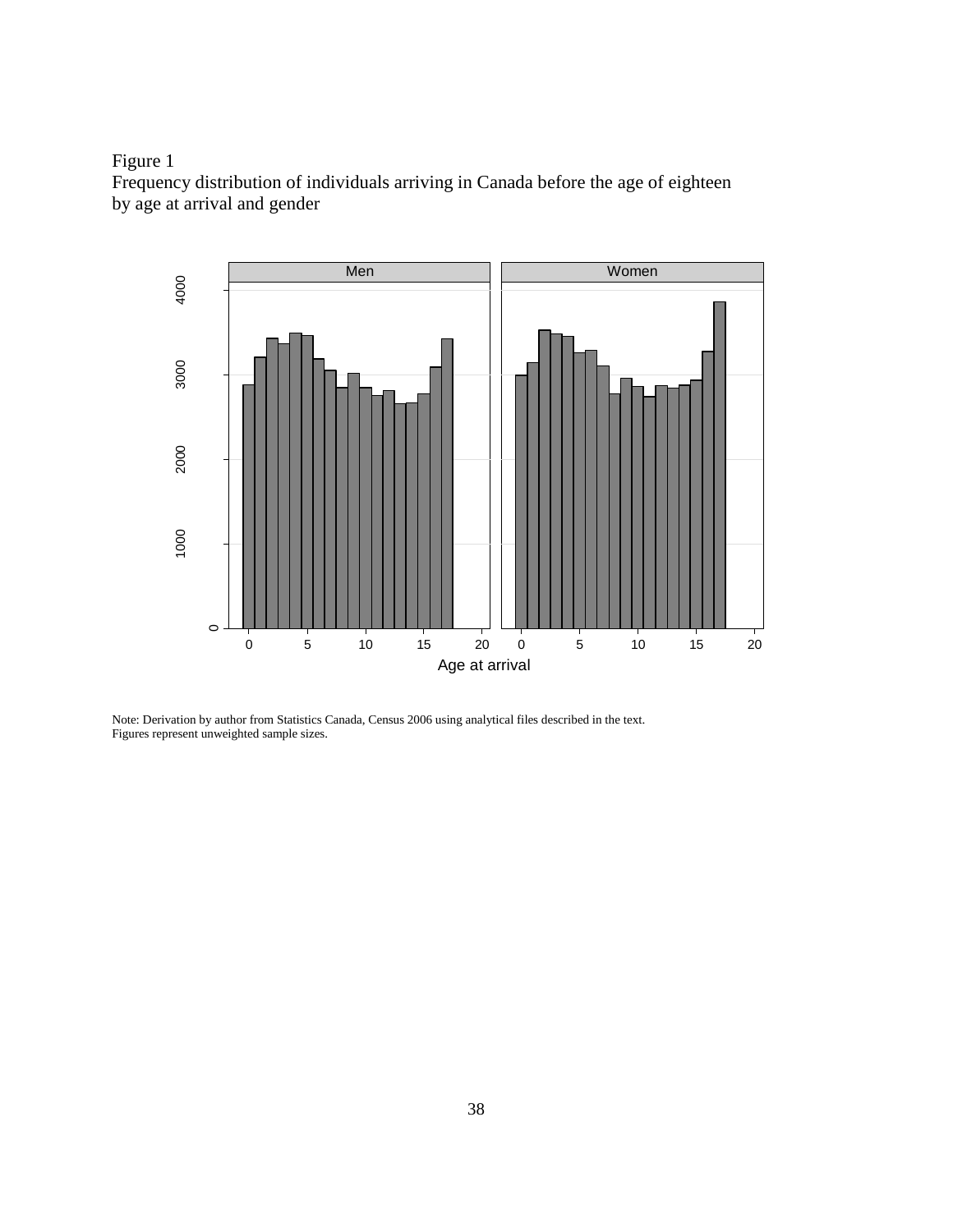



Note: Derivation by author from Statistics Canada, Census 2006 using analytical files described in the text. Each data point represents the proportion of individuals by Age at Arrival without a High School Diploma who are 35 to 55 years of age in 2006. The continuous line is an estimated local polynomial smooth based upon weighted data, and calculated using a linear smooth and an epanechnikov kernel.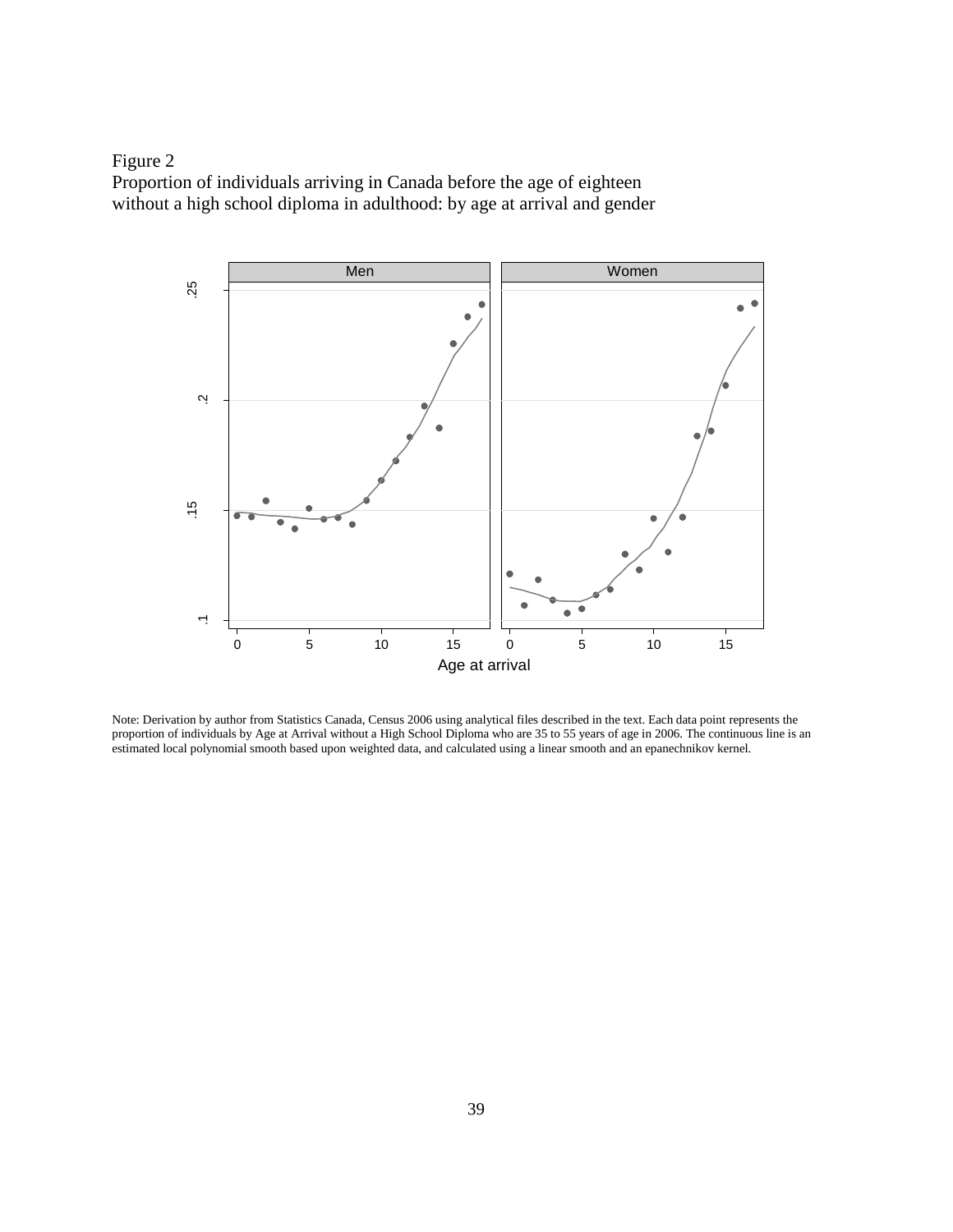# Figure 3a Sample frequency distribution by language and region of origin: men by age at arrival



Note: Derivation by author from Statistics Canada, Census 2006 using analytical files described in the text.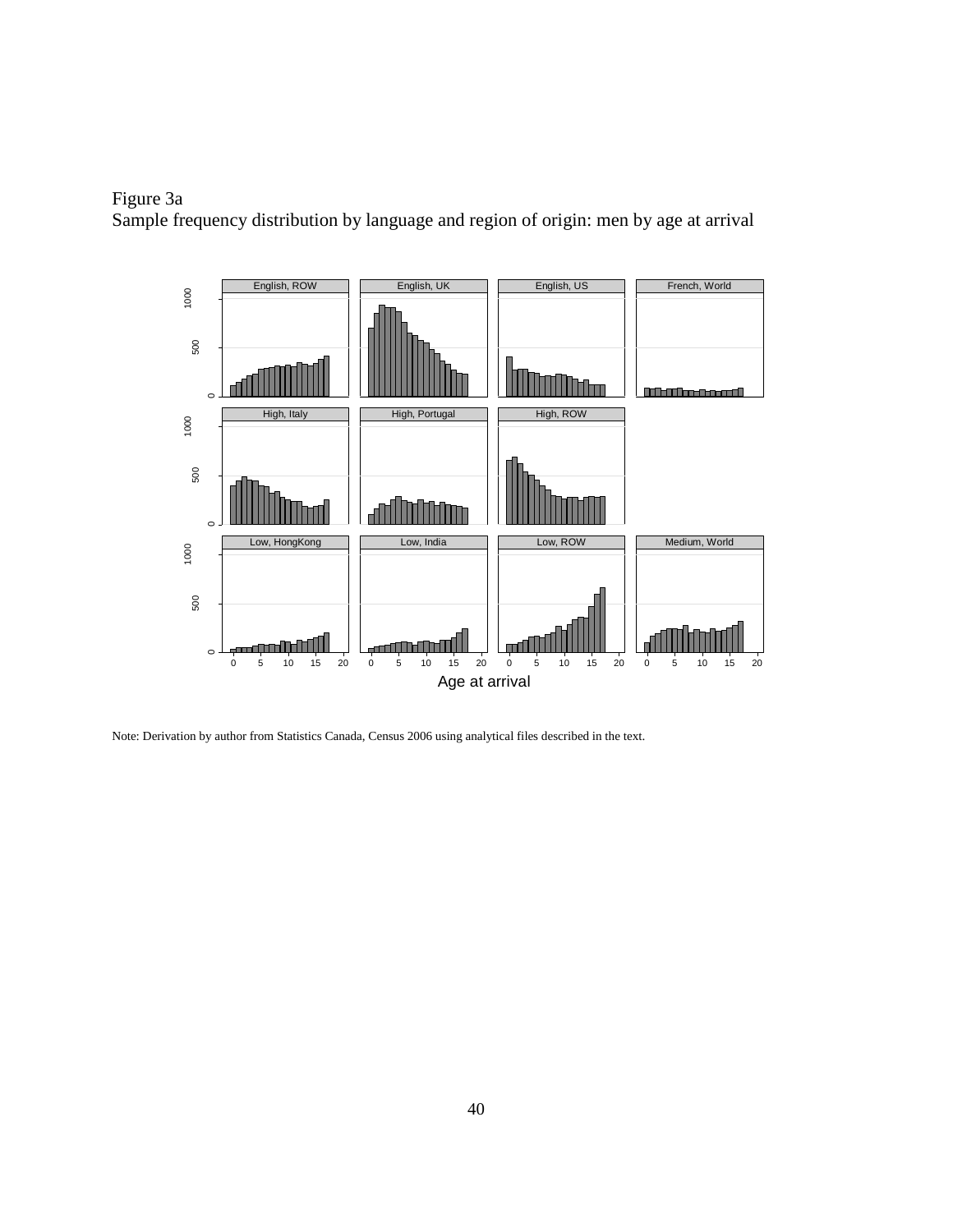# Figure 3b

Sample frequency distribution by language and region of origin: women by age at arrival



Note: Derivation by author from Statistics Canada, Census 2006 using analytical files described in the text.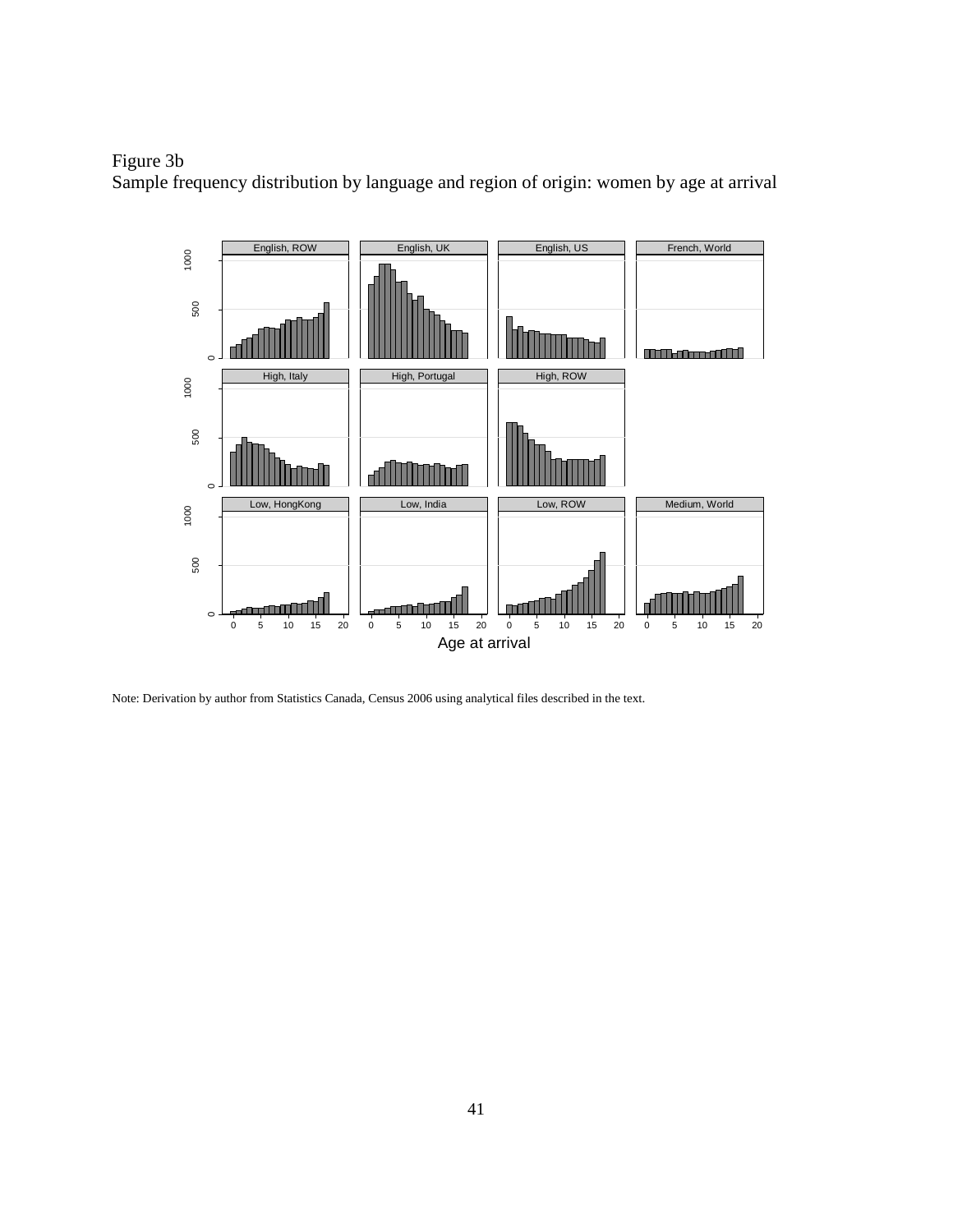Figure 4a Proportion with a language other than English or French as a mother tongue: men by age at arrival



Note: Derivation by author from Statistics Canada, Census 2006 using analytical files described in the text.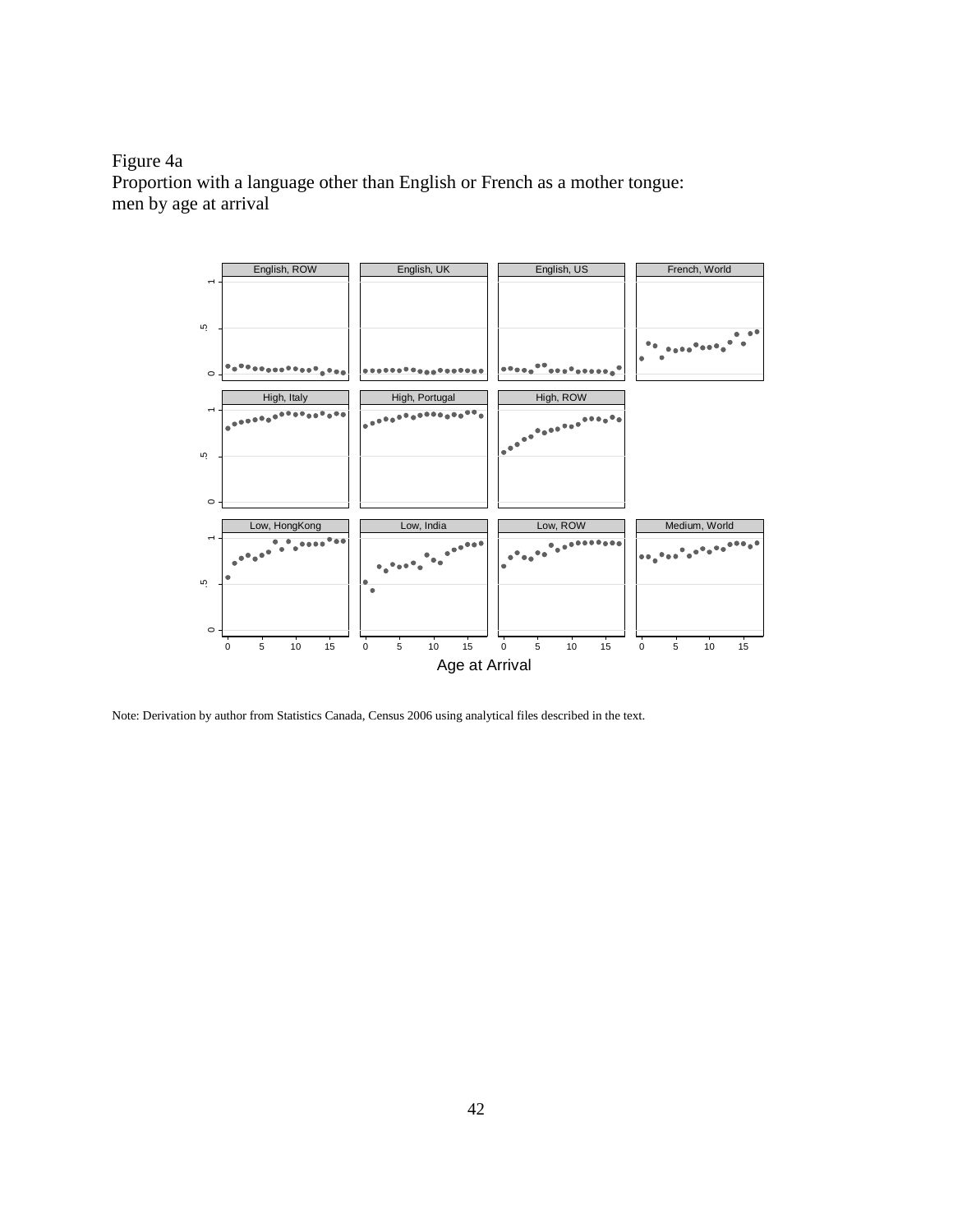Figure 4b Proportion with a language other than English or French as a mother tongue: Women by age at arrival



Note: Derivation by author from Statistics Canada, Census 2006 using analytical files described in the text.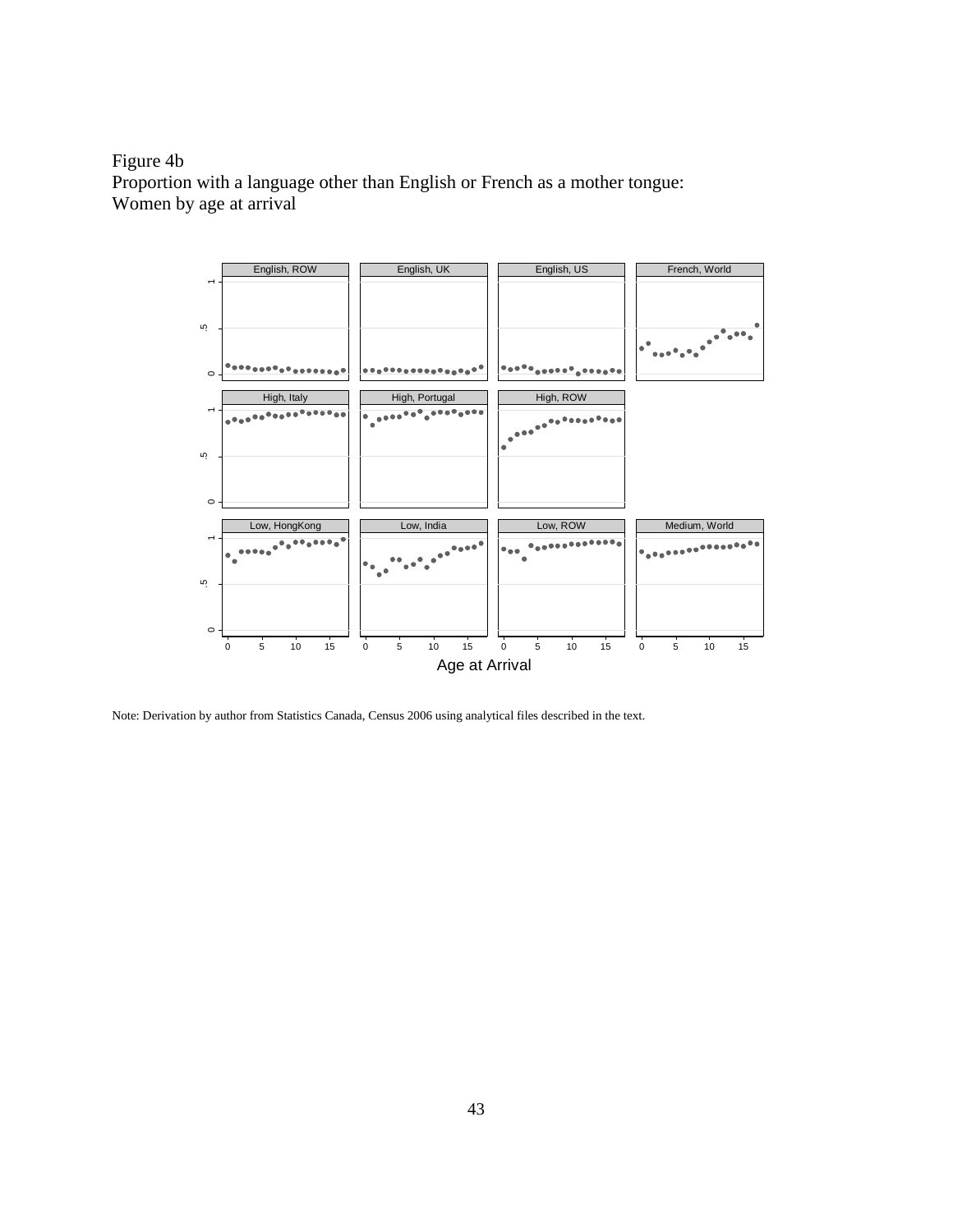Figure 5a Proportion of individuals without a high school diploma in adulthood: Men from English speaking countries, by age at arrival



Note: Derivation by author from Statistics Canada, Census 2006 using analytical files described in the text.

T refers to the threshold used in the estimation of a piece-wise linear least squares model. Results presented are those for models with highest Rsquared among all possible thresholds from 5 to 12 years. Sample size is 18 observations on average attainment by Age at Arrival from zero to 17. All regressions use analytical weights. Standard errors are robust to hetroscedasticity, with **boldface** indicating marginal significance levels of less than 0.05.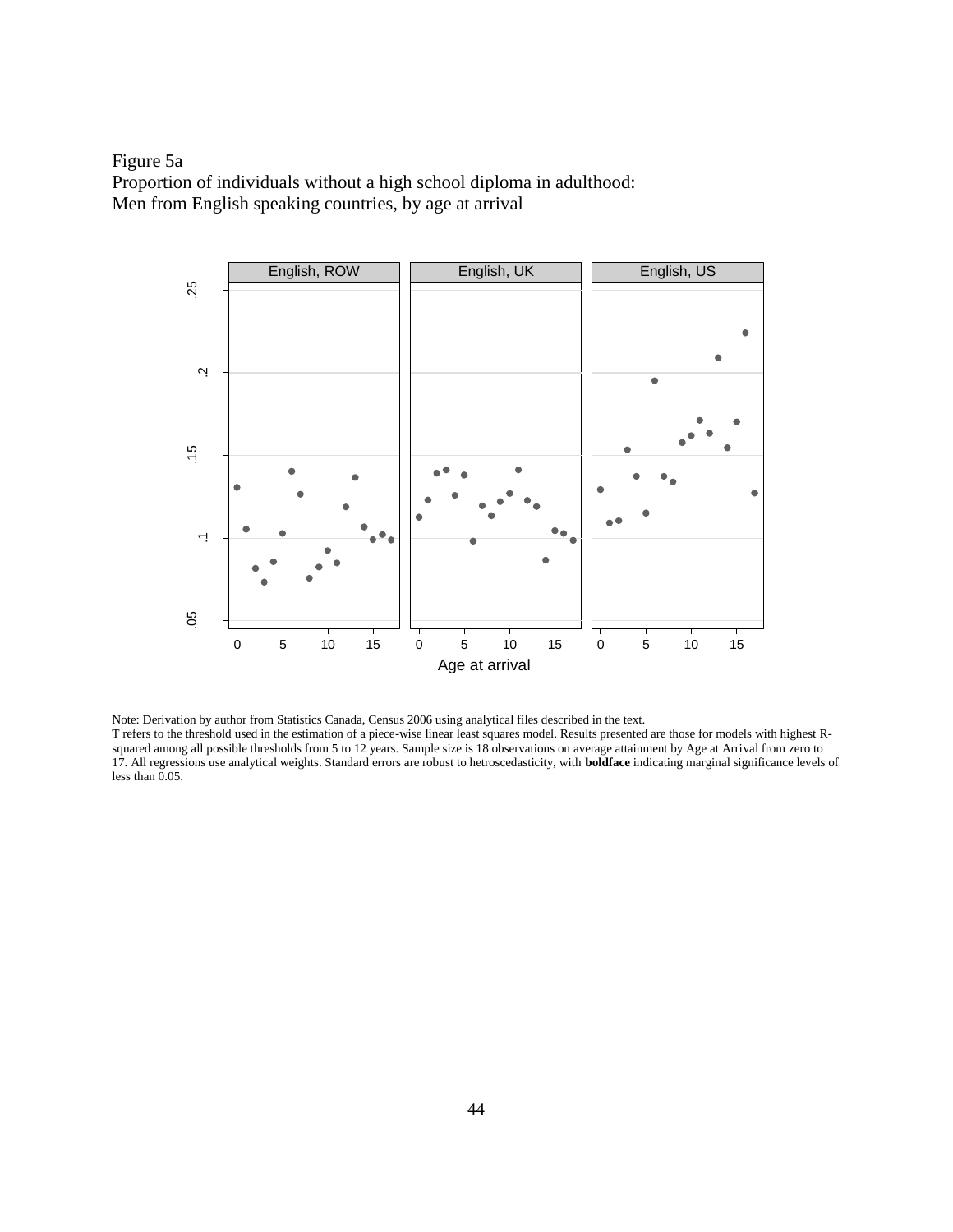Figure 5b

Proportion of individuals arriving in Canada before the age of eighteen without a high school diploma in adulthood: Women from English speaking countries, by age at arrival



Note: Derivation by author from Statistics Canada, Census 2006 using analytical files described in the text.

T refers to the threshold used in the estimation of a piece-wise linear least squares model. Results presented are those for models with highest Rsquared among all possible thresholds from 5 to 12 years. Sample size is 18 observations on average attainment by Age at Arrival from zero to 17. All regressions use analytical weights. Standard errors are robust to hetroscedasticity, with **boldface** indicating marginal significance levels of less than 0.05.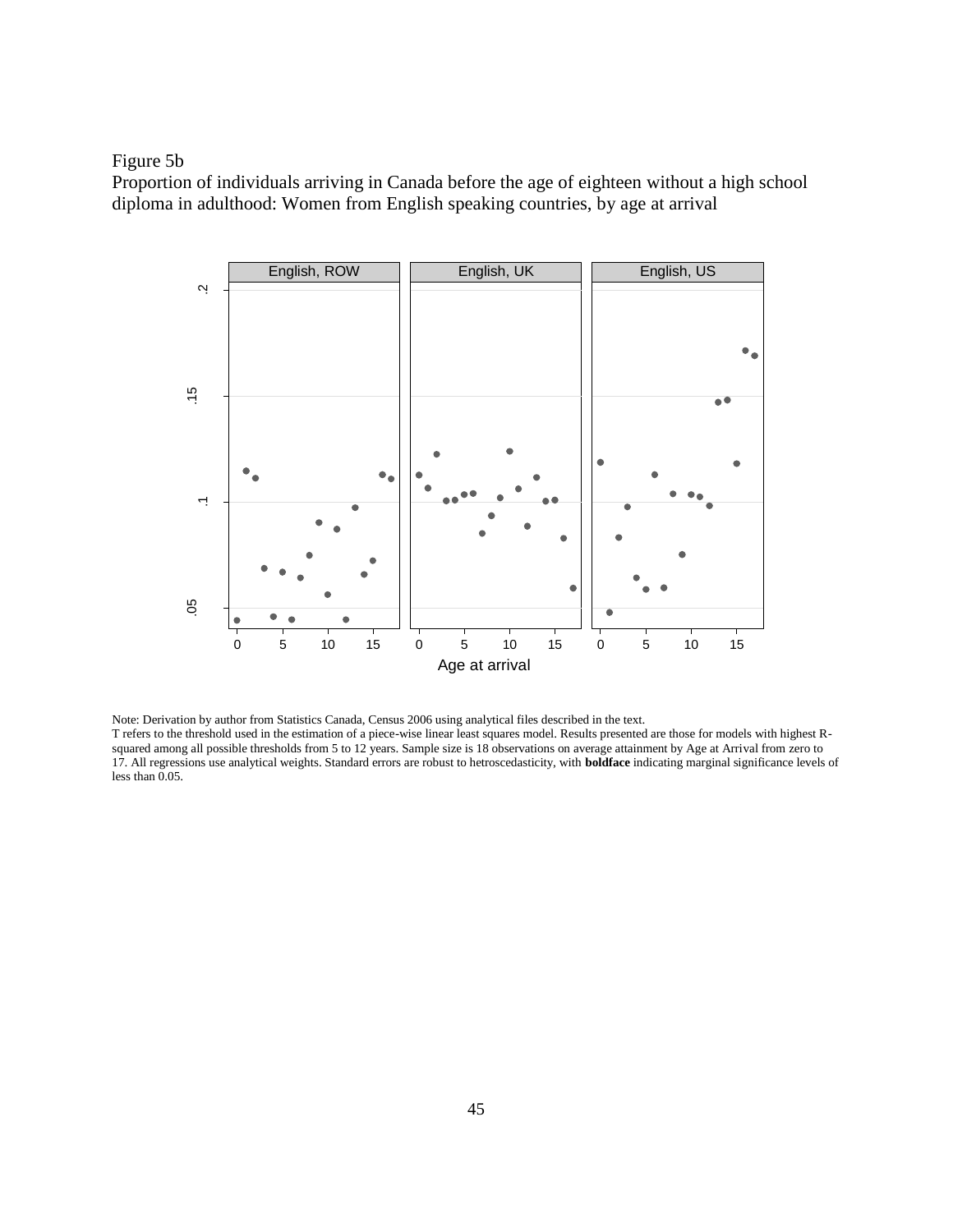# Figure 6a

Proportion of individuals arriving in Canada before the age of eighteen without a high school diploma in adulthood: Men from countries with a high resemblance to English, by age at arrival



Note: Derivation by author from Statistics Canada, Census 2006 using analytical files described in the text. T refers to the threshold used in the estimation of a piece-wise linear least squares model. Results presented are those for models with highest Rsquared among all possible thresholds from 5 to 12 years. Sample size is 18 observations on average attainment by Age at Arrival from zero to 17. All regressions use analytical weights. Standard errors are robust to hetroscedasticity, with **boldface** indicating marginal significance levels of less than 0.05.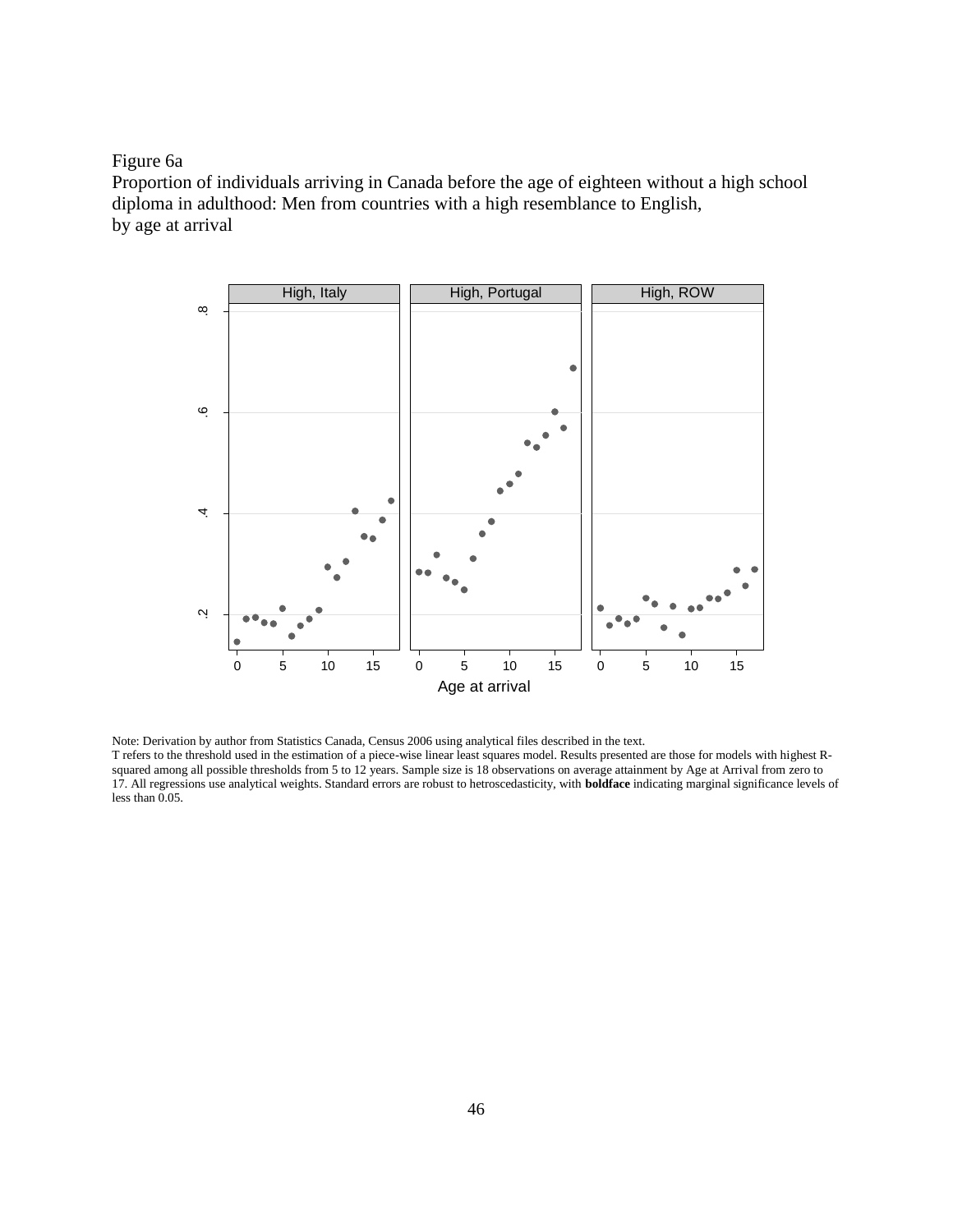# Figure 6b

Proportion of individuals arriving in Canada before the age of eighteen without a high school diploma in adulthood: Women from countries with a high resemblance to English or French, by age at arrival



Note: Derivation by author from Statistics Canada, Census 2006 using analytical files described in the text. T refers to the threshold used in the estimation of a piece-wise linear least squares model. Results presented are those for models with highest Rsquared among all possible thresholds from 5 to 12 years. Sample size is 18 observations on average attainment by Age at Arrival from zero to 17. All regressions use analytical weights. Standard errors are robust to hetroscedasticity, with **boldface** indicating marginal significance levels of less than 0.05.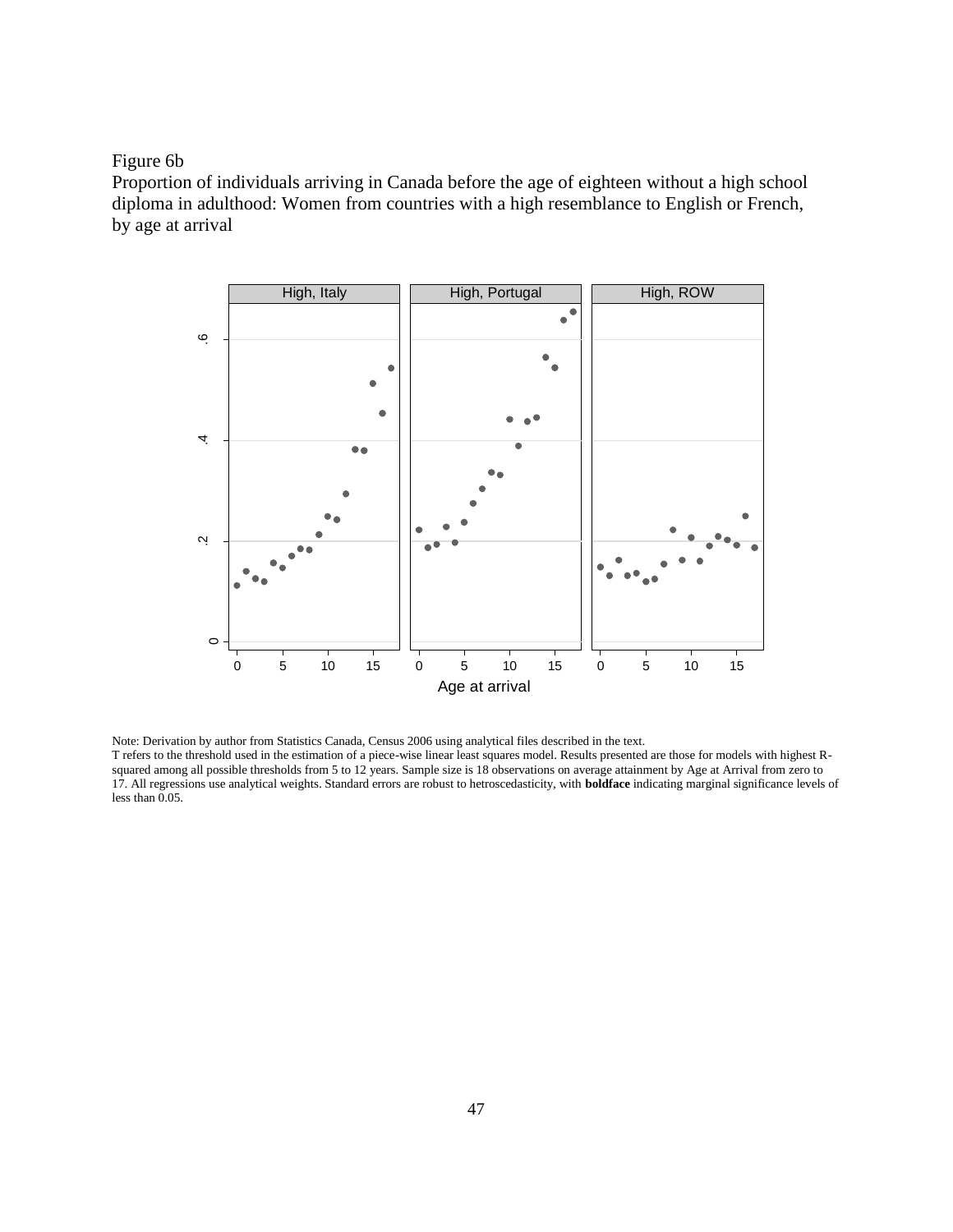## Figure 7a

Proportion of individuals arriving in Canada before the age of eighteen without a high school diploma in adulthood: Men from countries with a low resemblance to English or French, by age at arrival



Note: Derivation by author from Statistics Canada, Census 2006 using analytical files described in the text.

T refers to the threshold used in the estimation of a piece-wise linear least squares model. Results presented are those for models with highest Rsquared among all possible thresholds from 5 to 12 years. Sample size is 18 observations on average attainment by Age at Arrival from zero to 17. All regressions use analytical weights. Standard errors are robust to heteroscedasticity, with **boldface** indicating marginal significance levels of less than 0.05.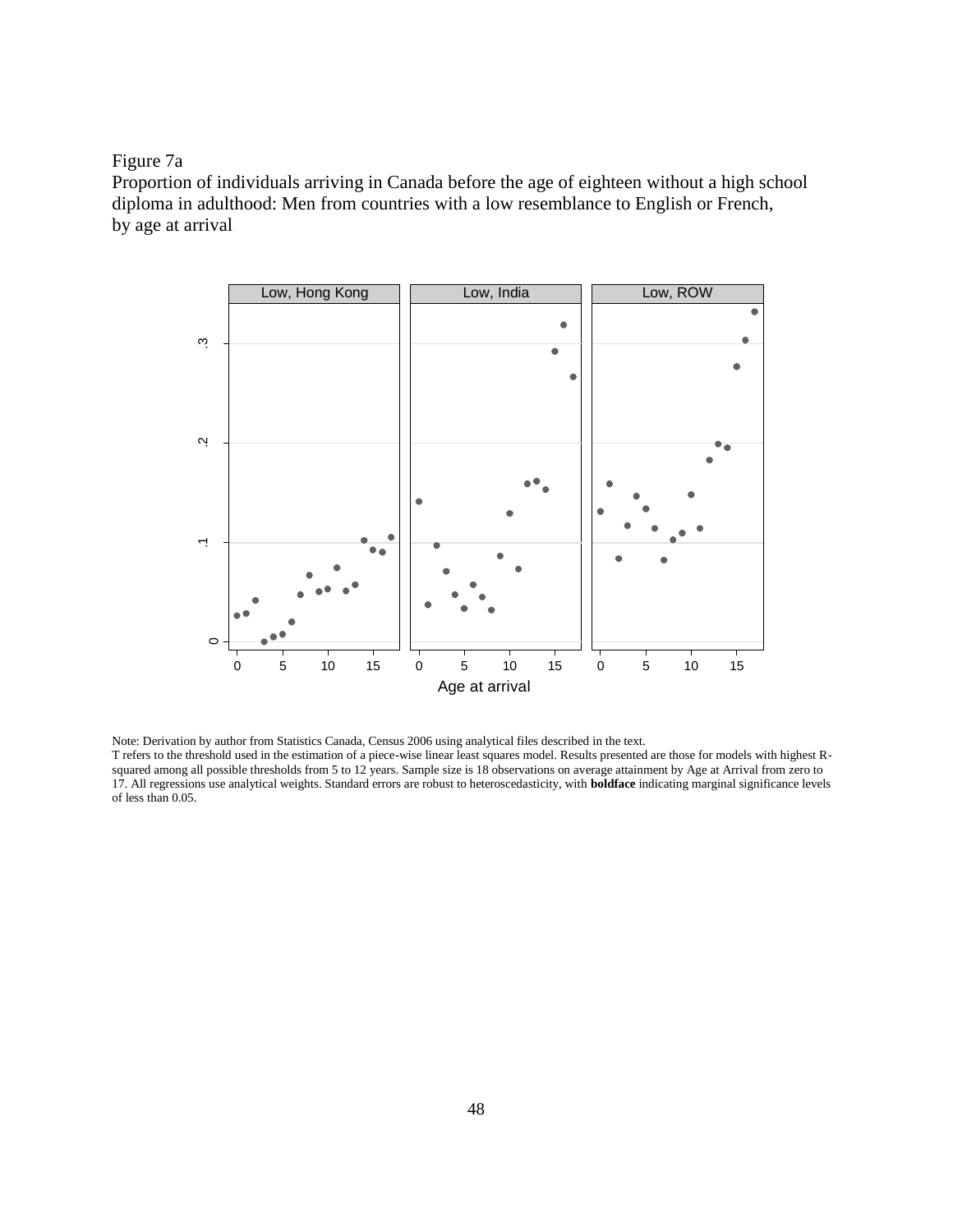## Figure 7b

less than 0.05.

Proportion of individuals arriving in Canada before the age of eighteen without a high school diploma in adulthood: Women from countries with a low resemblance to English or French, by age at arrival



Note: Derivation by author from Statistics Canada, Census 2006 using analytical files described in the text. T refers to the threshold used in the estimation of a piece-wise linear least squares model. Results presented are those for models with highest Rsquared among all possible thresholds from 5 to 12 years. Sample size is 18 observations on average attainment by Age at Arrival from zero to 17. All regressions use analytical weights. Standard errors are robust to hetroscedasticity, with **boldface** indicating marginal significance levels of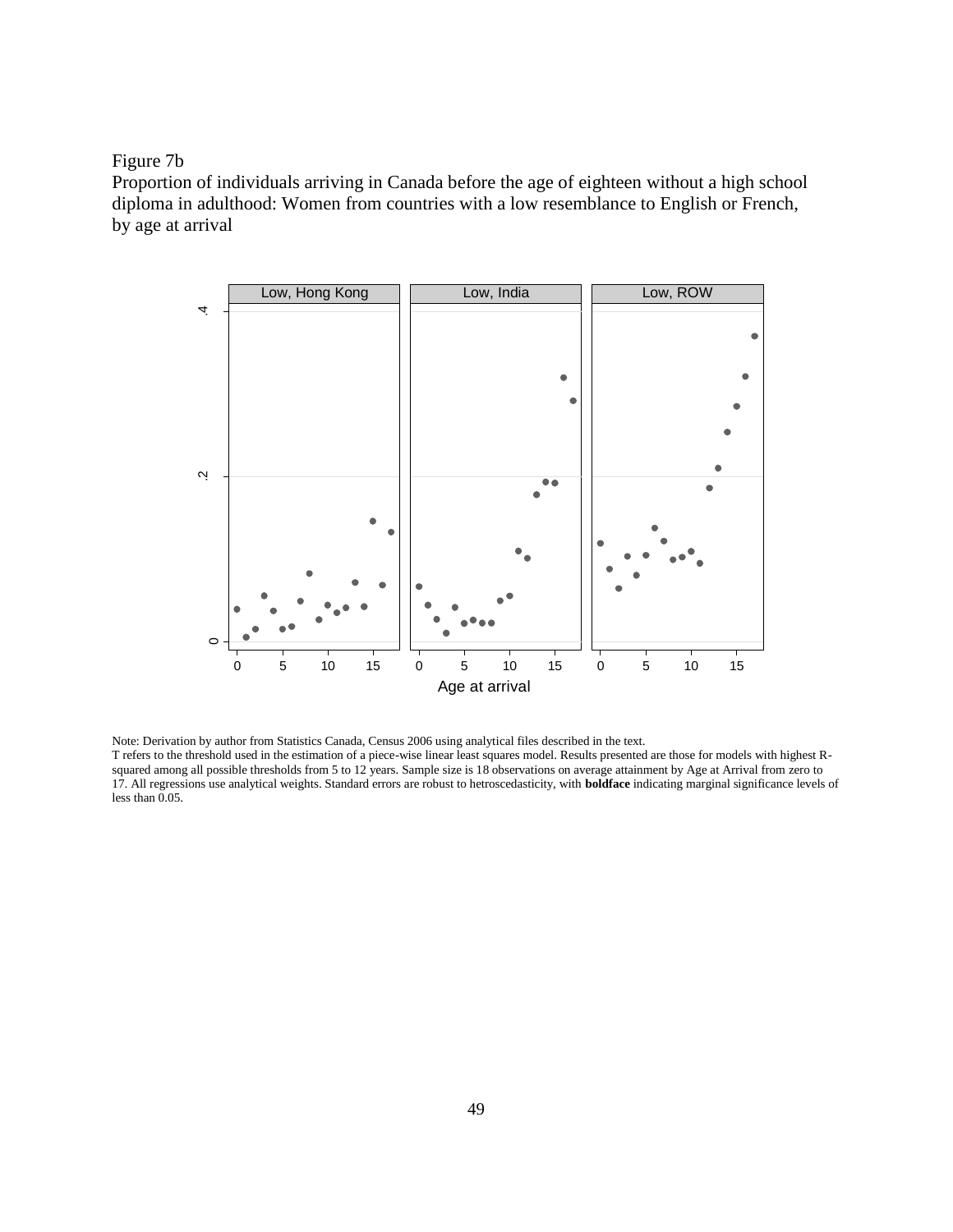Figure 9a

Proportion of individuals arriving in Canada before the age of eighteen without a high school diploma in adulthood: Men from French speaking countries and countries with a Medium resemblance to English or French, by age at arrival



Note: Derivation by author from Statistics Canada, Census 2006 using analytical files described in the text. T refers to the threshold used in the estimation of a piece-wise linear least squares model. Results presented are those for models with highest Rsquared among all possible thresholds from 5 to 12 years. Sample size is 18 observations on average attainment by Age at Arrival from zero to 17. All regressions use analytical weights. Standard errors are robust to heteroscedasticity, with **boldface** indicating marginal significance levels of less than 0.05.